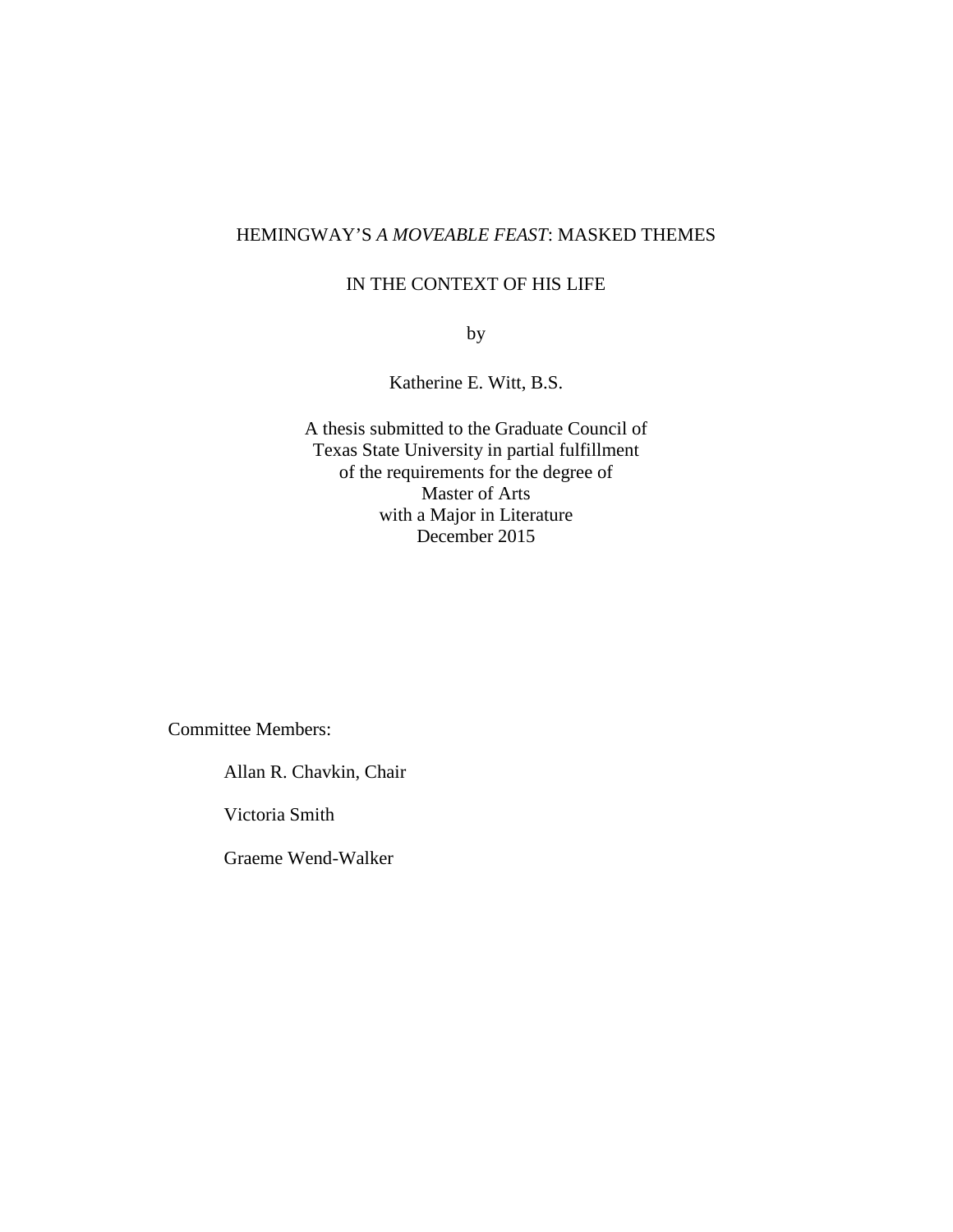# **COPYRIGHT**

by

Katherine E. Witt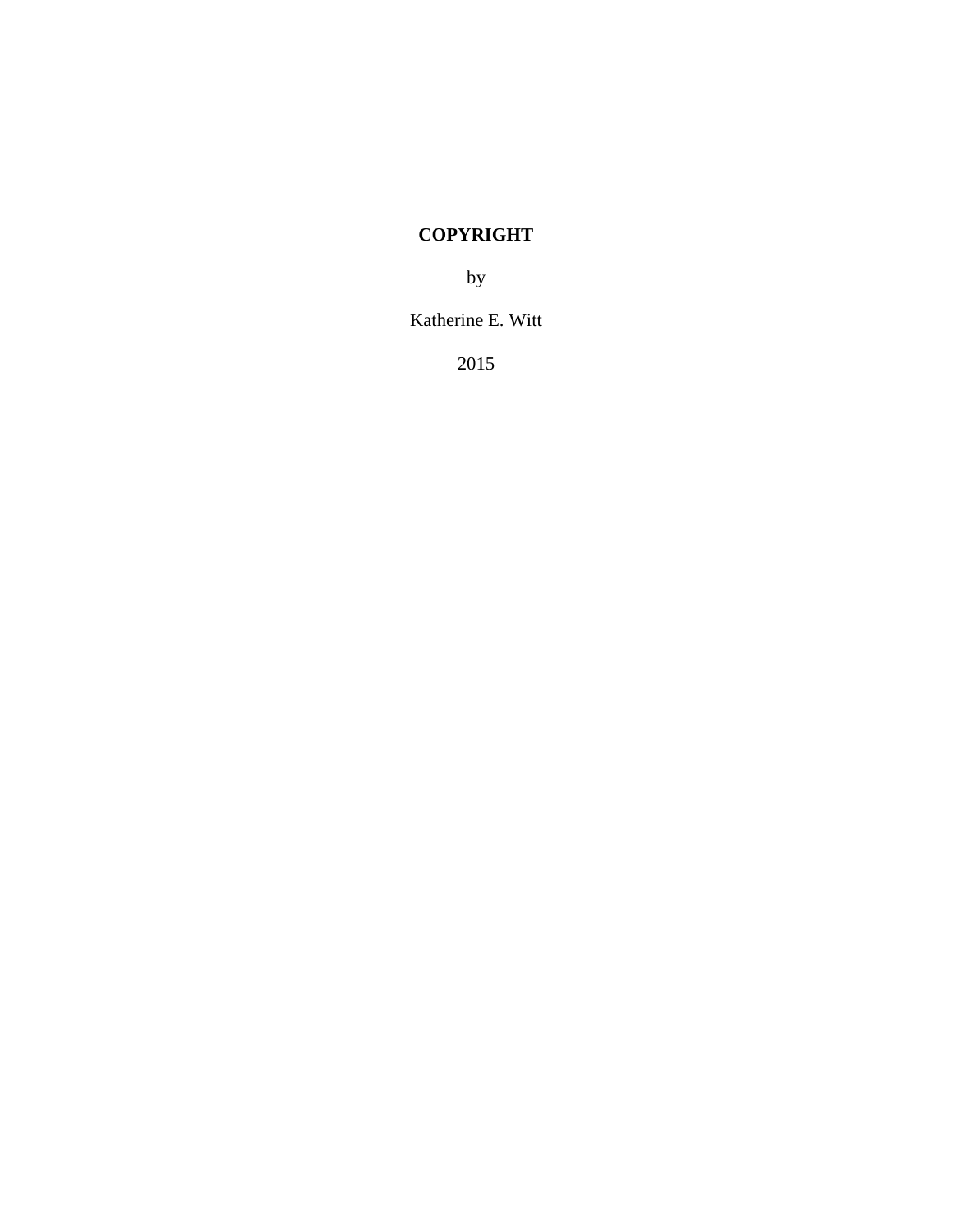### **FAIR USE AND AUTHOR'S PERMISSION STATEMENT**

## **Fair Use**

This work is protected by the Copyright Laws of the United States (Public Law 94-553, section 107). Consistent with fair use as defined in the Copyright Laws, brief quotations from this material are allowed with proper acknowledgement. Use of the material for financial gain without the author's express is not allowed.

## **Duplication Permission**

As the copyright holder of this work I, Katherine E. Witt, authorize duplication of this work, in whole or in part, for educational or scholarly purposes only.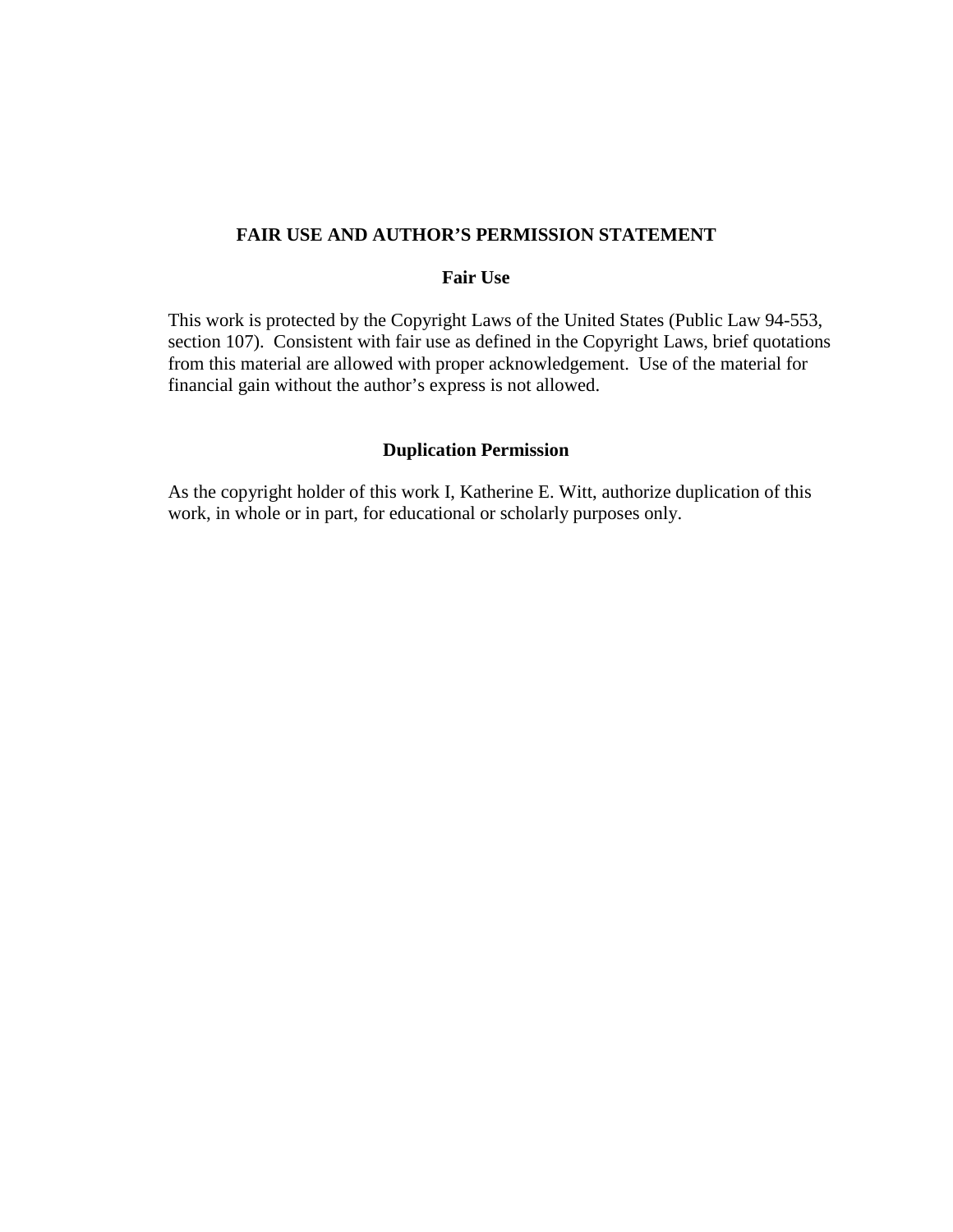## **DEDICATION**

This thesis is dedicated to the English Department Faculty at the United States Air Force Academy for introducing me to the world of literature and encouraging me to pursue a subject that I love.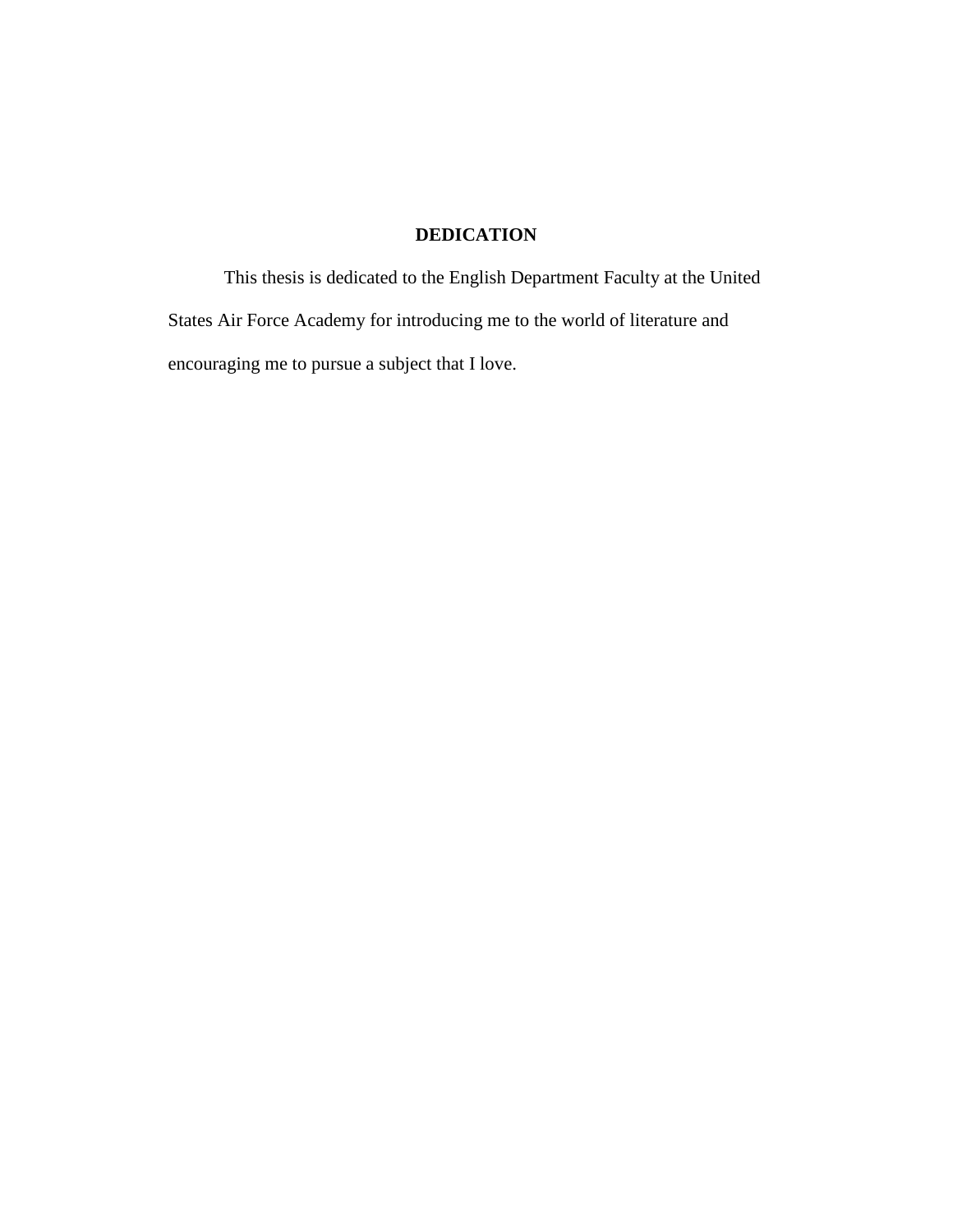### **ACKNOWLEDGEMENTS**

I wish to thank the members of my thesis committee, Allan Chavkin, Victoria Smith, and Graeme Wend-Walker, for their invaluable insight. I also wish to express appreciation to my family and work supervisors for allowing the time to perform my research and pursue my academic goals. Finally, I wish to thank my professors at Texas State University for their substantial contribution in making my graduate study a memorable experience.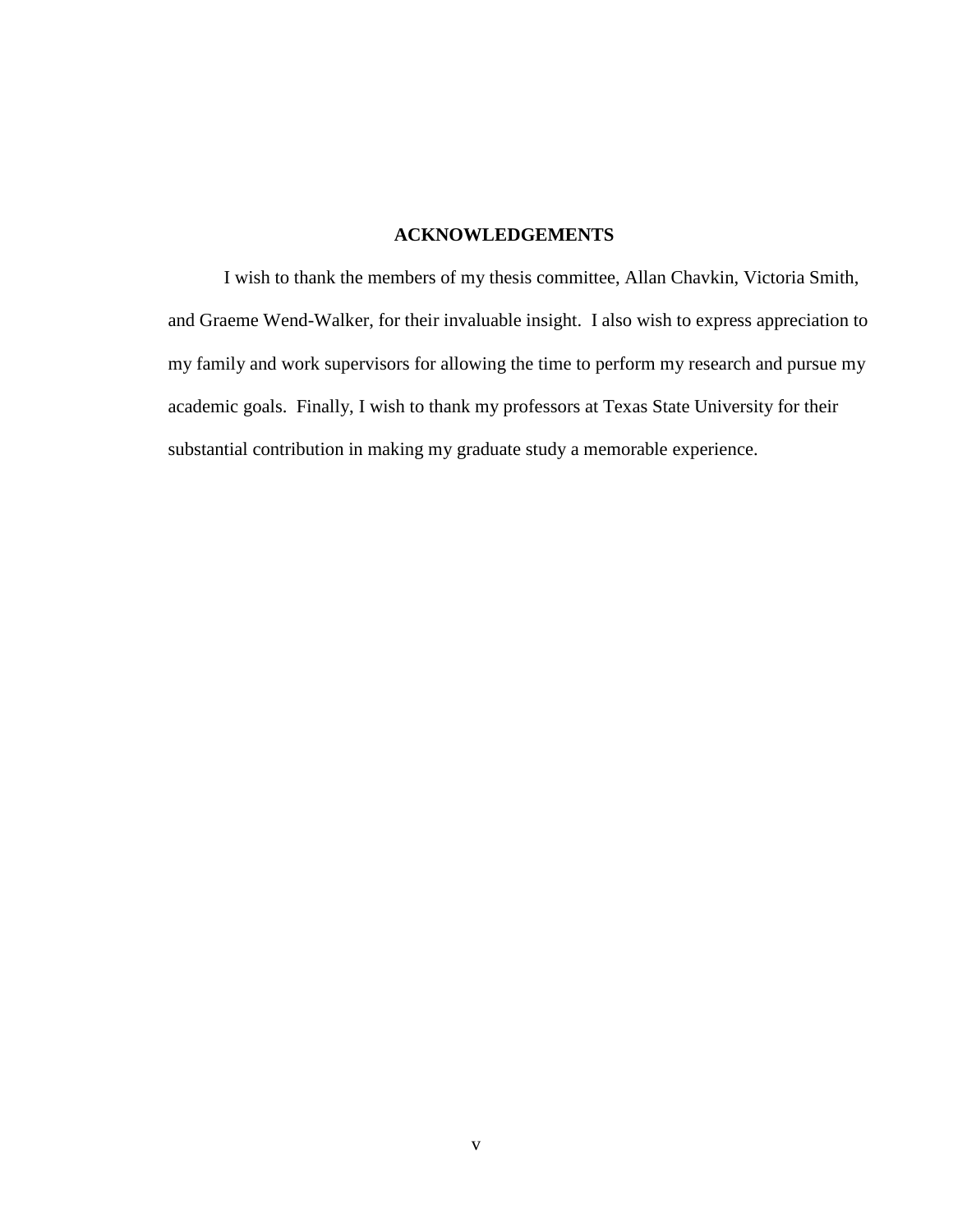## **TABLE OF CONTENTS**

|                |                                    | Page |
|----------------|------------------------------------|------|
|                |                                    |      |
| <b>CHAPTER</b> |                                    |      |
| $\mathbf{I}$ . |                                    |      |
| II.            |                                    |      |
| III.           | CRITICAL REVIEWS AND BACKGROUND ON |      |
| IV.            |                                    |      |
| $\mathbf V$    |                                    |      |
|                |                                    |      |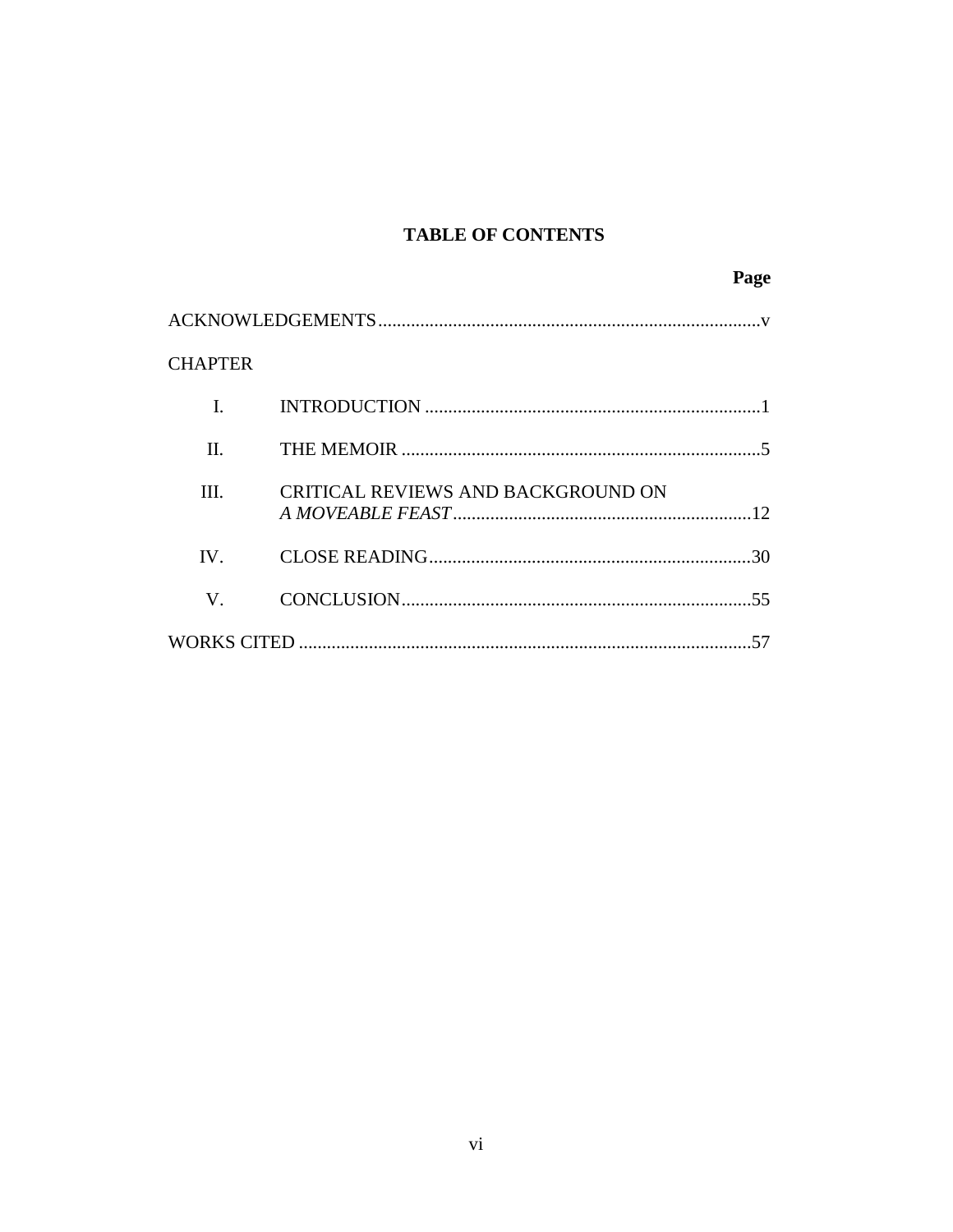#### **I. INTRODUCTION**

Ernest Hemingway traveled to Paris for the last time in 1956. During this visit, Hemingway claimed that he found an old trunk in the basement of the Ritz Hotel, containing a collection of sketches of his time in Paris during the 1920s, which he showed to his close friend, A.E. Hotchner. Hotchner wrote, "[H]e asked me what I thought of a book of sketches like the one I had just read. I was strongly enthusiastic. He said Mary was too" (Hotchner, *Papa* 192). Aside from this short description of how the Paris sketches came to light, not much is known about the inception of *A Moveable Feast*. In an interview by Seán Hemingway, the grandson of Ernest Hemingway who published the second version of *A Moveable Feast*, Seán responds to skeptics who doubt the story of how *A Moveable Feast* was discovered: "Did those trunks at the Ritz even exist, as one scholar who spent a lot of time studying these manuscripts didn't even believe? I think they did" (Putnam 14). Further into the interview, Seán Hemingway continues:

> [T]he discovery of the trunk in the Ritz, that has a sort of legendary quality to it. I was with my uncle in Montana a few weeks ago…and I was surprised to hear him say, "Well I don't think that that ever happened. I don't think that ever really happened." But it's hard to know. Again, there's no definite documentation, I think. (Putnam 33)

It is difficult to believe the story of the trunk. It seems unusual that Hemingway did not remember ever writing or storing the manuscripts until a Ritz employee told him about the trunk decades later. It is an entertaining story to share, but not completely believable.

Ernest Hemingway was an enigmatic man, especially towards the end of his life.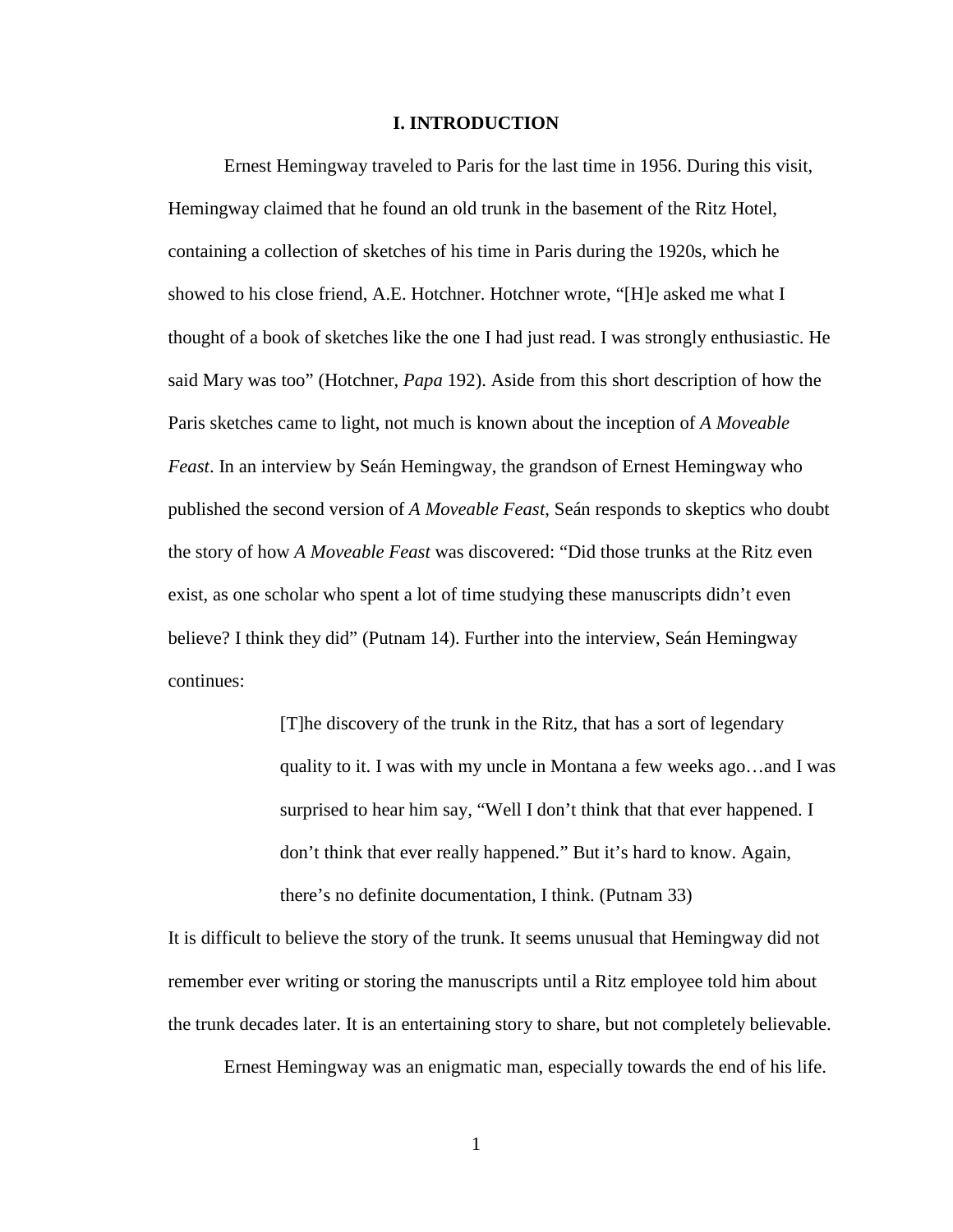Though he demonstrated great skill with writing and was famous throughout his writing life, Hemingway did not always feel comfortable and confident in his ability to write. This self-doubt drove him into an obsession over completing his memoir, which he was never able to accomplish.

According to letters and comments from earlier in his career, Hemingway never intended on writing a memoir. He had doubts about the value of autobiographies and memoirs in general. In a 1924 letter in the *transatlantic review* he said, "It is only when you can no longer believe in your own exploits that you write your memoirs" (Stephens 38). Hemingway also claimed that he never wanted a biography of himself during his lifetime, but only one century after his death (Waldhorn 3). Hemingway was invigorated by life and wanted to experience as much excitement as possible. He worked hard on his public image so when he was at the high point of his career, the last thing he considered was writing a memoir. He was a man who fought, hunted, and drank, and he loved to make a spectacle. He easily and happily, for a while, fell into the life of stardom and celebrity through his writing, hobbies, and personal life. "Hemingway always tended to exaggerate and embroider the events of his life. He wrote about his personal experience and could not invent without it" (Meyers 134). Hemingway is known to write about himself in most of his novels, so his reality and fiction mixed regularly. "The need to recreate himself in his novels complemented the creation of his public persona" (Meyers 135). Some event in his life made him change his feelings against memoirs and autobiographies and he did write *A Moveable Feast*. Hemingway and those closest to him would explain that the discovery of the trunk at the Ritz made him nostalgic and thus he began to put the sketches together into a memoir, but that reason alone seems unlikely. It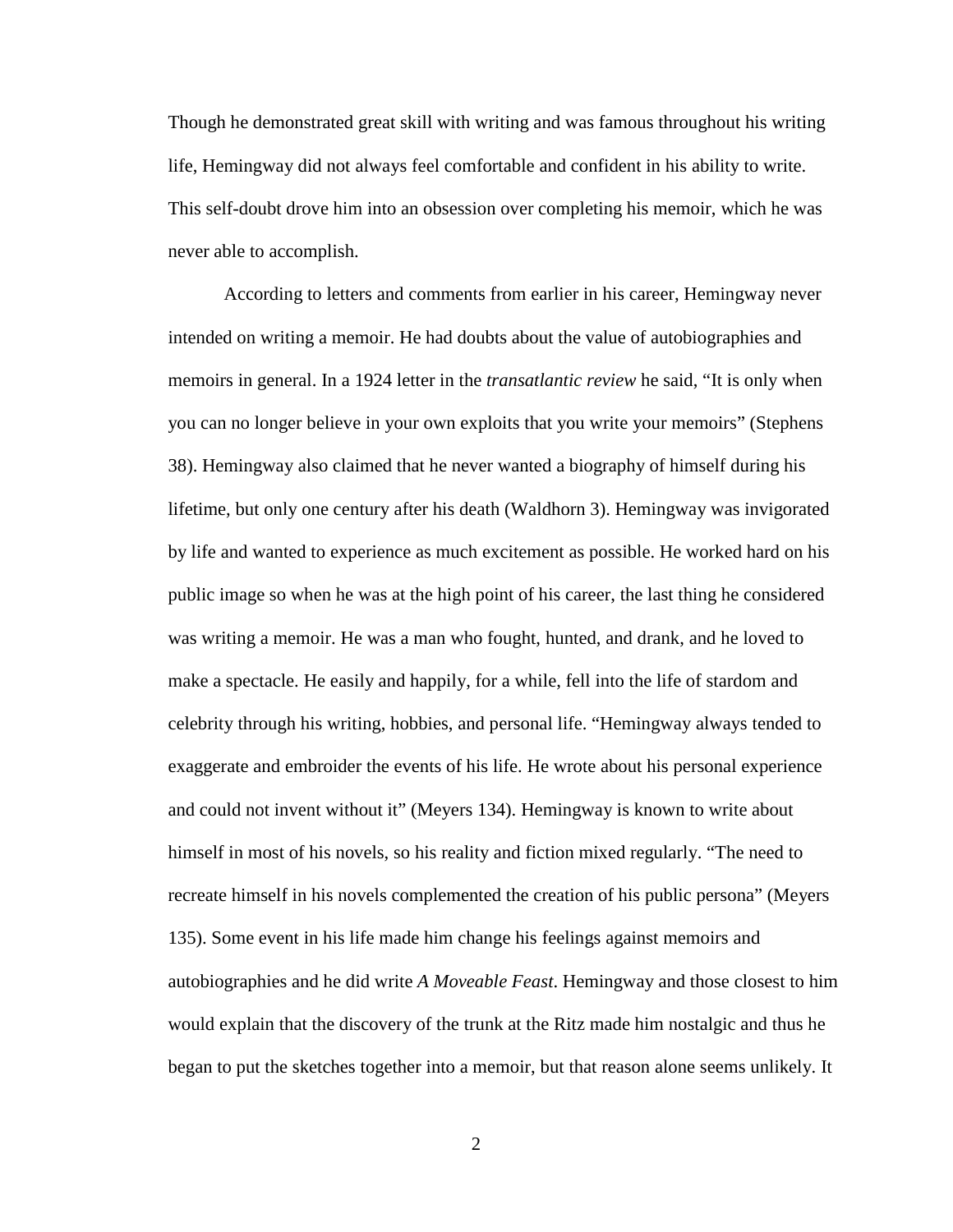is more likely that because Ernest Hemingway struggled with self-doubt and the inability to write late in his career, Hemingway wrote *A Moveable Feast* in order to increase his confidence as a writer*.* 

Most reviewers and critics focus on the factual truth behind the writing and whether Hemingway can accurately claim that *A Moveable Feast* is an autobiographical work. In contrast to those reviewers, I argue that the truthfulness should not be regarded as the most important matter, especially because it is impossible to establish how truthful Hemingway's writing is in *A Moveable Feast.* I would suggest that the focus on the factual accuracy of *A Moveable Feast* is the wrong concentration and instead will focus on a much more important issue—the meaning of the book in the context of Hemingway's life. By providing background information on the two versions of the memoir and a close reading of the first version of *A Moveable Feast*, this thesis strives to provide a fuller understanding of how Hemingway's memoir makes an important statement about his writing and the legacy he left.

This introduction presents an overview of my argument and thesis about Hemingway and how the main themes of his memoir reflect on his need to undermine the other writers of his time with the purpose of increasing his own self-esteem and convincing himself of his ability to write. The second chapter will discuss memoir as a form and how it is meant to be interpreted as a genre. This explanation is needed to understand *A Moveable Feast* because I want to emphasize that the memoir is from Ernest Hemingway and regardless of the truth within the chapters, what he writes on paper is telling of Hemingway as a person and his mental state at the time of his writing. Memoirs are not just about the story being presented; they can also share important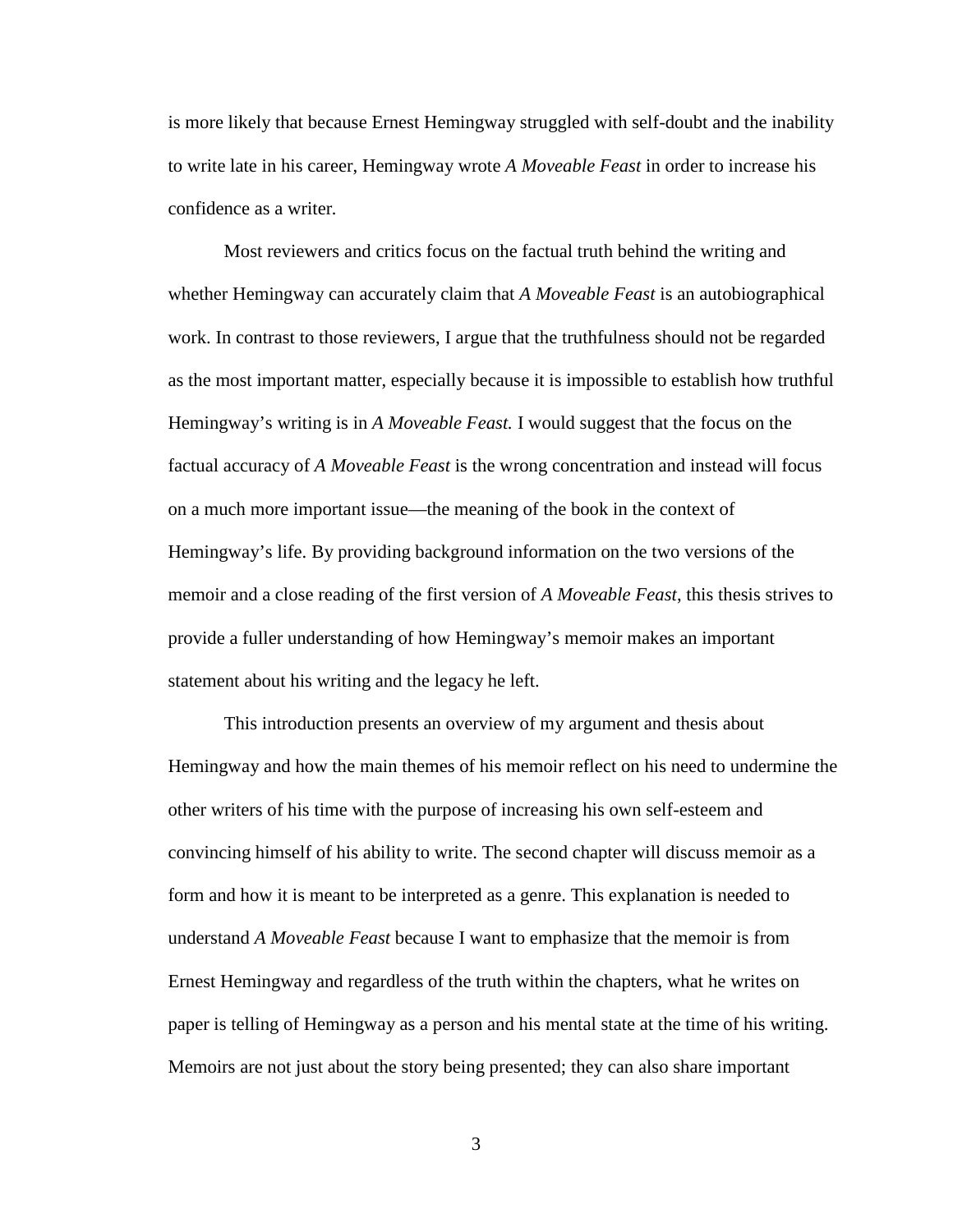information about the author. The third chapter will provide an overview on the critical reviews of both versions of *A Moveable Feast* and the background on Ernest Hemingway during the final years of his life while he was writing *A Moveable Feast.* This chapter will include examples of support for each version from various friends, scholars, and critics, and is intended to discover what Hemingway's true intentions were for the memoir and how his reputation played an important role in his writing.

Finally, the fourth chapter will examine the implications of Hemingway's memoir for all readers. Through a close reading of the first version of *A Moveable Feast*, this chapter will discuss how the memoir provides readers with a look into Hemingway's last years and the hopelessness that enveloped him. Despite the editors' questionable ways of organizing and changing Hemingway's memoir and the fact that the author was not able to publish before his death, the text still relays much information about Hemingway's life from his own perspective. I will treat *A Moveable Feast* as one of Hemingway's pieces of fiction by identifying the main themes throughout the work, and then explain how those themes are telling of Hemingway as an individual.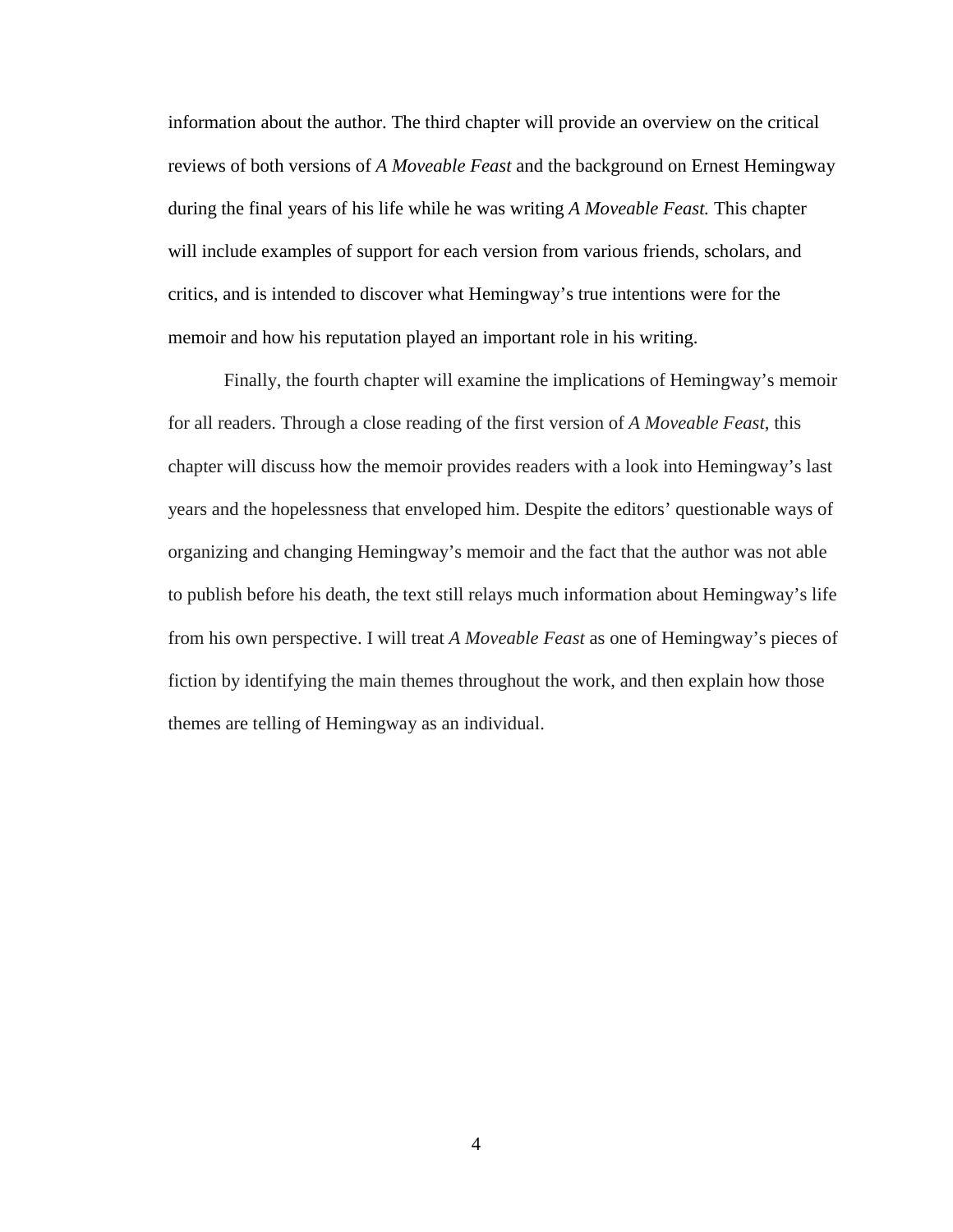#### **II. THE MEMOIR**

"Autobiography" and "memoir" will be used interchangeably throughout this chapter, for they are closely related. An autobiography is considered a recollection of one's life written by that individual so the perspective is entirely from the self. In memoir, rather, "there is typically an extensive concern with actions and experiences other than those of the writer…[memoir] is distinguished as the narrative mode in which the individual uses the incidents of an active public life as a guide to understanding the cultural or political tenor of the times" (Goodwin 6). Not only does the memoirist write in order to understand culture or politics, but also the piece may be written in order to understand something foundational about the memoirist himself or an incident that happened during his life.

Although the popularity of memoir is soaring, its lack of acceptance as a serious form is ever present. Critical reviews of memoir exist, but they are limited and often based on personal views of whether the critic believed the story as truth and whether he or she personally liked the author as presented through the writing. "It shouldn't be surprising that we've developed such a limited critical capacity to evaluate memoirs because—to put it briefly—memoirs depend on memory and, despite being the subject of philosophical investigation going back as far as Plato and of plentiful scientific research since the mid-nineteenth century, memory remains an elusive topic" (Atwan 11). An important question for a reader when it comes to a memoir is whether the presented information is entirely true. One of the reasons for this is that most memoirs share something that is very personal and leaves the author vulnerable and the reader wants to know if such confessions are accurate or whether they are embellished or even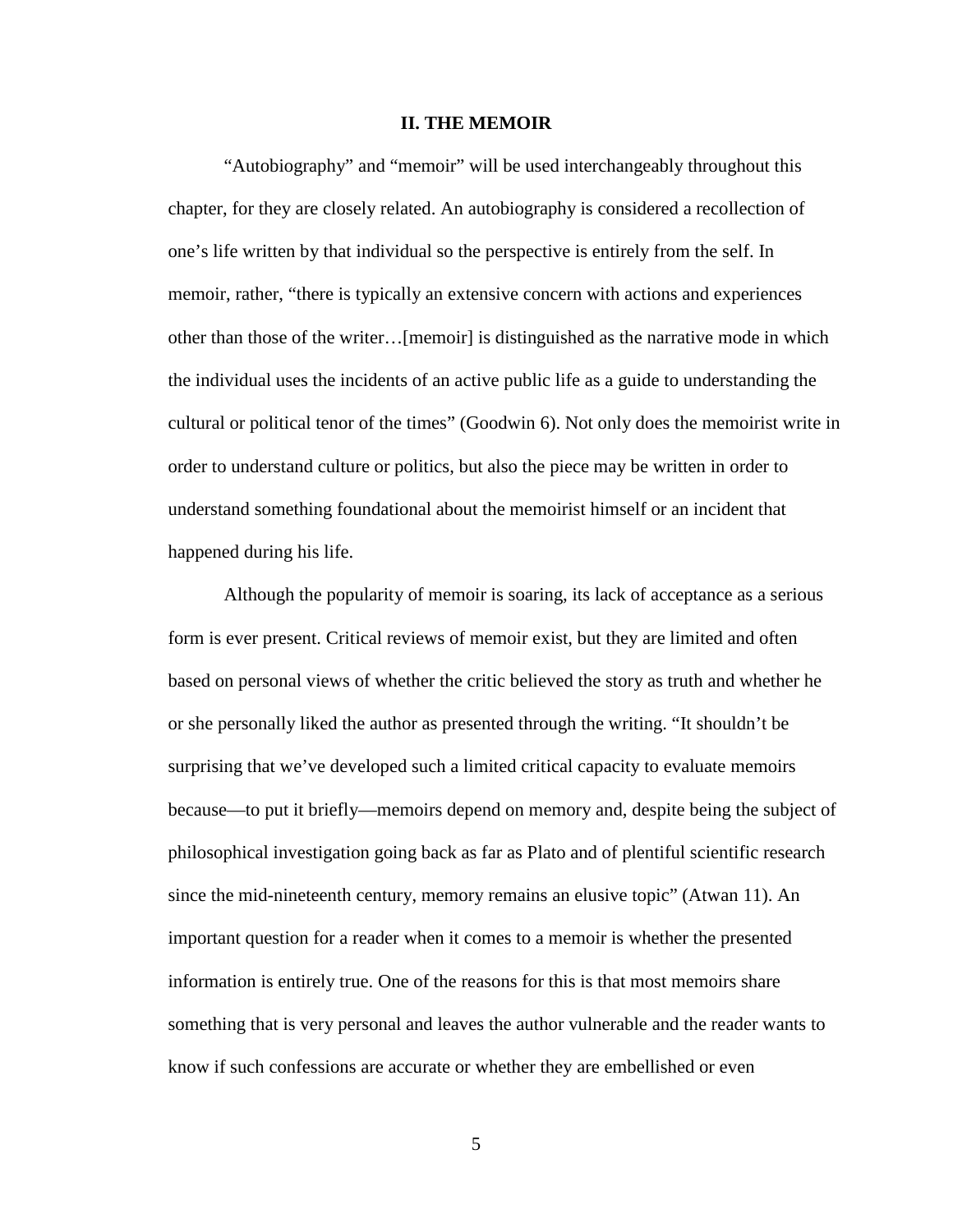completely fabricated. Learning later that the memoir is exaggerated or not true disillusions readers simply because people do not like being lied to. If a memoir is presented as a true-life story, the last thing a reader wants is to find out that key details are fabricated. However, one issue with memoir and authenticity is the fallibility of memory. Authors commonly write memoirs about incidents that are years or decades in the past. Even with the sincere intention of reporting the absolute truth, it is impossible to recapture with complete accuracy the events of life from years ago. "Memory reconstructs and recreates, often more with an eye toward the present moment of remembering than toward the past experience remembered" (Goodwin 12). Although the genre of memoir is not new, its popularity is, and with that may be needed a more serious way to look at the form. In contrast, one can argue that a strength of the memoir is that it is not rooted in science or mandated form. Instead, authors have the freedom to express themselves as they desire.

The question of truthfulness within a memoir may be ever present, but that does not take away from the power of a self-realization text, which is writing that an author uses to comment on and understand his own life or experiences. Perception of reality is different for every individual and regardless of whether reported facts from one person are identical to another who experienced the same situation, the way people recall their experiences is telling about who they are and what they are feeling. A well-written memoir is powerful because the text creates an intimate relationship between the writer and the reader, and if the reader discovers that the memoir is entirely fabricated or embellished, that bond between writer and reader is broken. The writer sets out to share a story about his life that is meaningful to him. Whether the story is about a triumphant or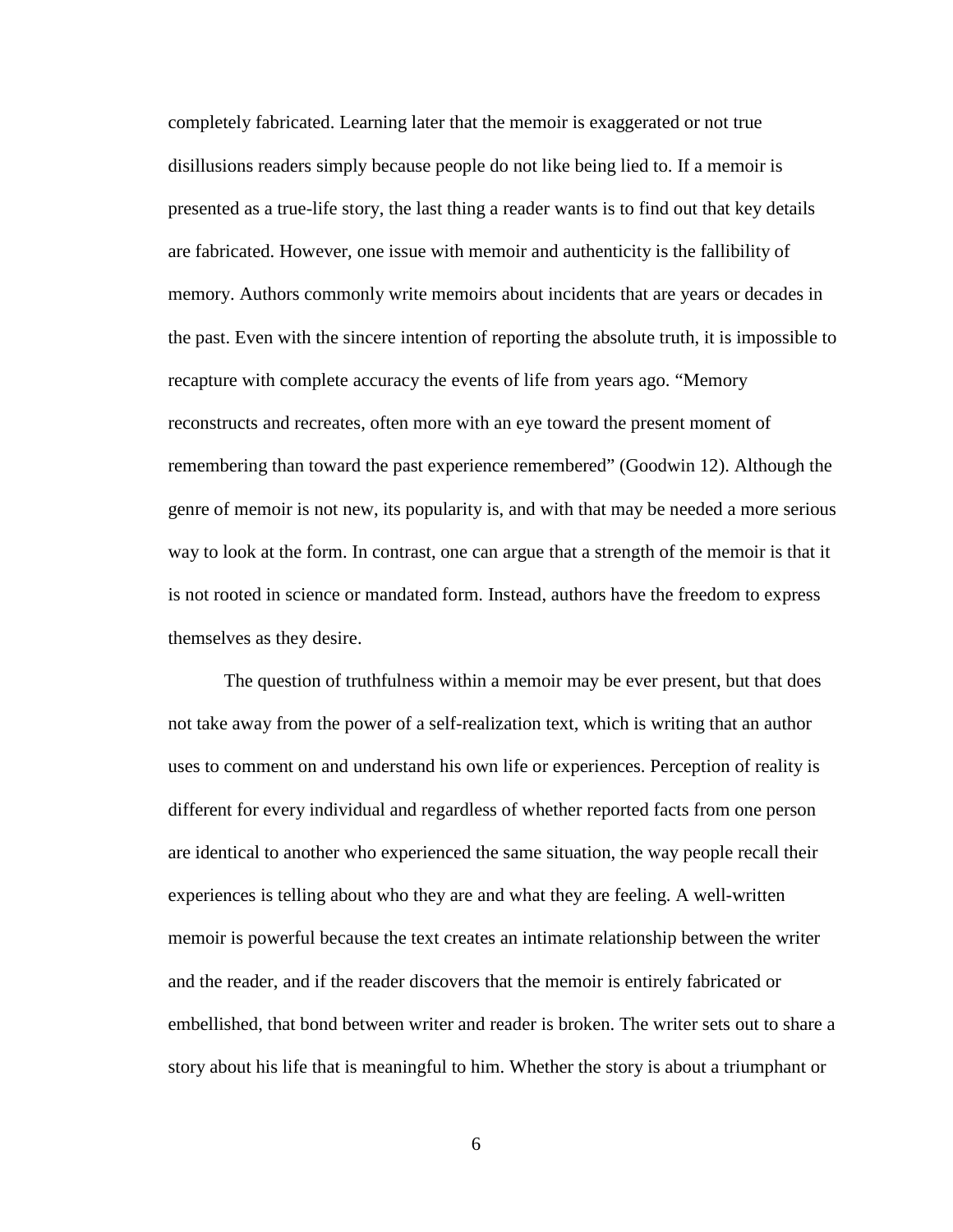tragic time in the author's life, he picked that occasion to share in detail with the reader. If *A Moveable Feast* was not a book, but instead Hemingway sat down in a Parisian café with a near stranger and shared his recollection of his early days in Paris, a connection would inevitably form. Those were the happiest days of his life, and he divulged what happened from a first-hand account. He did not give his life events from beginning to end for the sake of sharing information about himself, but he specifically picked a range of years that were most memorable to him with a group of individuals who made a tremendous impact. Because of this desire to share a memorable experience, Hemingway intimately connects with his readers:

> Autobiography can wholly immerse the reader in the experience and thought of another person. It can activate the reader to self-reflection and create a deep recognition of shared humanity. Autobiography is able to affect the reader in this manner because the experience it recounts can be at once unique and universal. The genre contributes directly to the wealth of shared experience that comprises human existence. (Goodwin 23)

While reading *A Moveable Feast*, the reader is immersed into Hemingway's world and develops a better understanding of Hemingway with a human experience. Hemingway is a prominent figure of society so his name on a memoir is recognized, but the most universal aspect about the genre is that celebrity is not needed to interest a reader. Memoirs connect humans and allow experiences to be shared so that others may relate or understand.

Part of the reason why Hemingway's memoir is so appealing is that his life was made short by his suicide. Because memoir itself is such a powerful self-reflecting tool, *A*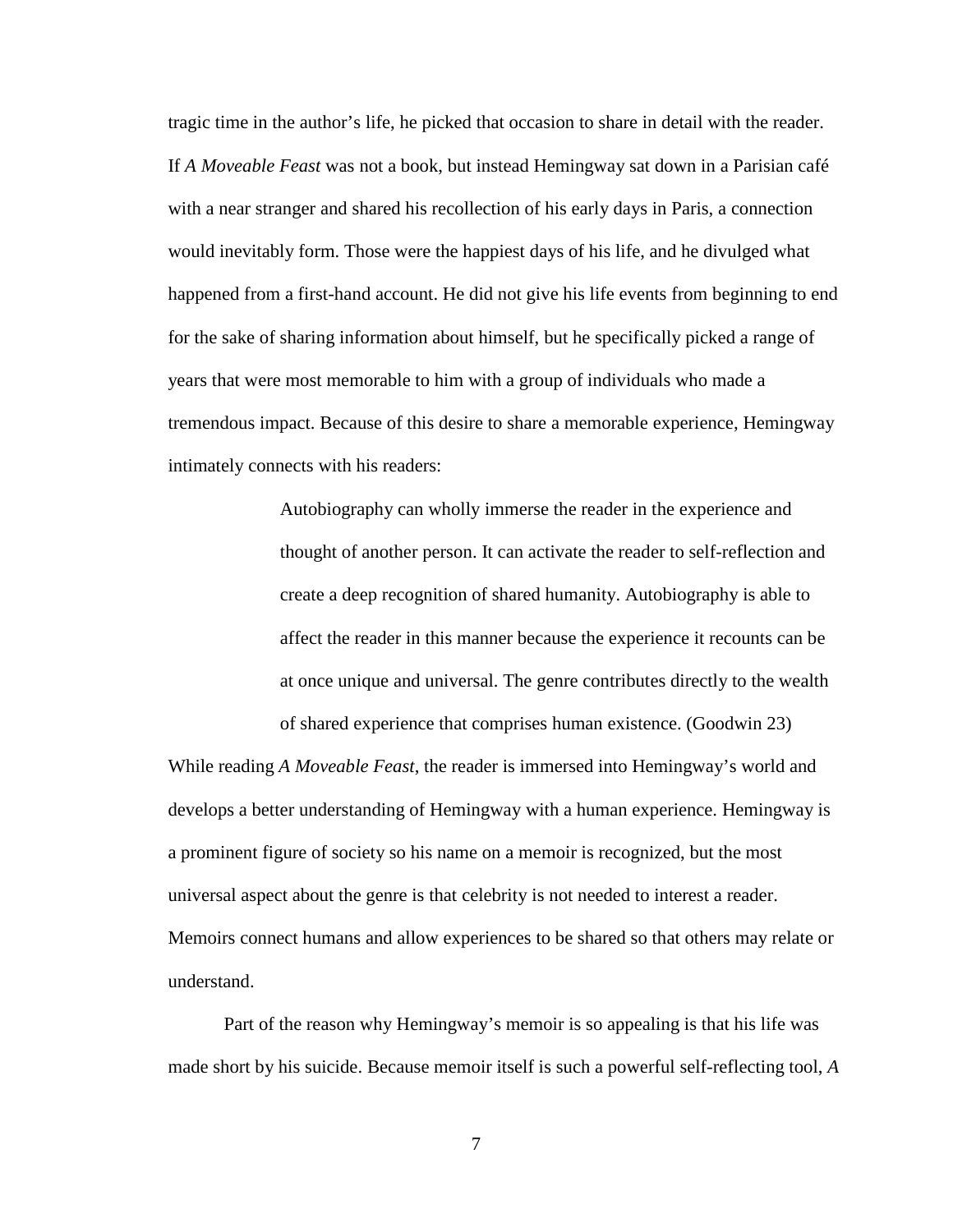*Moveable Feast* becomes an interesting writing piece since Hemingway was not available to finish or discuss it. Being able to read his final piece of work about his own life, the reader hopes to learn something about the writer that is no longer available or was never explained. "We like to try on new identities because our own crave the confirmation of like experience, or the enlargement or transformation which can come from viewing a similar experience from a different perspective" (Conway 6). Although not a finished product at the time of his death, *A Moveable Feast* is Hemingway's legacy. Readers want to feel connected to the author and a good way seems to be in reading the book that he wrote about his own life. The memoir can make a powerful statement about a writer, and *A Moveable Feast* gives an inside look on both Hemingway's time in Paris in the 1920s and the time at the end of his life leading up to his premature death. If one is familiar with Hemingway's life, and especially his later years, *A Moveable Feast* gives insight into his life at the time of his writing the memoir. The text itself is about Paris, but the reflection comes from an older Hemingway who was nostalgic, sentimental, and yearning. Regardless of comments from family, friends, and academics, interpreting the text itself in *A Moveable Feast* is the best way to learn about Hemingway and his mindset during the late 1950s and early 1960s.

Jacqueline Tavernier-Courbin comments on Hemingway's reasons for writing *A Moveable Feast:*

> Among the reasons that motivated this portrayal of self and others were clearly the need to justify himself, for he felt that he had been unfairly portrayed by some of his contemporaries, the desire to present his own version of personal relationships as well as the desire to get back at people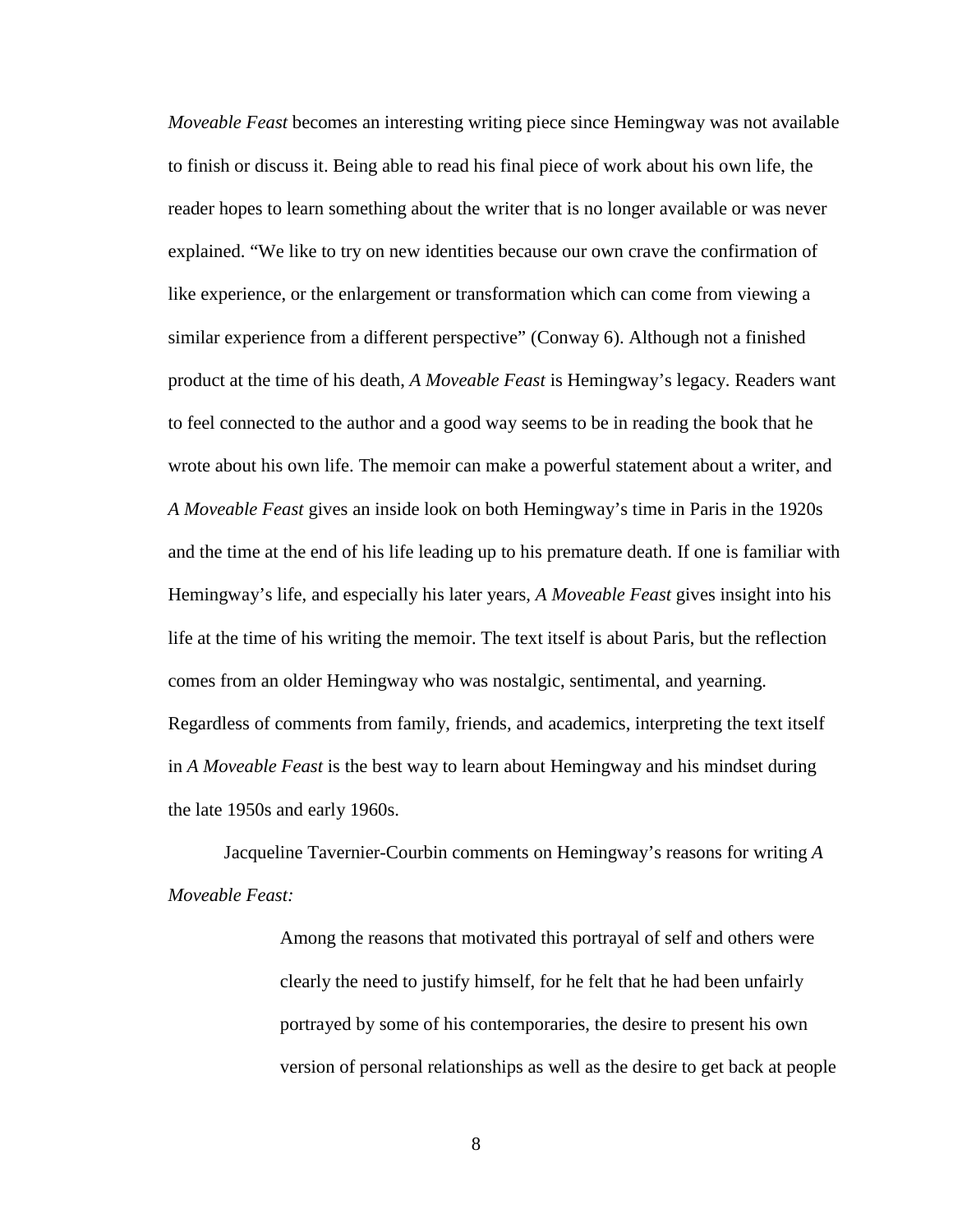against whom he held a grudge, the need to relive his youth and his first marriage in an idealized fashion and thus recapture the past at a time when his life was going to pieces, the need to impose a form of artistic order on his life and at the same time trace his own literary development, and finally, the wish to leave the world a flattering self-portrait.

Of all her reasons listed for Hemingway's writing of his memoir, the most believable is his desire to relive his youth and return to his more pleasant days when his writing came more easily. Nostalgia is a powerful feeling and it captivated Hemingway, particularly during his time of self-doubt in his later years. The wish to leave a flattering self-portrait is possible. Hemingway is not portrayed as a kind individual in either version of the memoir, but he does write negatively on several other writers possibly to make himself appear better than them. The wish to leave a final statement is plausible, but several of the vignettes throughout *A Moveable Feast* are not the most flattering of Hemingway, though he may not have realized that. For example, the chapter "A Matter of Measurements" about the anatomy of F. Scott Fitzgerald is humiliating for Fitzgerald and somewhat amusing, but it certainly does not make Hemingway appear as a better man to the reader. The reader may even question why Hemingway would embarrass the family members of another great author in such a manner. While reading the memoir, it is most evident that Hemingway wrote the memoir to address his own feelings. He certainly cared about how some would perceive the text, but he wrote about a happy time in his life when fascinating people in a beautiful city surrounded him. His times with Hadley and Bumby, for example, were fun and loving.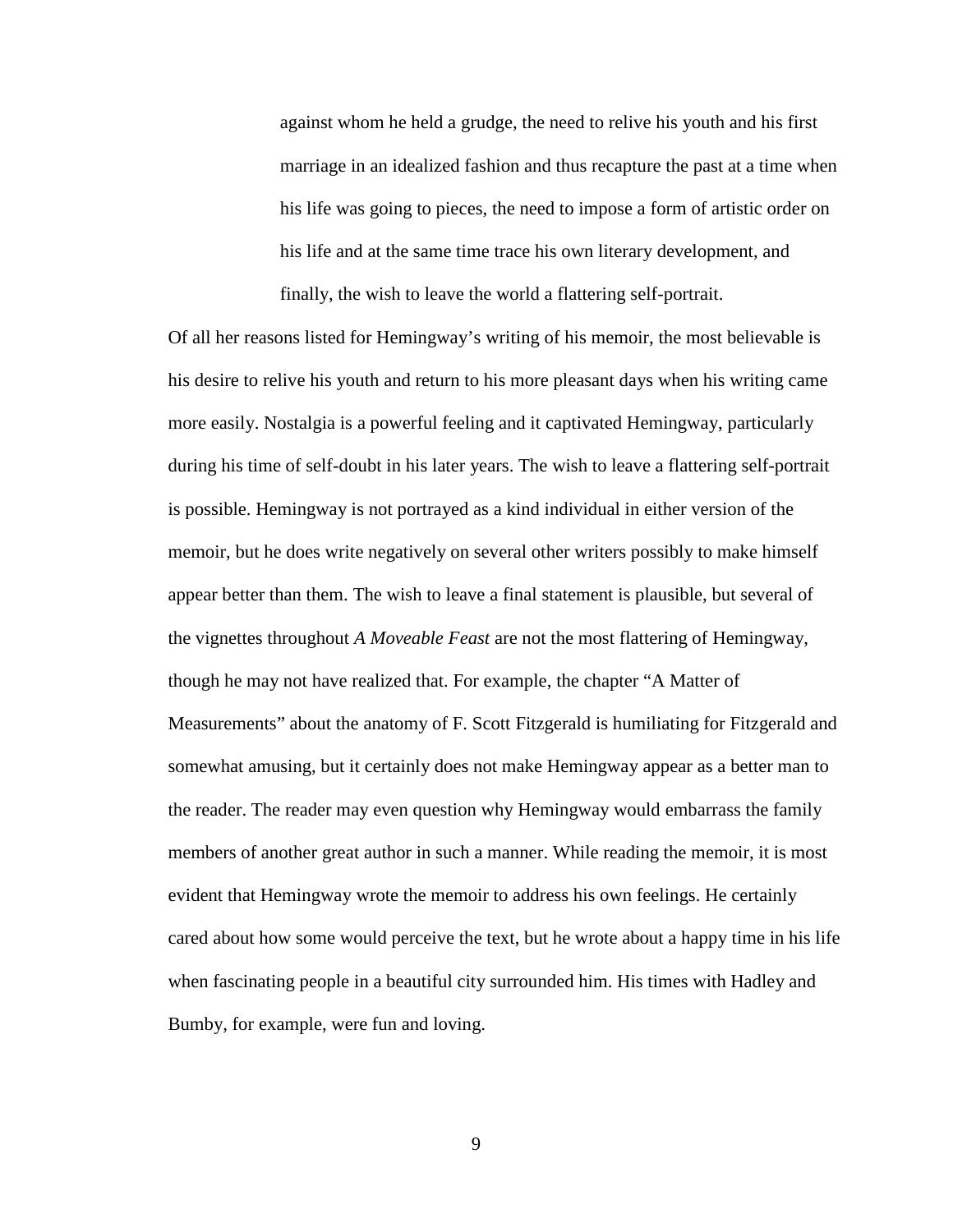*A Moveable Feast* reads similarly to Hemingway's novels. After decades of perfecting his skill and style and being applauded and awarded for his writing around the world, it does not seem surprising that his writing style stayed consistent. Verna Kale remarks, "Line by line and stroke by stroke, [*Feast*] is in subject and tone indistinguishable from much of Hemingway's fiction" (131). Although *A Moveable Feast* is labeled as a memoir and many readers, therefore, take it to be an accurate account, the book is still a story that Hemingway is remembering and to some extent imagining. For example, some question the truthfulness of dialogue between Hemingway and Hadley within the memoir. The dialogue between Hemingway and Hadley is there to demonstrate the relationship between the young lovers, and particular events should not be the key concern. The reader should doubt that those exact words were exchanged but if that is the focus, the meaning of the story is missed completely. Late in his life, as Hemingway faced depression and fear of losing his ability to write, he wrote *A Moveable Feast* to reflect on his early years in Paris when his career was just taking off. The purpose of the dialogue is to represent the relationship between Hemingway and Hadley and to show the reader how they interacted with one another. Hemingway adored Hadley at the time and that feeling is demonstrated through the written dialogue, "Despite the inevitability of distorted and imperfect memories, [Hemingway's memoir] evokes the impression of authenticity—getting at an emotional truth" (Kale 132). The authentic part of the story does not come from the particular conversations that took place, but from the emotions that Hemingway felt at the time.

He used his own experiences and knowledge from his friends and those he interacted with in his writing. Because he wrote in the first person, it is often assumed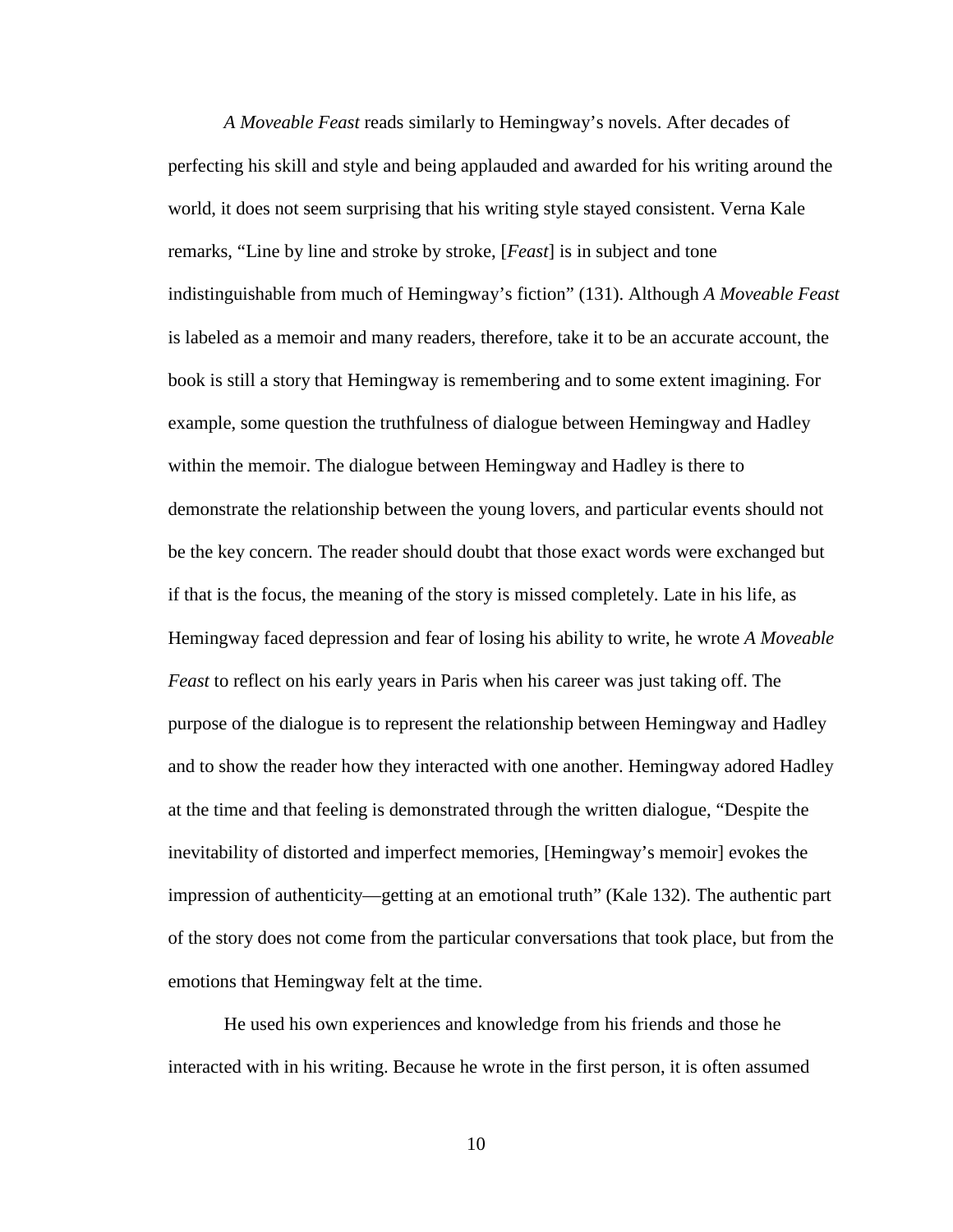that all those events happened to him and critics question the authenticity of the stories. Hemingway comments:

> What is, if not easy, almost always possible to do is for members of the private detective school of literary criticism to prove that the writer of fiction written in the first person could not possibly have done everything that the narrator did or, perhaps, not even any of it. What importance this has or what it proves except that the writer is not devoid of imagination or the power of invention I have never understood. (Hemingway, *A Moveable Feast: The Restored* 181)

Writers document their memoirs to share their perceptions of the events of their lives. The accuracy of the small details of one's memory or recollection is not all that important. Hemingway's memoir is realistic but some details and conversations are reconstructed from memory.

The two versions of *A Moveable Feast* were released in 1964 and 2009 by individuals separated by two generations. The 1964 version offers a completed, unified memoir on Hemingway's early years in Paris, but it must be understood that Hemingway never completed the memoir and his fourth wife performed much of the editing and final touches. The 2009 version is believed by most to be more true to Hemingway's original manuscripts, but it does not offer a unified story. The first edition presents a unified narrative while the latter presents the manuscripts of *A Moveable Feast* in the unfinished state that it was when the author died, though both versions offer valuable insight on Hemingway as a person.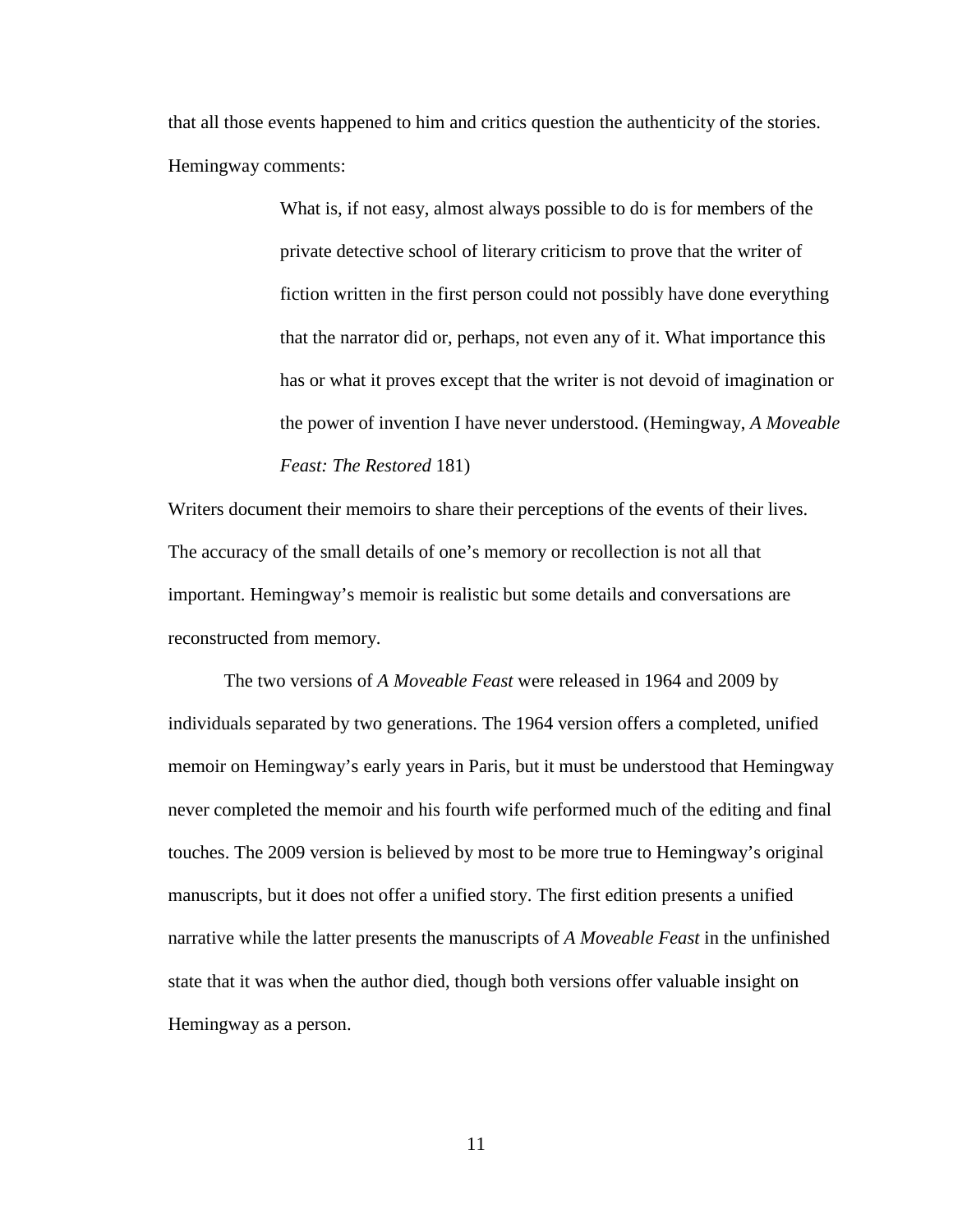#### **III. CRITICAL REVIEWS AND BACKGROUND ON**

#### *A MOVEABLE FEAST*

Because of the critics' focus on accuracy and since *A Moveable Feast* was left unfinished, there is an intense debate over which of Hemingway's posthumous memoirs is more accurate: the original release in 1964 by his fourth wife, Mary, or the 2009 release by his grandson, Seán Hemingway:

> Gerry Brenner was among the first Hemingway scholars to raise the public alarm about the original edition of *A Moveable Feast*. He told me recently that he had been tipped off…that the *Feast* files might reveal a different story than that shaped by Mary Hemingway and Harry Brague. Hills sent Brenner an inventory of the manuscripts and notes in the collection. "From just the inventory," he said, "anybody could readily conclude that this was not a book that he did a final draft or rewrite of in orderly succession." (Paul 18)

Brenner strongly supported a new edition of the original *A Moveable Feast*. He believed that Mary felt threatened at the time when Hemingway was writing his memoir because he was planning to leave her, but there is no real evidence of that or clear explanation as to why that would affect the editing after Hemingway's death. According to Brenner, Mary made the edits to make Hemingway look more vindictive (Paul 19). "Brenner said he thought part of Hemingway's difficulty in finishing the book had to do with his awareness of legacy" (Paul 19). Brenner's assessment of Mary is questionable, but Hemingway's legacy was a huge concern. Hemingway was very sick at the time of his death and feared that he could no longer write. He did not want his last book to be a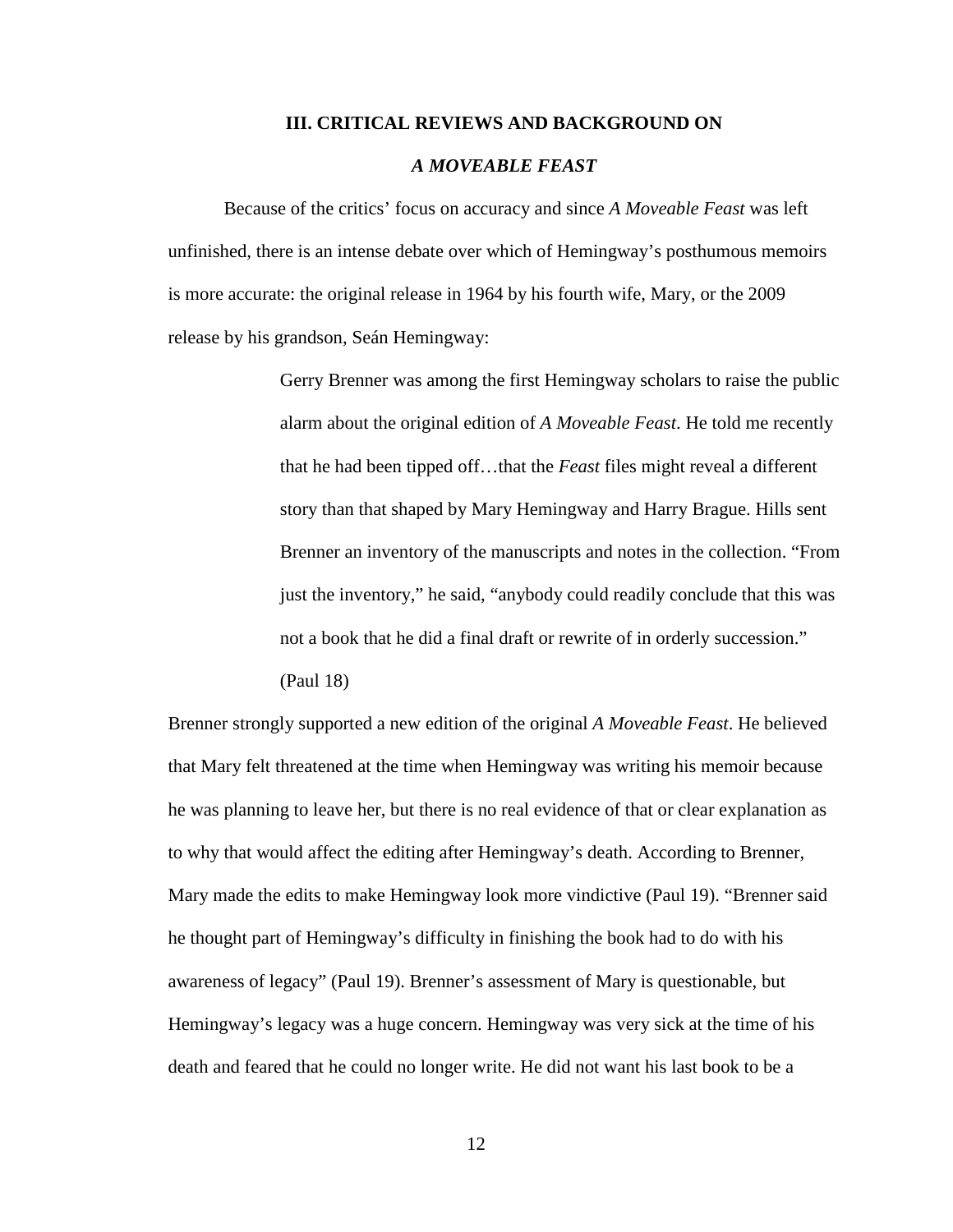failed one. Hemingway may not have finished *A Moveable Feast* because he felt that it was not ready for publication.

In regards to Seán Hemingway's second edition, Steve Paul comments:

Neither edition of *A Moveable Feast* can lay claim to being complete and that his version was, ironically, somewhat less finished than the original book. "In many ways the first edition was respectful to the text," he told a Michigan audience in October 2009, "but it was presented as having been complete when it wasn't." (20)

Although the Hemingway grandson does admit that neither version of the memoir can be labeled as complete, he still presents the argument of which version of the text is better. By commenting that the first edition falsely advertises completeness, he implies that his version is more complete, or at least more honest by saying that it is not complete.

Another individual to pick a side is Charles Scribner III, the son of Hemingway's publisher. He supports the original edition, and explains his choice with a comparison to Mozart:

> I think I'll use Mozart as an analogy, specifically his posthumous published "Requiem." Musicologists love to re-edit it, or have it performed as a fragment (i.e., only those sections he wrote out in his own hand), but the proof is in the listening, and Sussmayr's completion of his master's masterpiece has a ring of truth…for he worked closely with Mozart up to his death, and knew how Mozart wanted the piece finished. In the case of this *Feast*, the proof is in the reading, and that is why the original edition will endure. (Paul 21)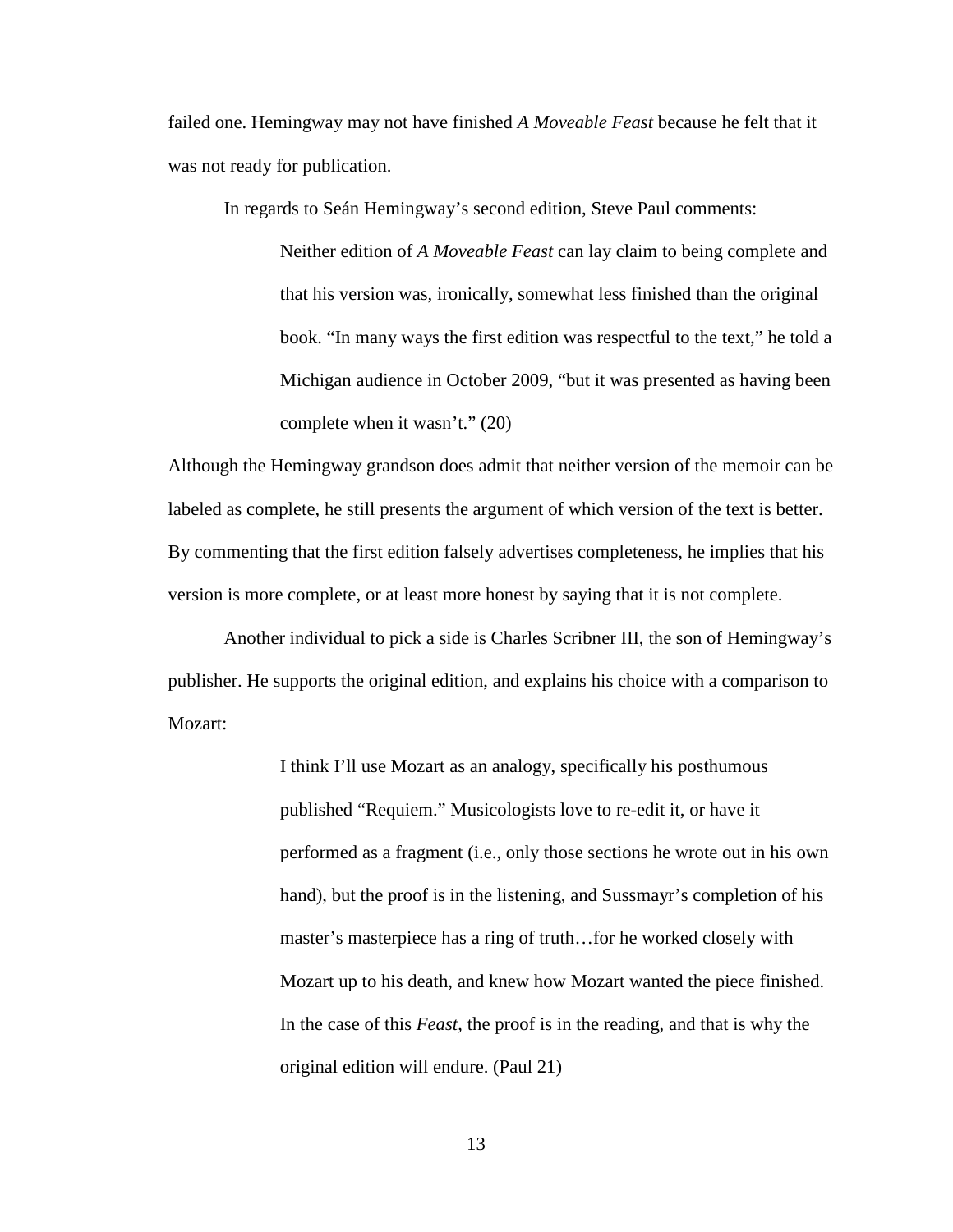Scribner wrote this in reference to A.E. Hotchner, who adamantly supports that the first edition is exactly what Hemingway wanted. It is a reasonable argument, but what he fails to consider is the mental and physical decline of Ernest Hemingway in the years leading up to his death. It is difficult to accept that Hotchner knew what Hemingway wanted published, when Hemingway himself doubted his own work.

A.E. Hotchner wrote an article, published in *The New York Times* in July of 2009, about his opposition to the new release of *A Moveable Feast*. He claims that Seán Hemingway only worked on the second edition because he did not like what was said about his grandmother, Pauline Pfeiffer, in the original edition. Hotchner also provides details as to how the trunks were found at the Paris Ritz with sketches from his time there in the 1920s. "When I was leaving for New York to give ["The Dangerous Summer"] to the editor of *Life*, Ernest also gave me the completed manuscript of the Paris book to give to Scribner's president, Charles Scribner Jr" (Hotchner, "Don't"). Hotchner explains that the details he includes in the article about dates, locations, and projects that Hemingway worked on are proof that he was very involved with Hemingway and his desire to publish his memoir. "These details are evidence that the book was a serious work that Ernest finished with his usual intensity, and that he certainly intended it for publication" (Hotchner, "Don't"). There is no doubt that Hotchner and Hemingway were very good friends and that Hemingway consulted Hotchner for many of his professional decisions. It is possible that Hotchner's story is accurate, but there are plenty of critics who disagree with his account and find his recollection improbable. After Hemingway's death, A.E. Hotchner published his own book about his relationship with Ernest Hemingway, *Papa Hemingway*. The two met when Hotchner was sent on a writing assignment to interview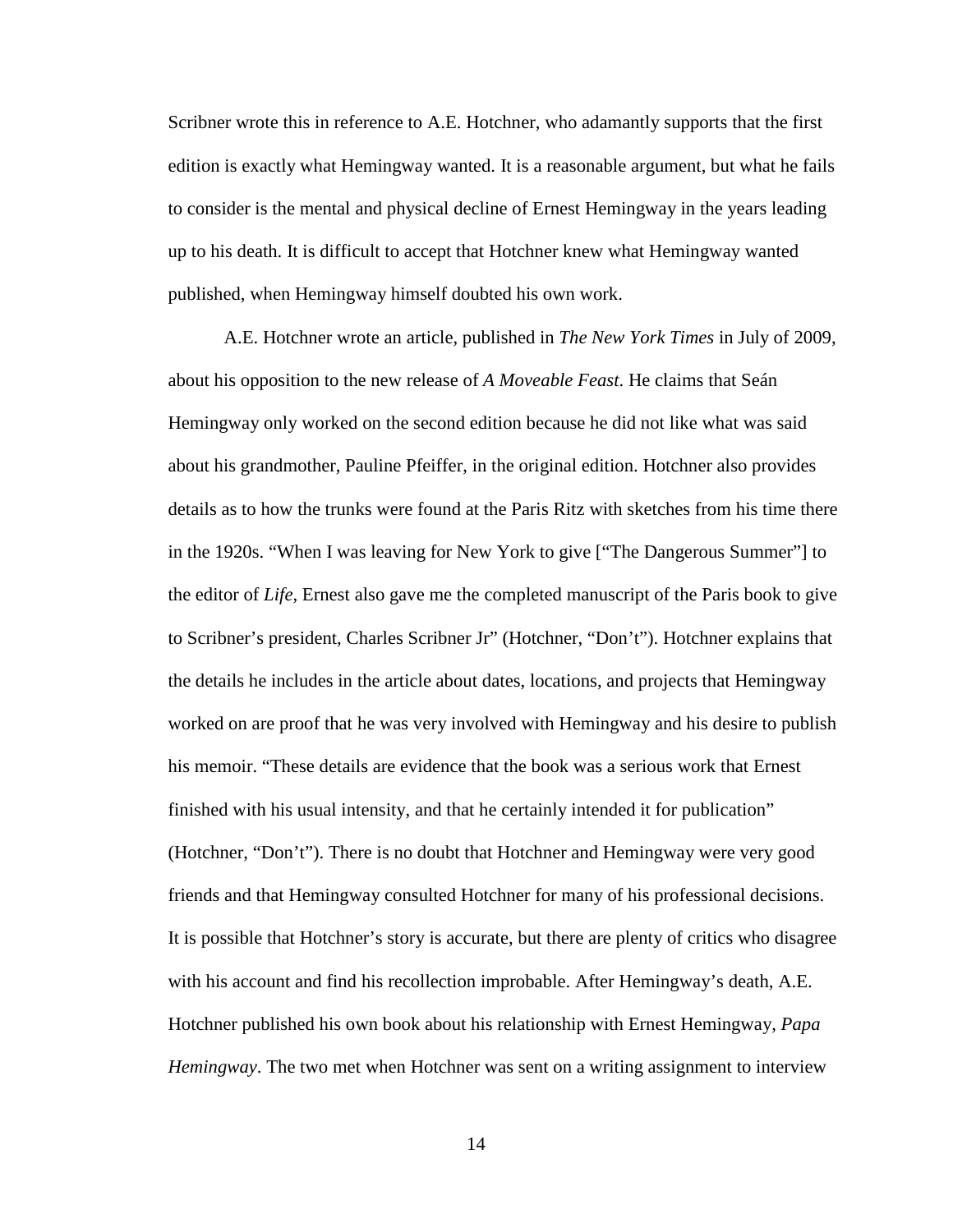Hemingway about the future of literature. The two men bonded and remained in close contact for the rest of Hemingway's life, constantly visiting one another and exchanging articles and stories for comments. Toward the end of Hemingway's life, Hotchner was very involved with Hemingway during the author's decline and was well aware of his difficulty writing and finishing *A Moveable Feast*. Although several critics, and even family members of Hemingway, support the newer release of *A Moveable Feast* and question the editing originally done by Mary and Hotchner, one must acknowledge that Hotchner might have been aware of what Hemingway wanted, or at least what Hemingway verbally expressed as his intentions. "Basically, Ernest's ability to work had deteriorated to a point where he spent endless hours with the manuscript of *A Moveable Feast* but he was unable to really work on it. Besides his inability to write, Ernest was terribly depressed" (Hotchner, *Papa* 274). Hotchner and Mary may have performed a questionable editing job on Hemingway's last manuscript, but it is quite possible that they edited in a way that they felt protected a man they loved and a legacy they wanted to preserve. The fact that Hemingway and Hotchner discussed writing gives Hotchner some credence on Hemingway's intentions, but it is also self-serving. Hotchner cherished his relationship with Hemingway and even went on to publish his own book with Hemingway as the main subject. Although the two men were close, Hotchner cannot take Hemingway's place in making the final decisions on what was wanted by Hemingway in his own memoir.

Robert Trogdon is one of those scholars who dislikes the original editing of *A Moveable Feast*. "The restored edition of *A Moveable Feast* is not ideal, but it is the best handled of the posthumous Hemingway books that Scribner has published. The editor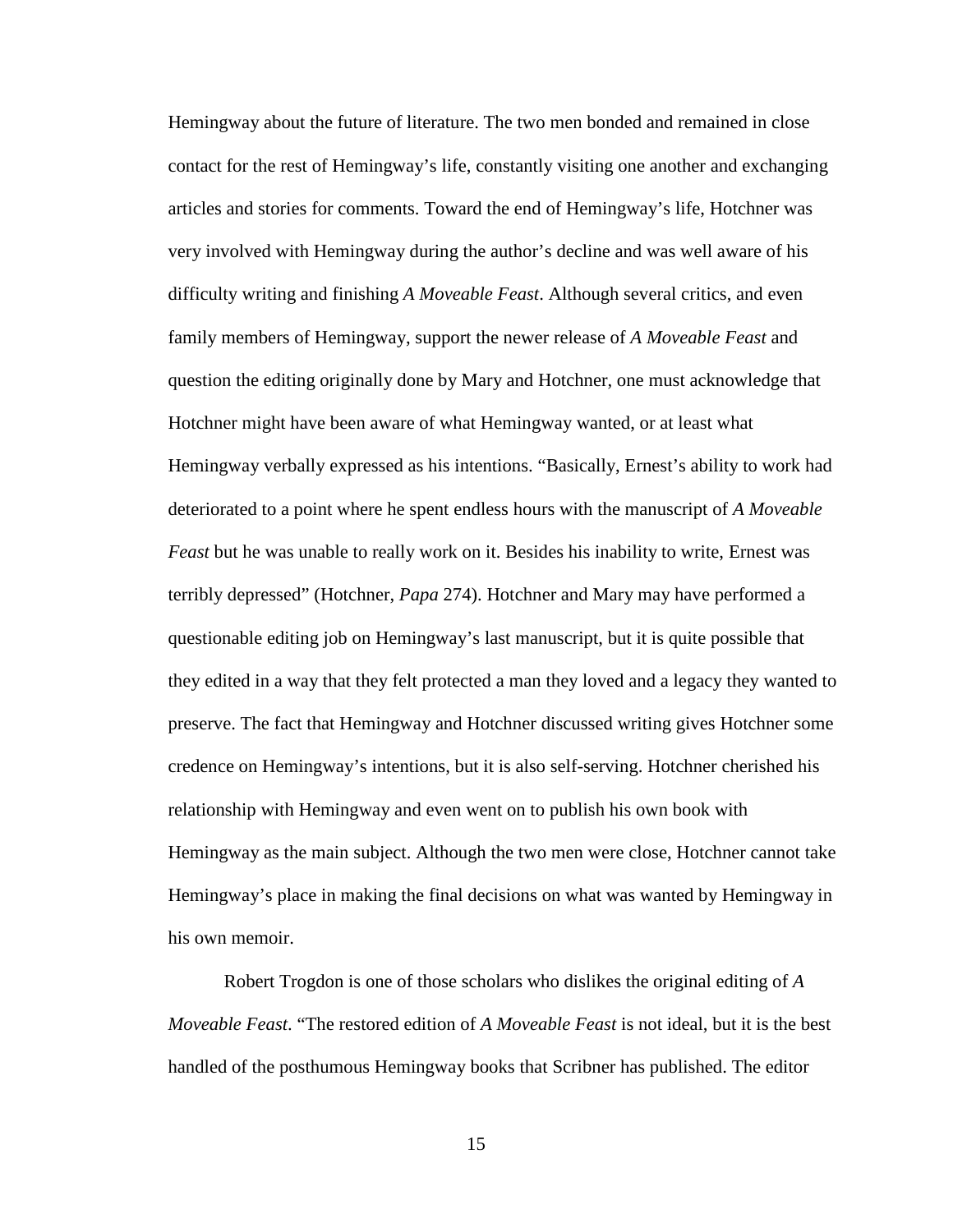Seán Hemingway has actually made use of manuscript scholarship showing what a poor job Mary Hemingway, A.E. Hotchner, and Harry Brague did in 1964" (Trogdon 25). Trogdon makes the argument based on the pages from the original manuscripts. His belief is that the great majority of what is published should come from a source document that can be traced. "I can only say that the new edition seems closer to the manuscript version" (Trogdon 26). His argument makes sense from a very objective viewpoint. It is understandable that he believes the only text that should be published were the words we absolutely know came from Hemingway's pen. Mary Hemingway's editing is rather extensive and includes the reordering of chapters, removal and rearrangement of sentences, and changing of words. However, it must be considered that at the time of writing these manuscripts, Mary and Hotchner witnessed the deterioration of Hemingway's mind and ability to write. Being the two closest individuals to Hemingway, they may have tried to fill the gaps in the writing without having any true documentation of where those changes, deletions, or additions came from. It absolutely can be seen as a fault, but there is a big difference between an outsider looking at Hemingway's manuscripts and deciding what to publish and being a confidante of Hemingway's, deciding what needs to be published. Although Seán Hemingway is related to the author, he was not an intimate friend. Trogdon concludes, "Seán Hemingway's edition may not be the ideal way to present a posthumous work, but it is, I think, an improvement over what we have had before" (Trogdon 28). The new edition may be closer to the manuscripts that Hemingway left, but it is known that Hemingway was not completely satisfied with his writing so perhaps the pages he left behind were not ready for publication and he still believed they needed work. The manuscripts were clearly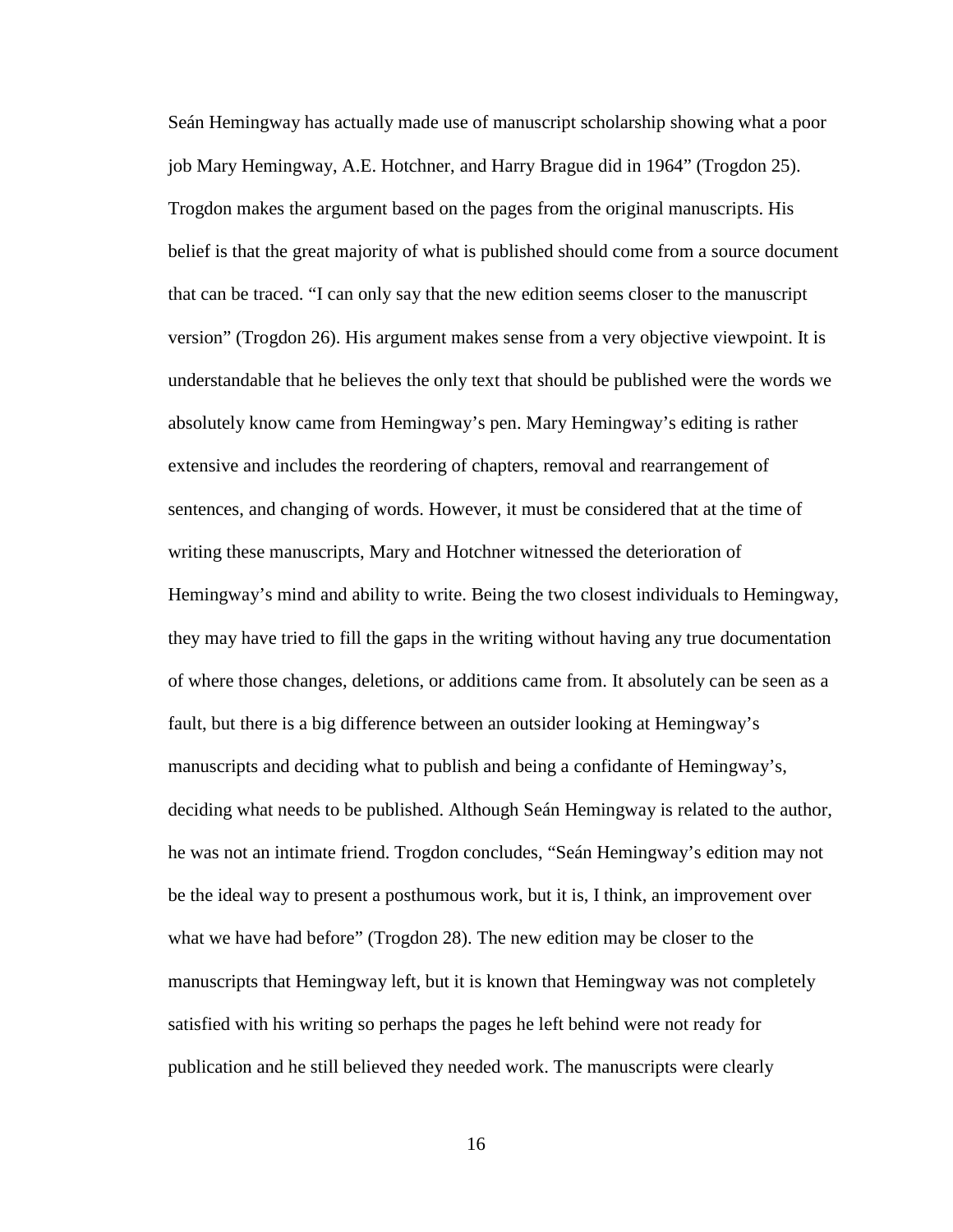unfinished and although Mary may have taken too much freedom with the text, it resulted in a unified narrative.

Gerry Brenner, mentioned earlier in this chapter as being one of the first to be concerned about the original edition of *A Movable Feast*, wrote his own article about the inaccuracies of Mary Hemingway's edits. The biggest question he asks of readers and scholars is if she did the responsible thing by adding to Hemingway's work in order to offer a more complete product or was it an injustice because she did not present *A Moveable Feast* in the way it was left? Brenner, unlike many of the other critics, does acknowledge that Mary had an intimate relationship with Hemingway and it is possible that she had more information about the work than what is documented. Although he acknowledges the possibility, Brenner does not believe it to be true:

> It may seem, for example, that I rely too heavily upon documents and so overlook the likelihood that Hemingway discussed his plans for *Feast* with his wife. It is appealing to think that Mary Hemingway's private knowledge of her husband's intentions gave her access to the kinds of changes he would have made before he would publish these memoirs…And as Mary Hemingway herself has acknowledged, she was not privy to his private world of authorship, having declared that never did her husband discuss his writing with her in the seventeen years they were together. (Brenner 544)

The source of Mary's statement is from a personal letter she wrote in 1975, though Brenner does not say who the letter was addressed to. That was thirteen years after Hemingway's suicide. The argument is not that Hemingway did or did not tell his wife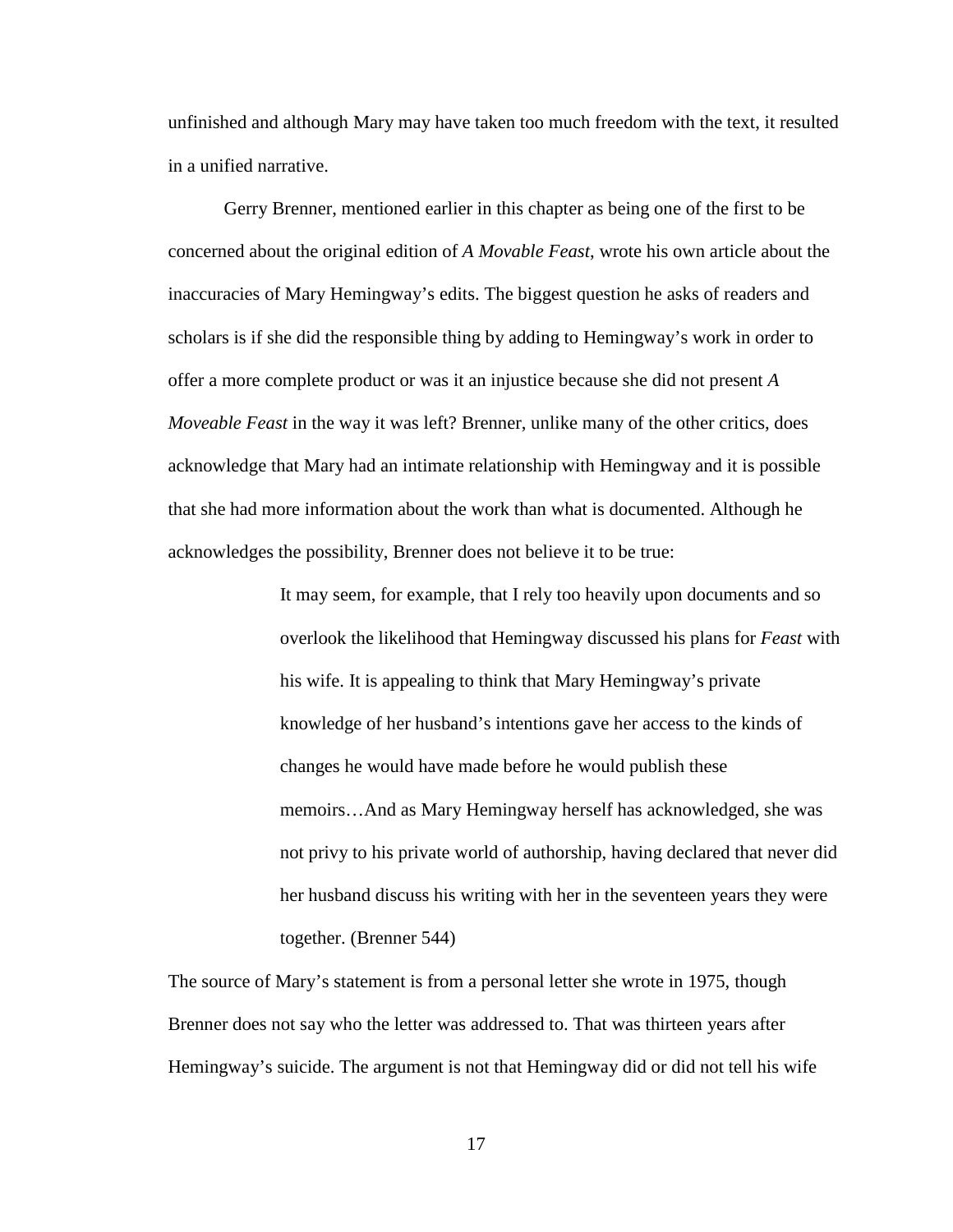anything about his writing, but it is fair to leave it as a possibility. All of these strong statements from critics are opinions. The few individuals who were closest to Hemingway and experienced his decline in the last few years of his life were under a crushing amount of stress, presumably, with trying to care for the author and prevent him from harming himself. Many conversations and moments could have been lost due to the extreme pressure that Mary was under in trying to care for and save her husband. The time following his death had to be very difficult for Mary Hemingway and while deciding to publish the memoir, she did what she thought was best at the time.

The most concentrated work on Ernest Hemingway's *A Moveable Feast* comes from Jacqueline Tavernier-Courbin, author of *Ernest Hemingway's A Moveable Feast: The Making of a Myth*. Her book was published in 1991, eighteen years before the second edition was released. Although the book does not evaluate the newer edition, Tavernier-Courbin's last chapter does comment on the questionable editing by Mary Hemingway. "Hemingway had no hand in the final editing of his own autobiography, and the extent to which his editors changed his original text, therefore, becomes an important concern" (171). Mary Hemingway made statements that the editing she performed made changes for spelling, punctuation, repetition of words or phrases, and moved chapters for the sake of continuity. Comparing Mary's work to Hemingway's manuscripts and the changes he made by hand, Tavernier-Courbin observes that Mary performed more drastic changes than what she claimed:

> An examination of the manuscripts, however, reveals that the editing done by Mary Hemingway and Harry Brague was far more extensive than acknowledged by Mary in either her review of the book or in *How It Was*.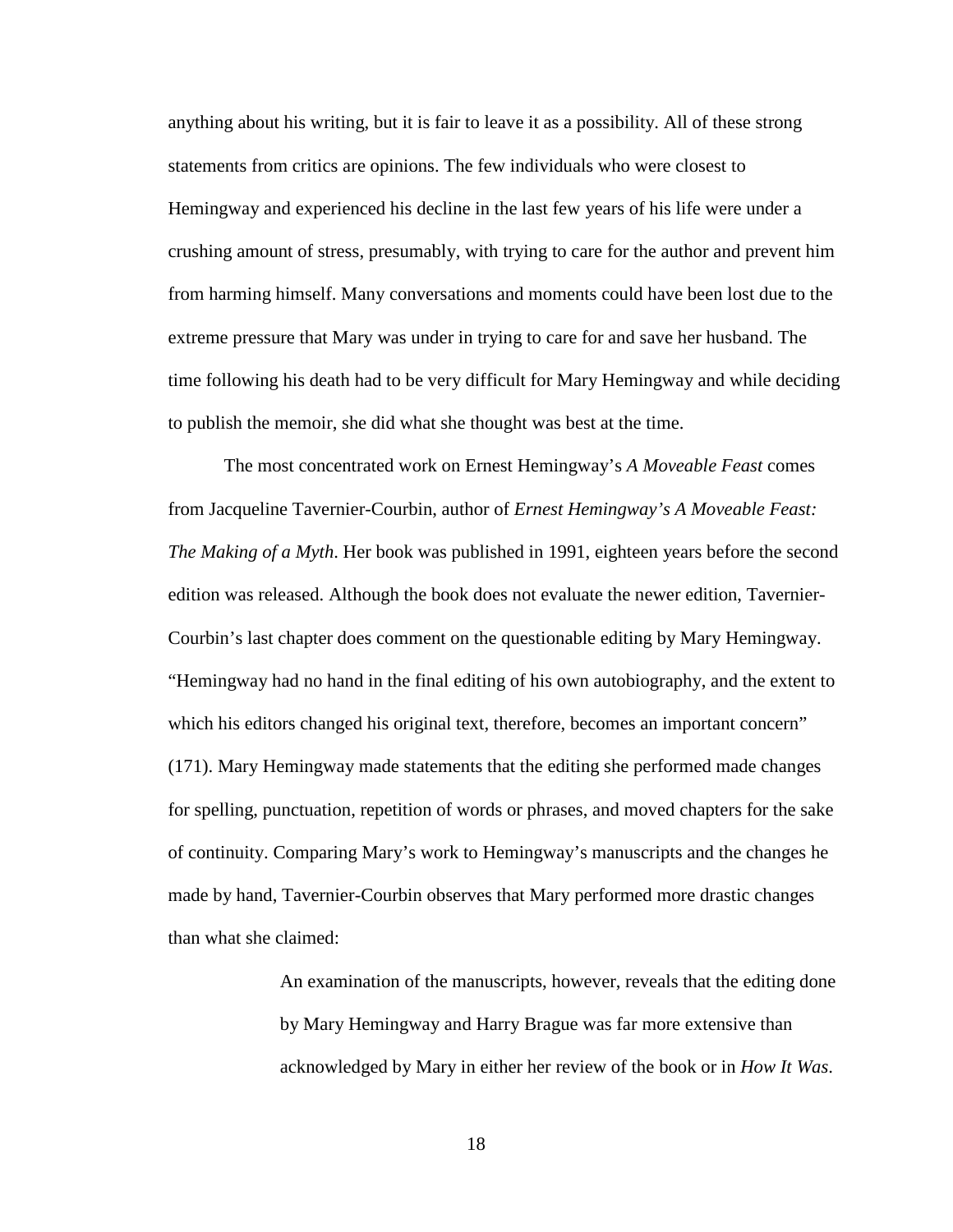Much was changed, deleted, and added, but the additions were generally culled from passages that Hemingway had decided against using.

## (Tavernier-Courbin 171)

Tavernier-Courbin's main point is that "one might well say that the book published is not really the book Hemingway had written or wanted published" (172). There is no argument that the final 1964 release is different from the manuscripts that were discovered. Several academics and critics find issue with that. However, it would have been impossible to deliver a product that Hemingway had written or wanted published in regards to his memoir. It is heavily documented that he wrote and re-wrote drafts of chapters constantly and never became happy with what he had on paper. To publish only the documents he left behind would not do him any more justice, since he was obviously not satisfied with his writing. Perhaps *A Moveable Feast* could have been presented in a different way that highlighted the changes more or Mary could have published the documents as she had them and left out missing parts. Either way, she would receive criticism. Further, what readers fail to understand is that without Mary and the editing team, we never would have experienced *A Moveable Feast* at all.

One example of poor editing identified by Tavernier-Courbin is a change in adjective from "beautiful" to "sculpture" in the chapter "Miss Stein Instructs." She reasons: "It may be a matter of taste, but 'beautiful' seems much more satisfactory than 'sculpture.' But what is more important is that Hemingway had chosen 'beautiful,' and that the editors really had no valid justification for making the change" (173). She makes a valid point, and it is doubtful that years later, Mary Hemingway would be able to say why she or the editing team made that change. Drastically deviating from the original is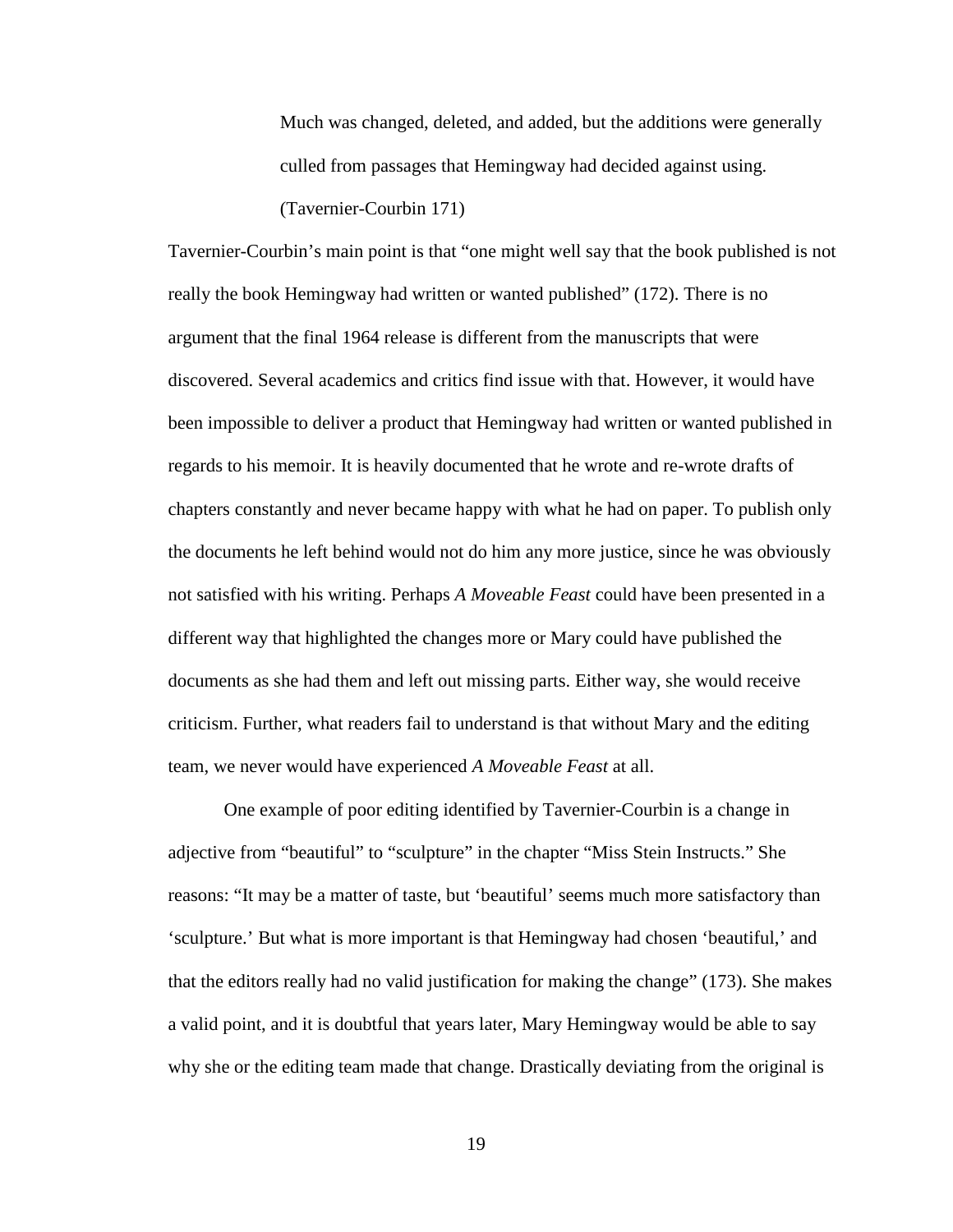considered poor editing, but whether the changes are a significant problem is unknown, for no one knows if Hemingway would have agreed with the changes or not. Mary made the decision to offer a complete text to readers and what was left from Hemingway was not complete. The problem with her changes is that she did not fully take responsibility for them. If she had acknowledged the changes she made with the release of the original, the outcry may have been less.

The majority of Ernest Hemingway's original manuscripts and personal letters are housed at the John F. Kennedy Presidential Library in Boston, Massachusetts. Posted on the library's information page is the history of how Hemingway's manuscripts came to Boston. The late President Kennedy made it known how he admired Hemingway's work and even invited him to his inauguration in 1961. After Hemingway's death, Mary collected all of the papers, letters, and manuscripts she could from his houses and collections and thought about where the works could best be displayed and available to the public. In 1972, Mary deeded the collection to the Presidential Library and donated the archives (History of the Collection).

The writings of an author can tell a lot about the individual, and personal letters especially provide insight on thoughts and feelings. Hemingway is well known for his personal letters, and he made it a priority to frequently contact his family and friends through correspondence. Scholars and academics studying the words and manuscripts of Hemingway are able to travel to Boston and look at the manuscripts of his work.

The manuscripts and letters offer a great amount of information about Hemingway, his writing, and his life, but some things about Hemingway can be better understood coming from sources close to Hemingway rather than him. Hemingway's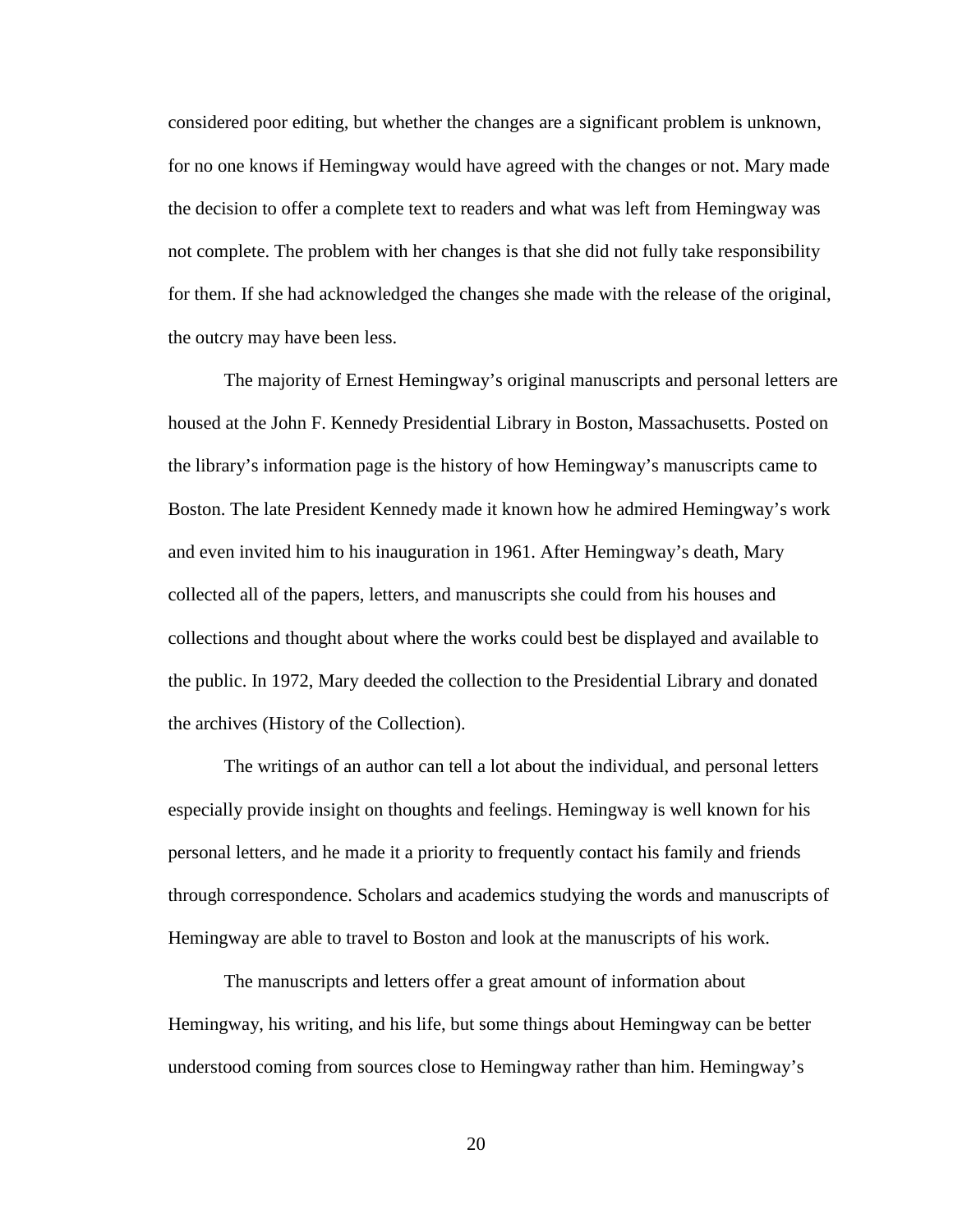perception of himself could have been skewed and especially when he was facing depression, friends and family had clearer minds to describe the events that took place. Friends of Hemingway express that his writing meant more to him than anything else in his life; it is what he cared about most. Friends and family are also able to better explain the deterioration of Hemingway's mental state experienced towards the end of his life. Hemingway's love of writing and his fear of the inability to write caused depression to take over his life.

A.E. Hotchner documents his relationship with Hemingway in *Papa Hemingway*. Frequently throughout the book, Hotchner mentions Hemingway's emphasis on writing and how it was the center of his life. "If I took a drink every time I hurt or felt bad I could never write, and writing is the only thing that makes me feel I'm not wasting my time sticking around" (Hotchner, *Papa* 144). Hemingway loved to drink and attend parties, but it is clear that his writing came first. Writing gave Hemingway a purpose in life and a way to connect with the world. In 1958, Hemingway conducted a question and answer session with forty high school teenagers. The students asked questions about his work schedule, his famous novels, failure, discouragement, and writing in general. When asked if he ever had a failure, Hemingway responded:

> You fail every day if you're not doing good. When you first start writing you never fail. You think it's wonderful and you have a fine time. You think it's easy to write and you enjoy it very much, but you are thinking of yourself, not the reader. He does not enjoy it very much. Later, when you have learned to write for the reader, it is no longer easy to write. In fact,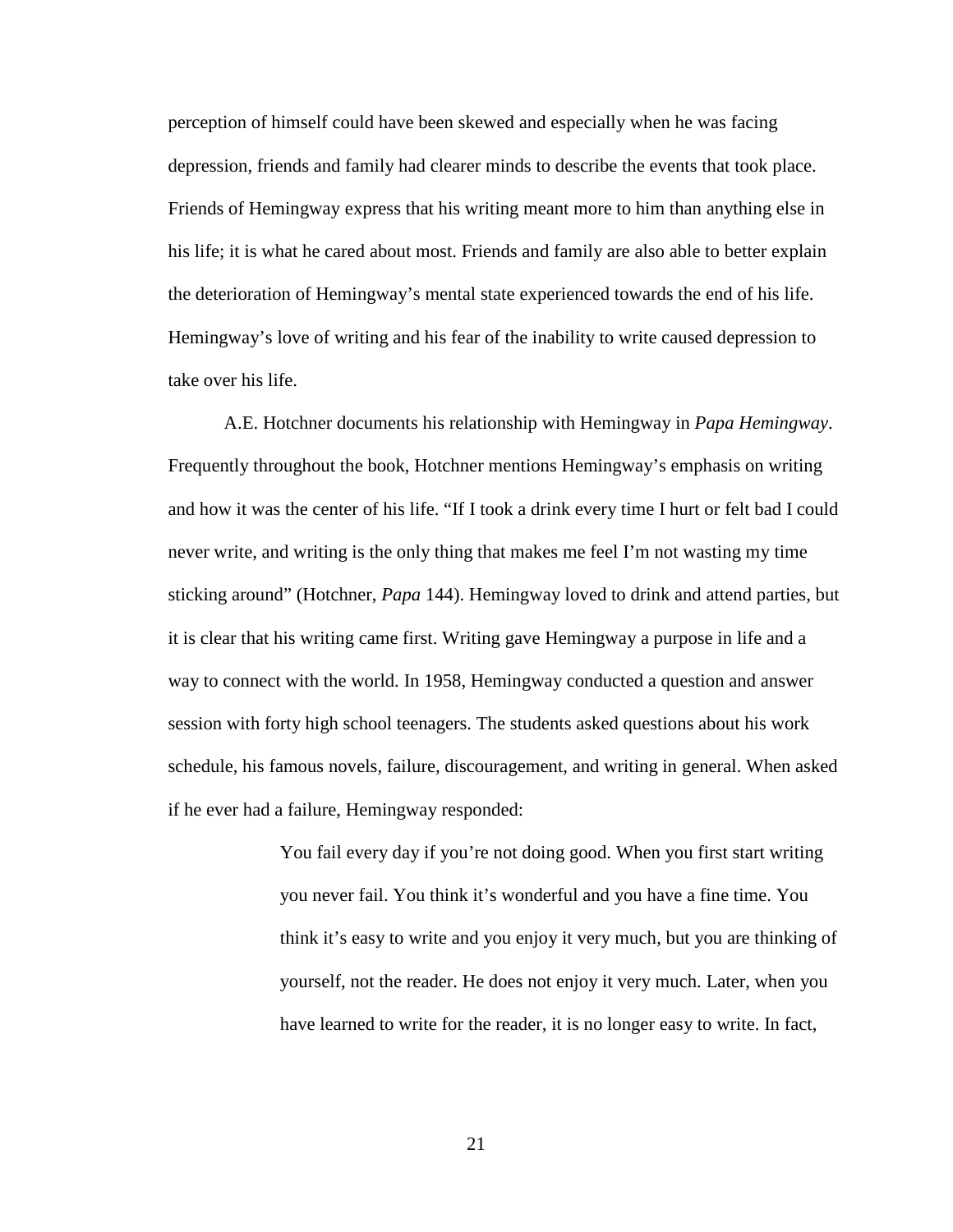what you ultimately remember about anything you've written is how difficult it was to write it. (Hotchner, *Papa* 198)

In a very brief response, Hemingway summarizes his journey and struggle through writing. During his years in Paris when he was new to the writing profession, Hemingway loved what he was doing and enjoyed writing very much, and that is evident in *A Moveable Feast.* Further into his career, Hemingway became aware of what critics and readers wanted, and it tainted the way he thought about writing. He felt constant pressure to write better and to write more.

As Hemingway's popularity grew, his writing became more difficult for him because of the pressure he felt from critics and readers. His articles, journalism, novels, and letters never became any less important to him with time, but the difficulty of keeping up with expectations was challenging. "The public wants to believe in the existence of a phenomenal human being who fights, hunts, loves, and *writes* so perfectly. This heroic image satisfies the needs of the public but is irrelevant to the real Hemingway; it tempted, corrupted, and finally helped to destroy him" (Meyer 133). The development of Hemingway's public image was the first step towards his decline. He was able to maintain it for nearly three decades, but it eventually wore on him and killed him:

> Hemingway not only helped to create myths about himself but also seemed to believe them. In the last decades of his life, the Papa legend undermined the literary reputation and exposed the underlying fissure between the two Hemingways: the private artist and the public spectacle. When his writing slacked off and he attempted to live up to and feed on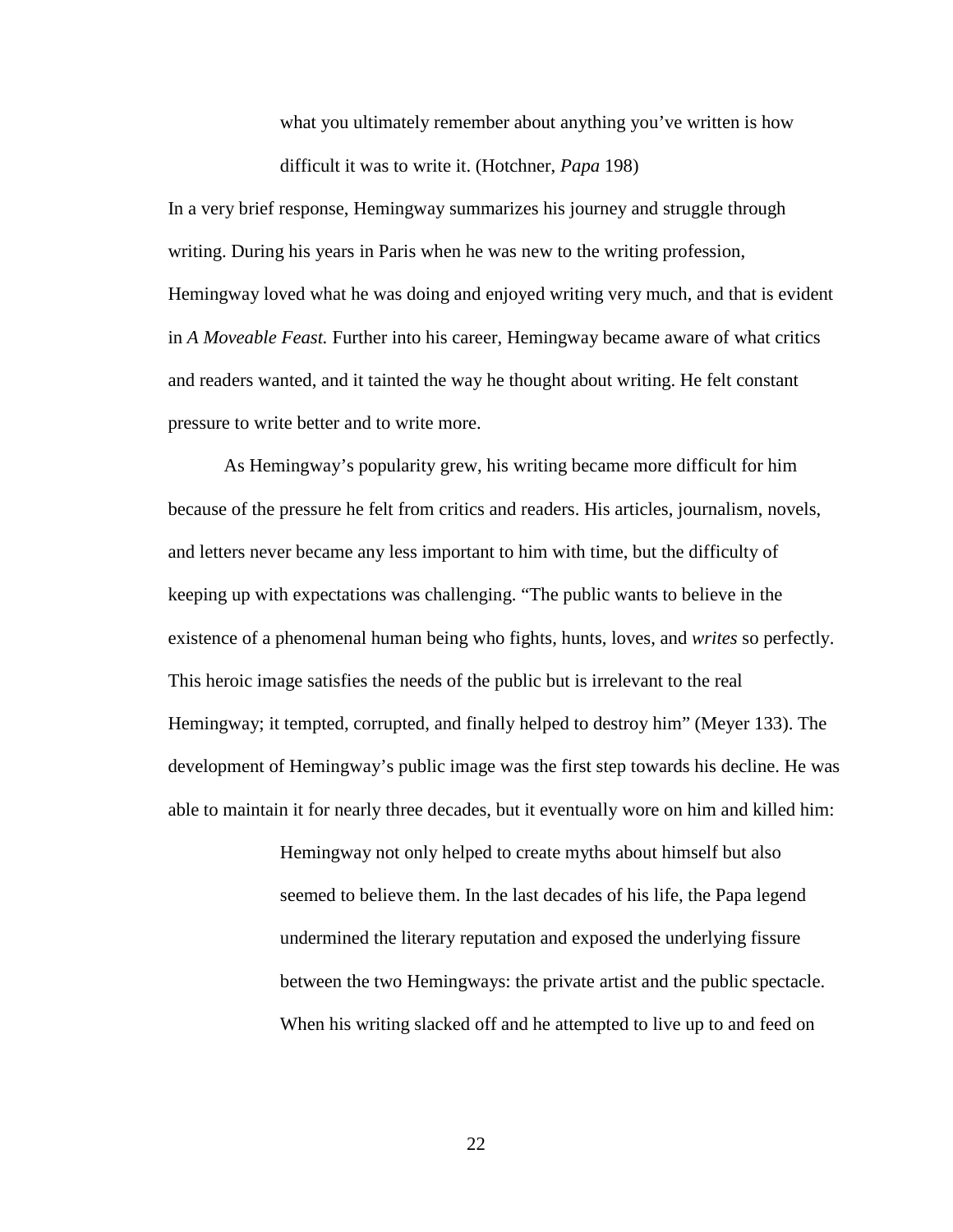the legend, his exploits seemed increasingly empty. His shotgun blast

shattered the heroic myth—and led to a different persona. (Meyers 134) Critics who argue over which version of *A Moveable Feast* is the most accurate are still focused on Hemingway as the legend. They fail to see the broken man underneath the stories.

Every aspect of Hemingway's life was published in magazines and newspapers for all to see. Hemingway was always under scrutiny, and the demand on him from the outside world caused his writing and confidence to suffer dramatically. "Failure always infuriated him, clearly because it frightened him" (Waldhorn 219). Perhaps the reason for Hemingway's death is that he felt that he failed at writing and that caused him to develop insecurity about himself. Critics, friends, and family have all documented the decline of Hemingway's mental and physical health and his continual struggle to produce literature up until his suicide (Hotchner, *Papa* 273).

Carlos Baker, one of Ernest Hemingway's biographers, first notes a decline in Hemingway's health in 1947. Hemingway was disturbed by a constant buzzing noise, and he experienced high blood pressure and weight gain (462). Hemingway only told Mary about his health problems and convinced himself that he could easily improve his health. Only three years later, in 1950, Hemingway published his first novel in ten years, *Across the River and Into the Trees*, which received dismal reviews (Baker 486). Although Hemingway soon recovered and won a Pulitzer Prize for Fiction in 1953 for *The Old Man and the Sea*, Hemingway still felt hurt from his failed performance in writing *Across the River and Into the Trees*. "The American reviews bristled with such adjectives as disappointing, embarrassing, distressing, trivial, tawdry, garrulous, and tired" (Baker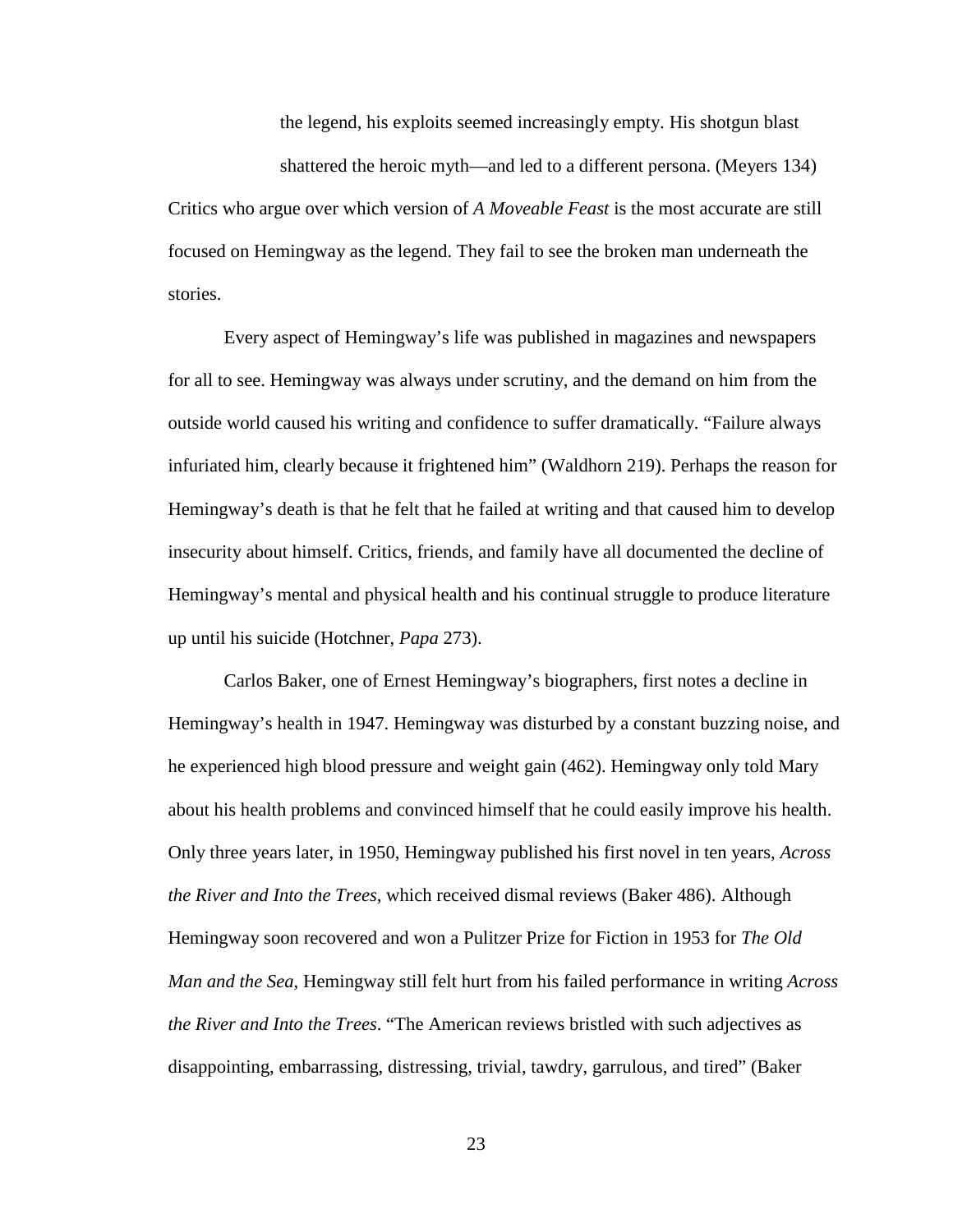486). Although appearing to be a confident, robust man, Hemingway had a fragile ego and felt that he was losing his capacity to write.

In 1954, Ernest Hemingway was awarded the Nobel Prize for Literature. He believed that as soon as Faulkner won that same prize, Faulkner no longer wrote anything worthwhile (Baker 526). Hemingway was fearful that because of this recognition by the Nobel Prize Committee, his writing career was over. He was not able to attend the ceremony in person to accept the award, but he did record an acceptance speech. A portion of it discusses the need to continually improve his writing:

> For a true writer each book should be a new beginning where he tries again for something that is beyond attainment. He should always try for something that has never been done or that others have tried and failed. Then sometimes, with great luck, he will succeed…It is because we have had such writers in the past that a writer is driven far out past where he can go, out to where no one can help him. (Baker 529)

Hemingway foreshadows here the problems with the rest of his writing career: he tried so hard to construct a creative work unlike any other, but he reached a point beyond medical help. His health continually declined, as did his mental state. His obsession over writing pushed him to a point where he was unable to recover (Baker 529).

Tavernier-Courbin traveled to Boston to study the original manuscripts of *A Moveable Feast* and came to the conclusion that most of the book is not from the 1920s, but rather that Hemingway wrote the great majority of it in the years leading up to his suicide. "A study of the manuscript reveals, with little chance of error, that the book was written late in Hemingway's life, and that no major or even minor portion of the book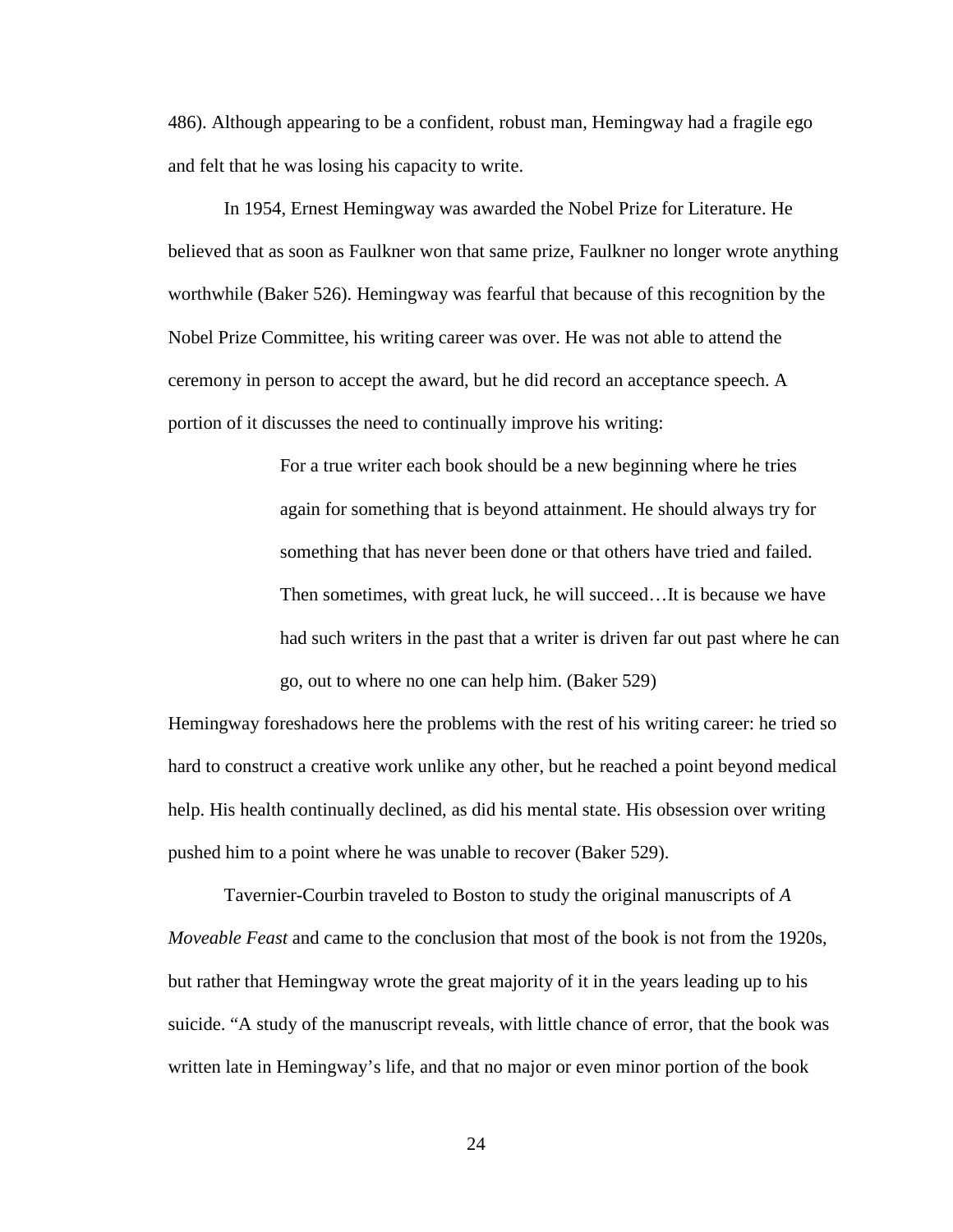was written in the 1920s" (18). This statement further suggests that Hemingway's intention for his memoir may have been to write one final book. He made up a story that appealed to the general audience, which gave him an excuse to reflect on his happier days from earlier in his life, but he really used the book as a way to deal with his believed inability to write. Placing himself back in the mindset of Paris in the 1920s may have helped to encourage him to write like he did in the beginning. Others did not believe that Hemingway was losing his touch, but Hemingway did and that is what matters.

Hemingway worked on *A Moveable Feast* in 1957 and it is believed that he nearly finished it in 1958 (Tavernier-Courbin xix). However, he made changes and re-arranged chapters constantly which prevented the book from formally being published. The release of this memoir became a race against the clock, "for his sixtieth birthday had been marked by some early signs of the paranoia and nervous imbalance" (Tavernier-Courbin 28). He turned sixty in July of 1959, and delivered the typescript to Scribner's in New York in November of that year. By July of 1960, "he has reread *A Moveable Feast* and arranged the chapters in the proper order and felt they read well. He had tried to write some more, but felt 'stale from over-work' and wanted to 'get some juice back in before writing any others'" (Tavernier-Courbin 31). The last two years of his life, 1961 to 1962, completely ruined Hemingway the writer. He wanted to finish *A Moveable Feast*, but his insecurity and mental feebleness prevented him from ever progressing further with the book (Hotchner, *Papa* 297-298).

Gregory Hemingway, one of Ernest Hemingway's three sons, comments on his father's growing frustration with writing: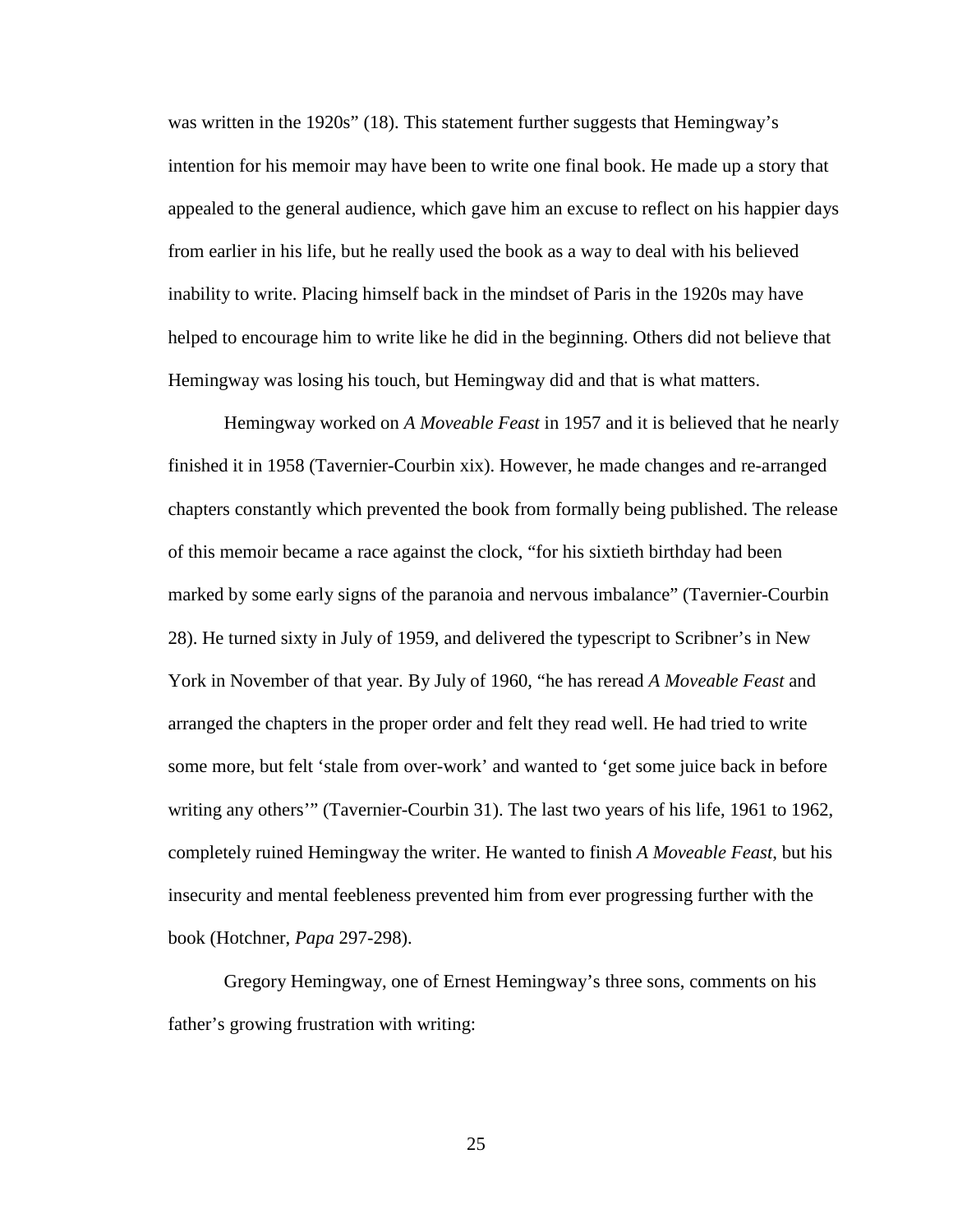Now I know he simply meant that the material wasn't flowing out naturally anymore—the well was no longer artesian but needed pumping. He always had a marvelous ear for words and he was certainly more experienced and wiser, but the old effortless elemental naturalness was no longer there. The world no longer flowed through him as through a purifying filter, with the distillate seeming more true and beautiful than the world itself. He was no longer a poet, one of God's spies, but a querulous counterespionage agent whose operatives seemed to deceive him. (G. Hemingway 4)

The problem that Ernest Hemingway faced is that with the build-up of his legendary reputation, he placed an immense amount of pressure on himself to constantly write memorable novels and stories. With age, most people expect one to slow down and not produce work at the same speed as in one's younger years, but it seems that Hemingway did not believe in getting older or slowing down. His consistent demand on himself drove him to obsession and madness.

In 1960 and 1961, Hemingway's mental and physical health deteriorated, and he made frequent trips to the hospital. Family and friends were scared and concerned because Hemingway was completely unable to function as his normal self. "Basically, Ernest's ability to work had deteriorated to a point where he spent endless hours with the manuscript of *A Moveable Feast* but he was unable to work…His talk about destroying himself had become more frequent, and he would sometimes stand at the gun rack, holding one of the guns, staring out the window at the distant mountains" (Hotchner, *Papa* 274). Hotchner was a constant part of Hemingway's life and throughout his memoir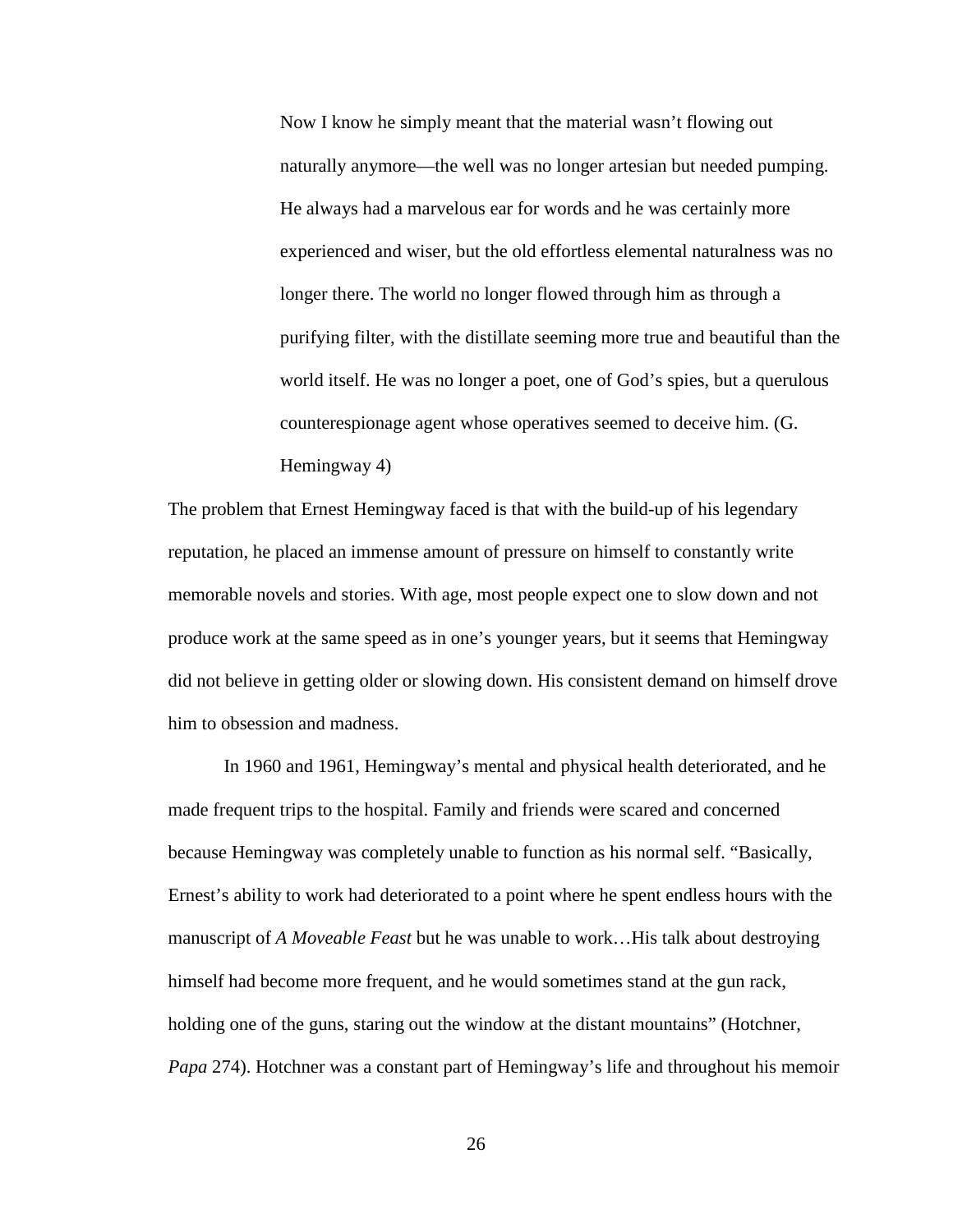of their relationship, he frequently notes the growing depression and Hemingway's numerous comments on no longer being able to write. According to Hotchner, the only aspect of life that really mattered to Hemingway was his writing. Failure to complete *A Moveable Feast* stopped his career and Hemingway was not able to handle his inability to write. Without making progress on the book, Hemingway grew more and more convinced that he was unable to finish the memoir and that his life was over. One of the last conversations Hotchner documents with Hemingway is one in which Hemingway seems to give up on his life. Hemingway states "'[L]ook, it doesn't matter that I don't write for a day or a year or ten years as long as the knowledge that I *can* write is solid inside me. But a day without that knowledge, or not being sure of it, is eternity" (Hotchner, *Papa* 298). Hotchner's memoir is another example of a story based on memory and perception so the accuracy of the dialogue is questionable, but the intention feels genuine.

Without a doubt, psychological and physical ailments may have contributed to Hemingway's despair and eventual suicide; it is likely that his defeated spirit accelerated physical ailments. By believing that the one talent he had to share with the world was escaping him, his entire image of himself shattered. The legend that he so carefully built over decades started to overcome his real person and it was not a reality he could face. Although many friends, family members, and critics argue over what Hemingway wanted with the unfinished *A Moveable Feast*, I would suggest that he wanted nothing to do with it any longer. The book became his enemy, and he was never happy with the memoir. Hemingway made the choice to kill himself without ever publishing *A Moveable Feast*. By that point in his life, he may not have cared about the book ever being published.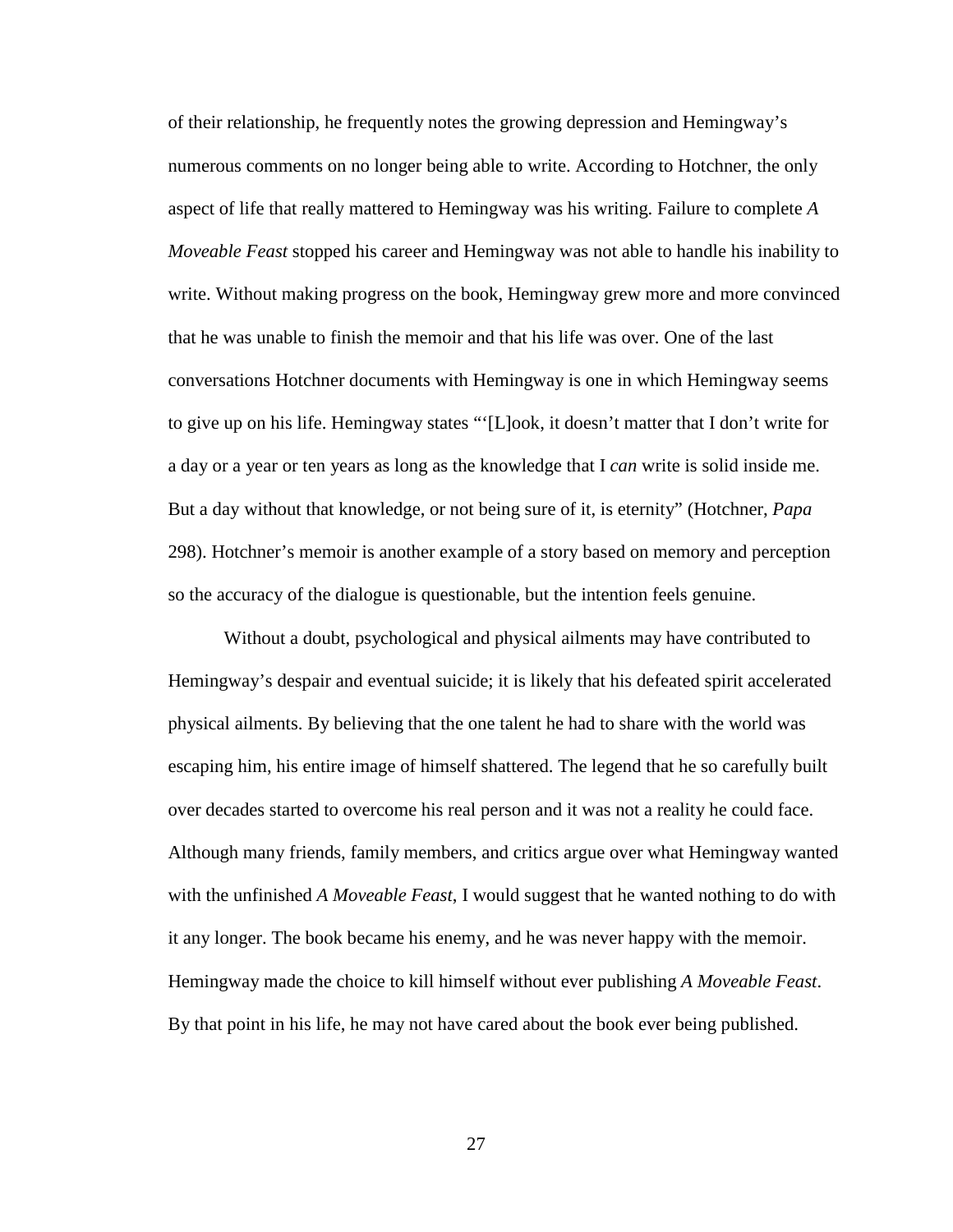Anyone who reads *A Moveable Feast* and has any idea on the background of the story should understand that the published product is not entirely Ernest Hemingway's. One last criticism from Tavernier-Courbin includes, "*A Moveable Feast* is not entirely Hemingway's. Sections of it, especially the Preface and the last chapter, are Mary Hemingway's as much as Hemingway's. The tone of both has been drastically affected by Mary's editing, which was perhaps misguided rather than ill intentioned" (182). Although he suffered depression, paranoia, and other mental ailments, he knew that *A Moveable Feast* was not finished and he ended his life. No one trying to salvage that final manuscript and making edits would have produced something that Hemingway wanted published. It can even be argued that because of his suicide and leaving the book unfinished, he might not have wanted it published at all. The varying opinions on whether *A Moveable Feast* should have been edited and which version is more accurate creates an intense discussion, but the real concern is that writing, or more accurately the inability to do so, killed Ernest Hemingway. This unfinished memoir, which he convinced himself that he could not get just right, may have forced him to take his own life. If one wants to read *A Moveable Feast*, it is best not to become caught up in the controversy over the accuracy of the facts of which version tells Hemingway's story best. Enjoy the memoir as one of the final pieces we have of him, even if he did not approve either of the two versions of his memories. Both versions are imperfect, but both present narratives that are largely Hemingway's.

The new version of *A Moveable Feast* is convincingly the version that most resembles what Ernest Hemingway left at the time of his death, but Mary's original version is a better read because it is a unified story. For over forty years, readers read and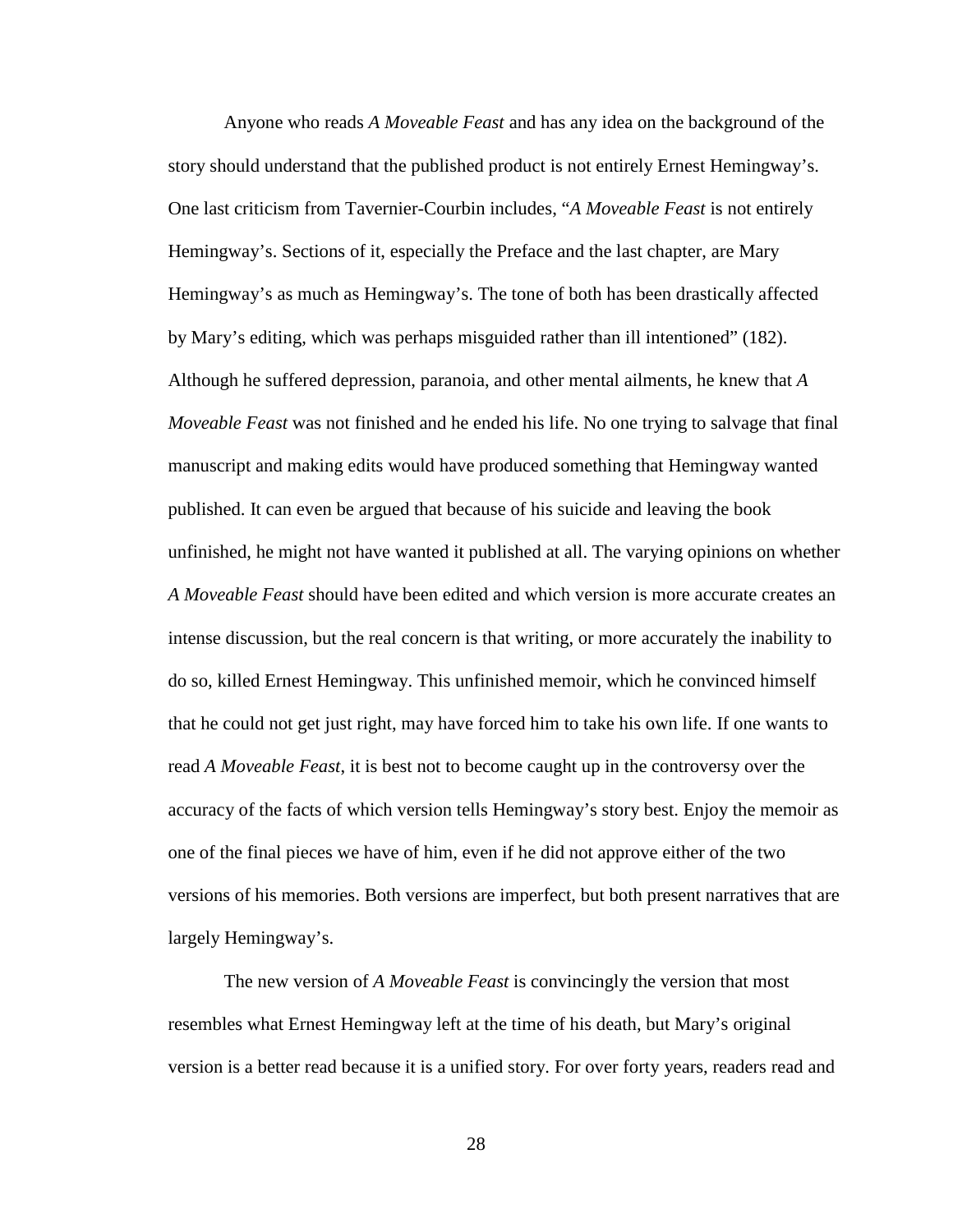enjoyed the version of *A Moveable Feast* that she edited and released. Although she should have been upfront and honest with the editing that she performed, she produced a great piece of work. The purpose of her version was to offer one last complete book from her husband, and she achieved that.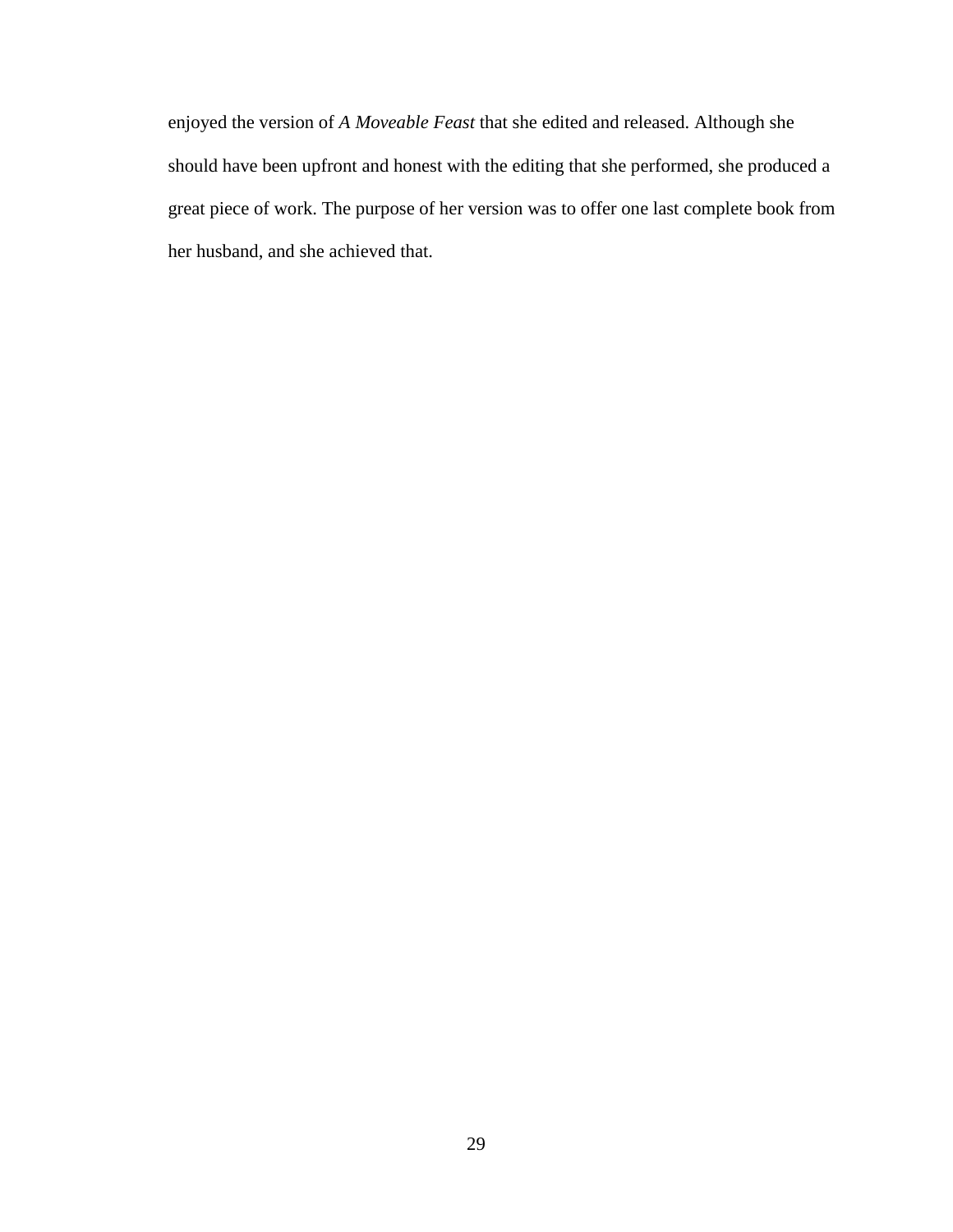#### **IV. CLOSE READING**

In order to better understand Hemingway's *A Moveable Feast*, I will perform a close reading on the original version of the memoir. I chose the first version over the second because I view the first version as a unified, complete story. Mary Hemingway exercised vast freedom with her editing, but the final result reads quite well and is an enjoyable story. The second version lacks unity and is not a complete piece of work. The original version of *A Moveable Feast* is unified because it moves smoothly through the first years that Hemingway experienced Paris. He made the trip initially with his first wife, Hadley, and they slowly grew familiar with the surrounding area and the people who occupied the city. The memoir ultimately concludes with Hemingway meeting a new group of friends, who dissolve his first marriage, and the book ends with a feeling of remorse. The book has a very clear beginning and end and it progresses chronologically in between. The main themes in the first version of *A Moveable Feast* are Hemingway's struggle with self-confidence, his struggle with writing, and his yearning for the early days in Paris as he reflects on his time in the 1920s.

The first chapter of *A Moveable Feast* is titled "A Good Café on the Place St-Michel," which lays the groundwork and setting for Hemingway's time in Paris. He begins with the bad weather, describing the rain and the wind and the cold. He describes the area of the city that he occupies, a poor section with crowds and drunkards, and he contemplates whether buying the wood to warm his room on the top floor is worth the trouble and the money. Instead, he makes his way to a café in order to write. This opening description allows the reader to understand Hemingway's current situation. He does not refer to Paris in any sort of negative way, but the feeling is that Hemingway is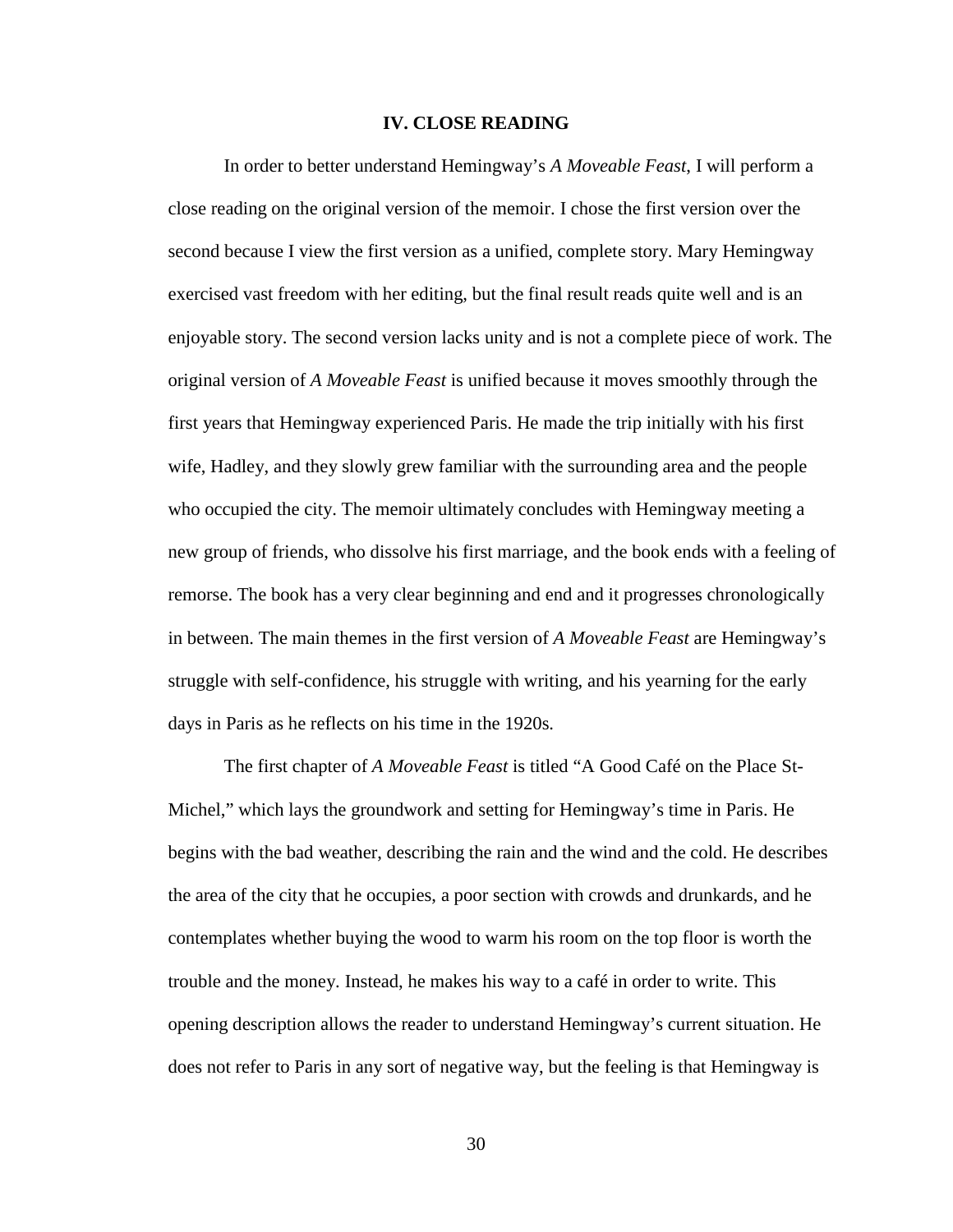currently a struggling writer, trying to earn enough to keep his room warm and the alcohol available. His writing comes easily to him and he enjoys it. He writes, "But in the story the boys were drinking and this made me thirsty and I ordered a rum St. James. This tasted wonderful on the cold day and I kept writing, feeling very well and feeling the good Martinique rum warm me all through my body and my spirit" (Hemingway, *A Moveable Feast* 13). By the end of the chapter, Hemingway finishes his story and feels good about the piece. He is expecting money soon for his journalism pieces and he asks his wife, Hadley, if she wants to take a trip away from the wet and the cold since he can continue writing anywhere. The most important part of this first chapter is how Hemingway sets the tone for the entire memoir. He reflects on a past that is simple. Paris can be dismal, but Hemingway is happy to spend his time writing and traveling with his wife. They do not earn a lot of money, but it is enough to allow them to live the way they want to. Hemingway wrote this chapter much later in his life, and it is telling to compare the life he writes about to the life he was living while writing. While writing, he had multiple homes, plenty of money, and traveled all over the world whenever he wanted. His reflection on a happier, simpler time is significant because even though he developed fame and recognition for his work, he writes with such fondness about his days in Paris, when no one knew his name.

The second chapter, "Miss Stein Instructs," begins in a similar way to the first chapter with details on the living conditions. Upon their return from the trip, Hemingway is able to purchase food and fire and the Paris winter is beautiful. He provides more details on his writing, how he works on a daily basis, and what he does when he struggles to write: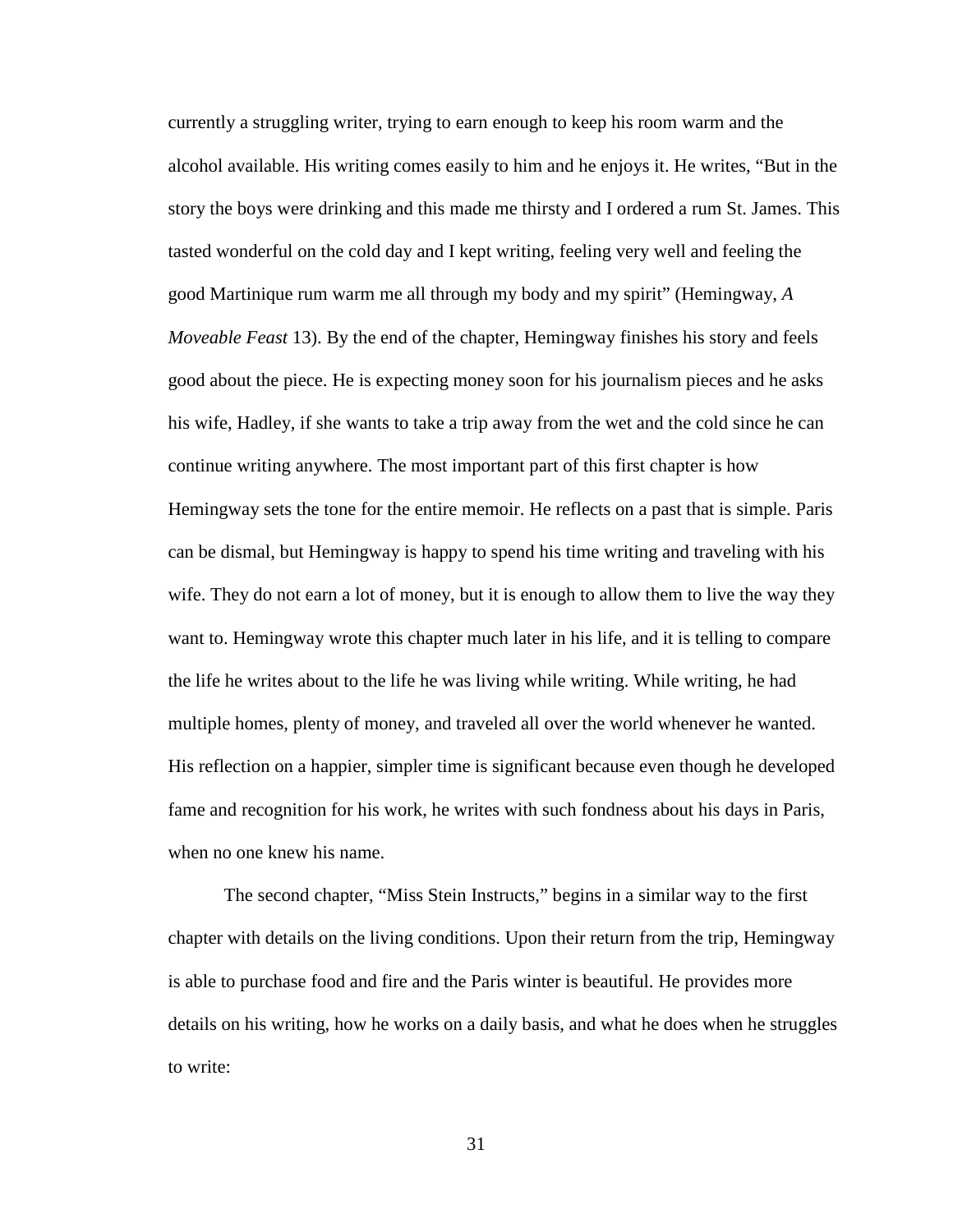I would stand and look out over the roofs of Paris and think, "Do not worry. You have always written before and you will write now. All you have to do is write one true sentence. Write the truest sentence you know." So finally I would write one true sentence, and then go on from there. It was easy then because there was always one true sentence that I knew or had seen or had heard someone say. (Hemingway, *A Moveable Feast* 20)

Even when Hemingway struggled momentarily to write something, he still exuded a confidence that he would come up with something. He was very disciplined and had a system that allowed him to produce every day. Regardless of small setbacks, he had the self-assurance that an idea would come to him, a confidence he lacked when writing in the 1950s and 1960s. He writes that it was easy then because there was always one true sentence, yet at his time of writing he implies that he no longer had true sentences to write. One interpretation can be that Hemingway finally let go of the reputation he always tried to preserve and exude. He faced his truth that he felt defeated and no longer had anything to say or share through his literature, except what had happened in the past.

For the majority of the chapter, Hemingway writes about his relationship with Gertrude Stein. At their first meeting, Hemingway and his wife visit the apartment of Stein and her partner. Stein provides feedback for Hemingway on his writing, "'It's good,' she said. 'That's not the question at all. But it is *inaccroachable.* That means it is like a picture that a painter paints and then he cannot hang it when he has a show and nobody will buy it because they cannot hang it either" (Hemingway, *A Moveable Feast* 22). Stein refers to the short story, "Up in Michigan," about rape, which was published in 1923. Although Stein provided comments and what can be published of Hemingway's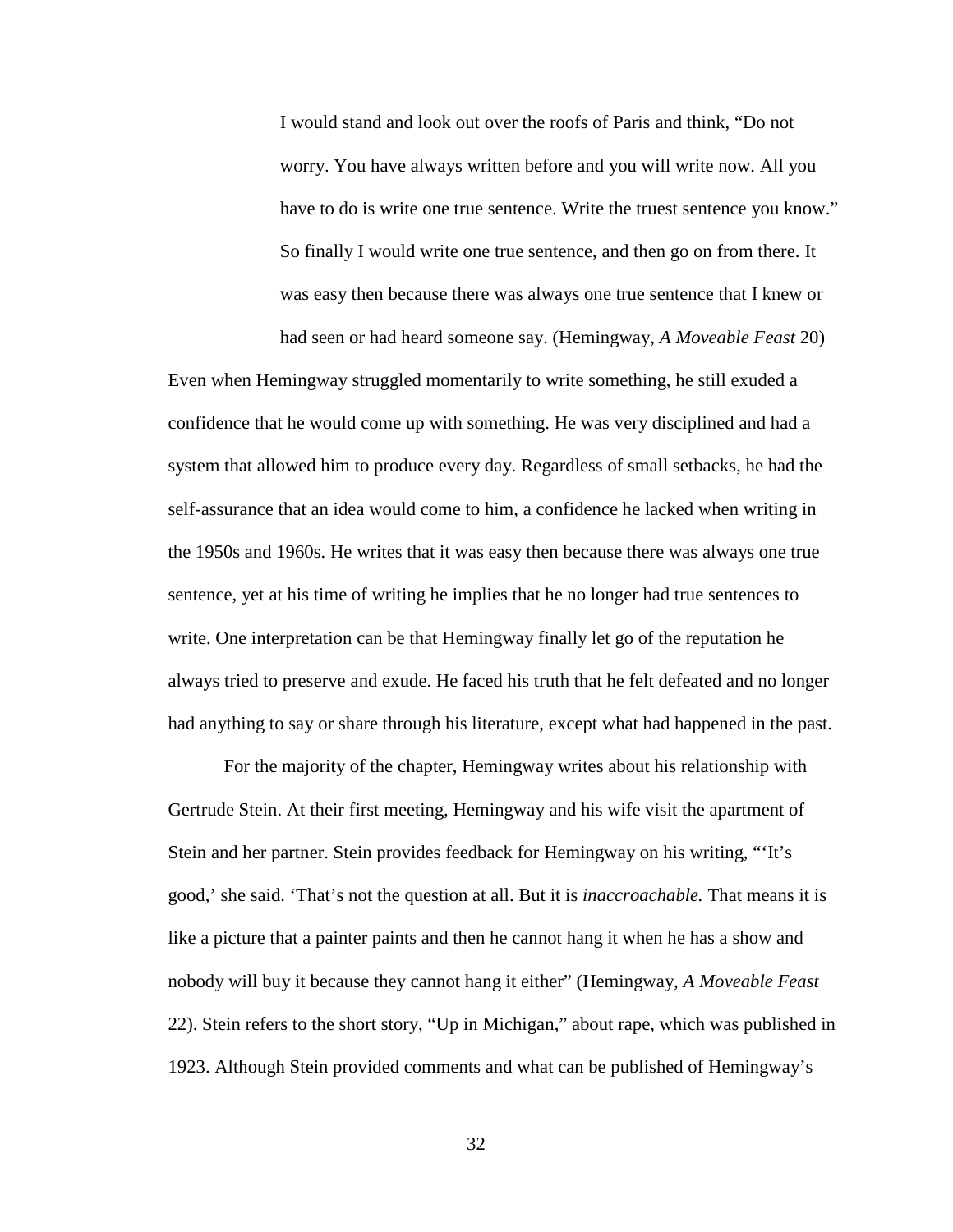work, it is clear that they did not always agree and Hemingway published the piece anyway. Regardless, Stein and Hemingway developed a strong friendship and helped one another numerous times throughout their careers. Hemingway thought of her and her writing fondly: "She had such a personality that when she wished to win anyone over to her side she would not be resisted, and critics who met her and saw her pictures took on trust writing of hers that they could not understand because of their enthusiasm for her as a person, and because of their confidence in her judgment" (Hemingway, *A Moveable Feast* 24). Not only did Stein and Hemingway discuss writing, they also had conversations on what to spend money on, sex, and homosexuality. Hemingway uses the terms *accroachable* and *inaccroachable* several times throughout the chapter, giving a light feel to his relationship with Stein and emphasis on how much he admired her. This chapter serves as an opportunity to demonstrate Hemingway's rise in the literary realm and spotlights the connections he begins to make with prominent figures, which later becomes important in the discussion of his waning confidence.

The next chapter, "Une Génération Perdue," is also about Gertrude Stein. On the first page, Hemingway speaks on writing and how one must take a break from thinking about the writing once it was finished. "If you kept thinking about it, you would lose the thing that you were writing before you could go on with it the next day" (Hemingway, *A Moveable Feast* 31). This is the second time that this habit is mentioned; the first is in the previous chapter and for three chapters in a row, Hemingway writes about writing. It is clear that his profession is very important to him and that he takes his writing and going about it very seriously. Perhaps Hemingway focuses on this because at the time of his writing *A Moveable Feast*, writing did not come effortlessly to him at all. He may have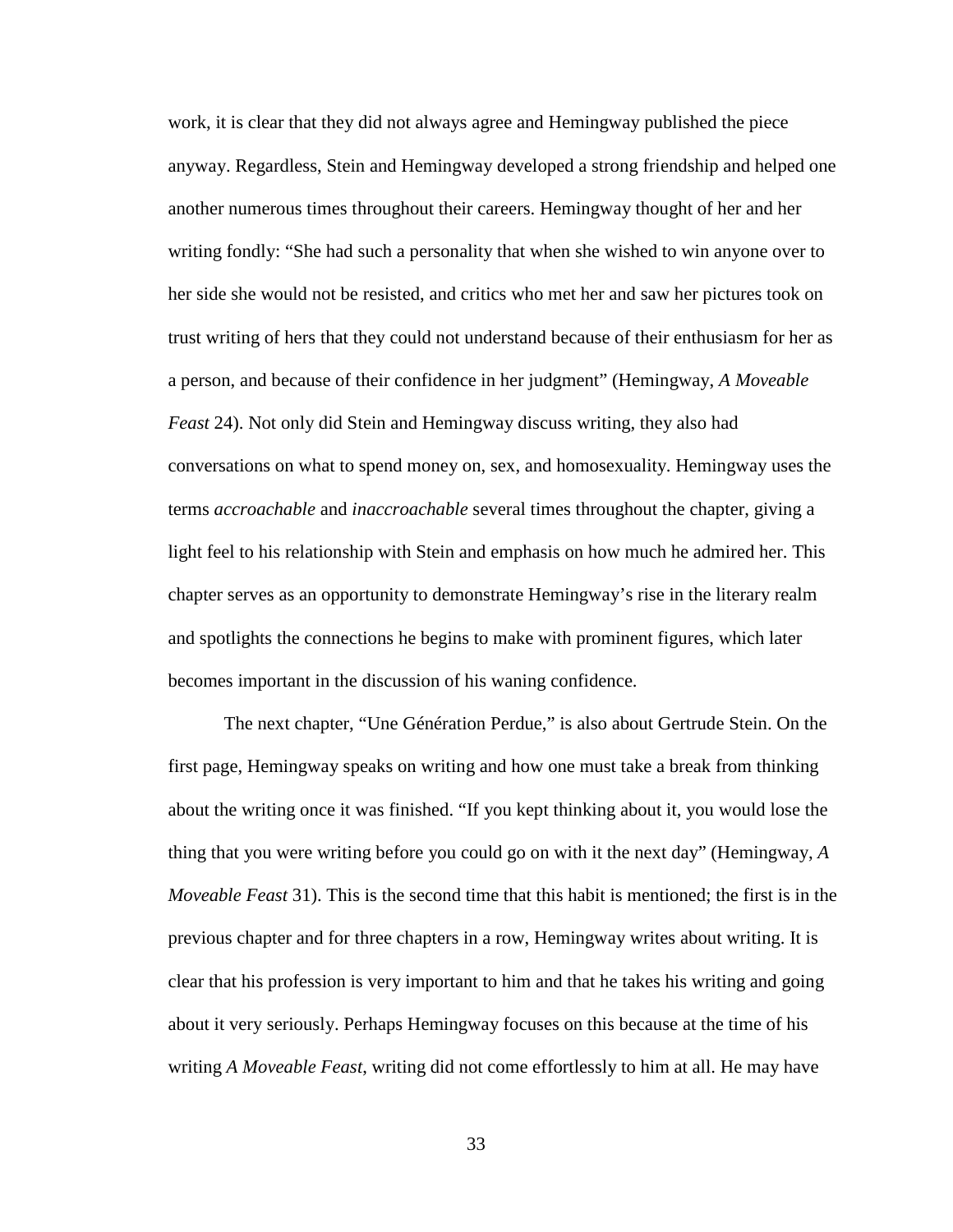envied his earlier days when writing was an easy, daily occurrence. The chapter continues to describe the friendship between Stein and Hemingway and which authors they read and admire. Stein makes a comment that Hemingway is a part of the lost generation and Hemingway does not like that title. "I thought of Miss Stein and Sherwood Anderson and egotism and mental laziness versus discipline and I thought who is calling who a lost generation?...I thought that all generations were lost by something and always had been and always would be" (Hemingway, *A Moveable Feast* 35). Hemingway made this term, the lost generation, popular through his novel *The Sun Also Rises*, but he seems to have never really believed that the soldiers who survived World War I were ever lost. From his conversation with Stein, he almost takes offense at being called lost because he was so sure of himself as an individual. Instead of accepting or ignoring the label, Hemingway repurposes it and makes the term his own. His tone throughout this chapter is confident and because he does not like a label given to him, he changes it and uses it to his advantage. Even with a prominent figure such as Stein, Hemingway is sure of himself and takes control of a situation. At the beginning of the memoir, Hemingway is a self-assured author, aware of his own talent for writing.

"Shakespeare and Company" is a short chapter about Sylvia Beach and the bookstore she owned in Paris. The bookstore was an amazing find for Hemingway and Beach was very kind in letting him borrow whatever he wanted and allowed him to pay when the money became available. However, this chapter is more about Hemingway and his wife than it is about Sylvia Beach. Hemingway tells Hadley about the bookstore and Hadley is thrilled. They make plans to read and walk and eat and drink and make love. The conversation between them is light and the reader gets the feeling that the couple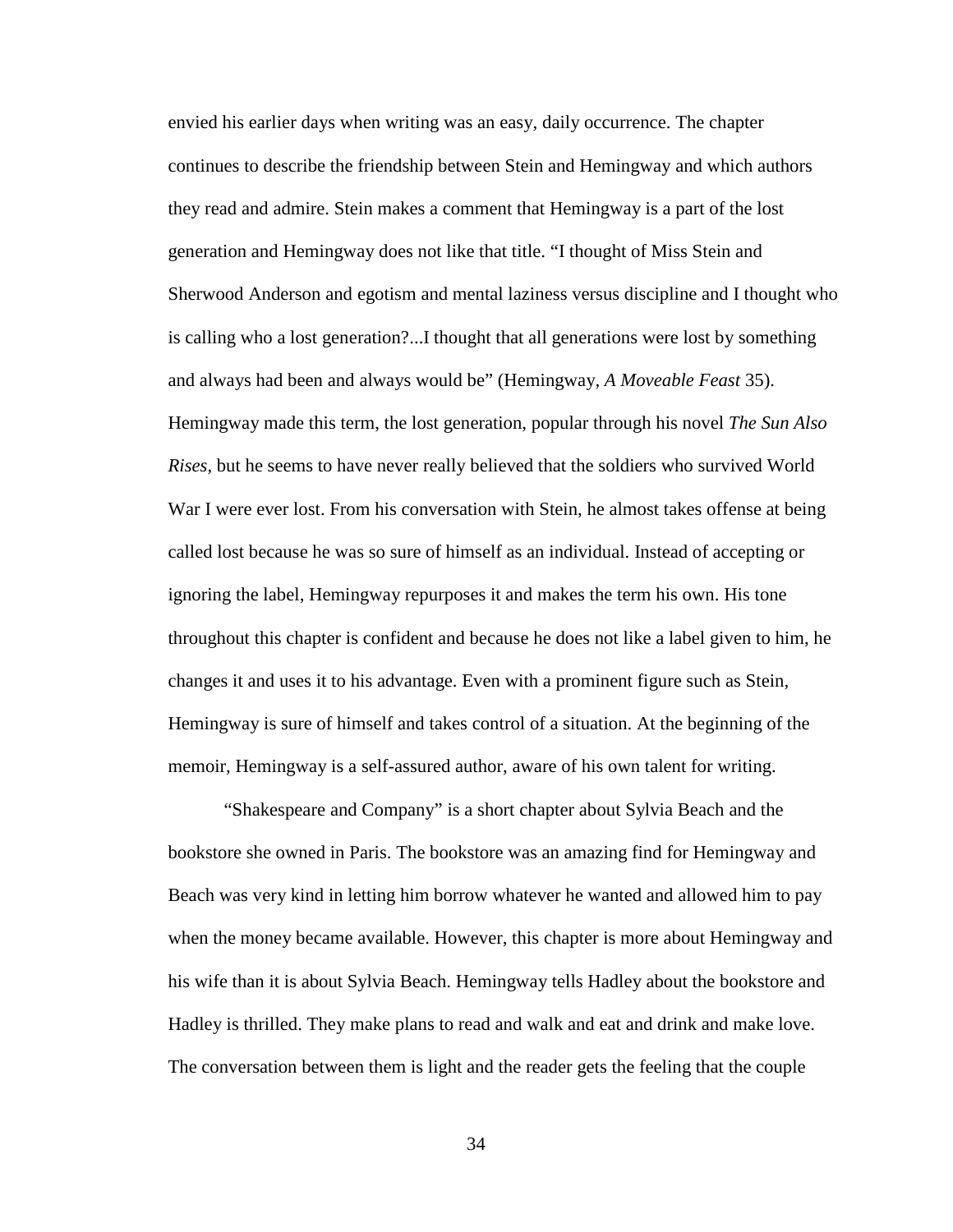plans to spend a perfect, carefree day together. Hemingway ends the chapter with, "'We're always lucky,' I said and like a fool I did not knock on wood. There was wood everywhere in that apartment to knock on too" (Hemingway, *A Moveable Feast* 42). This last sentence offers both a sense of foreshadowing for the story and also a feeling of regret when looking at Hemingway's situation as a whole. In the story, Hemingway and Hadley are very happy and in love, and Hemingway's comment that he should have knocked on wood to not jinx his situation has the reader begin to think that something bad is coming soon. Taking a step back from the story and thinking about the passage as Hemingway writing his memoir, he may be regretful that he never knocked on wood, metaphorically, to preserve his relationship with Hadley. It very much comes across as remorse and he may have wished to preserve his first marriage. He alludes to missing the simpler times of his early years, and Hadley may have been a big part of that. The relationship between Hadley and Hemingway is often romanticized, as in the fictional novel *The Paris Wife* by Paula McLain. Hemingway feeds into this story ahead of time by emphasizing his regret towards the dissolution of the marriage.

"People of the Seine" is an illustrative chapter consisting of descriptions of Paris. Hemingway looks for books in English from bookstalls and watches the men fish along the Seine. He writes a beautiful description of the weather along the river:

> I could never be lonely along the river. With so many trees in the city, you could see the spring coming each day until a night of warm wind would bring it suddenly in one morning. Sometimes the heavy cold rains would beat it back so that it would seem that it would never come and that you were losing a season out of your life. This was the only truly sad time in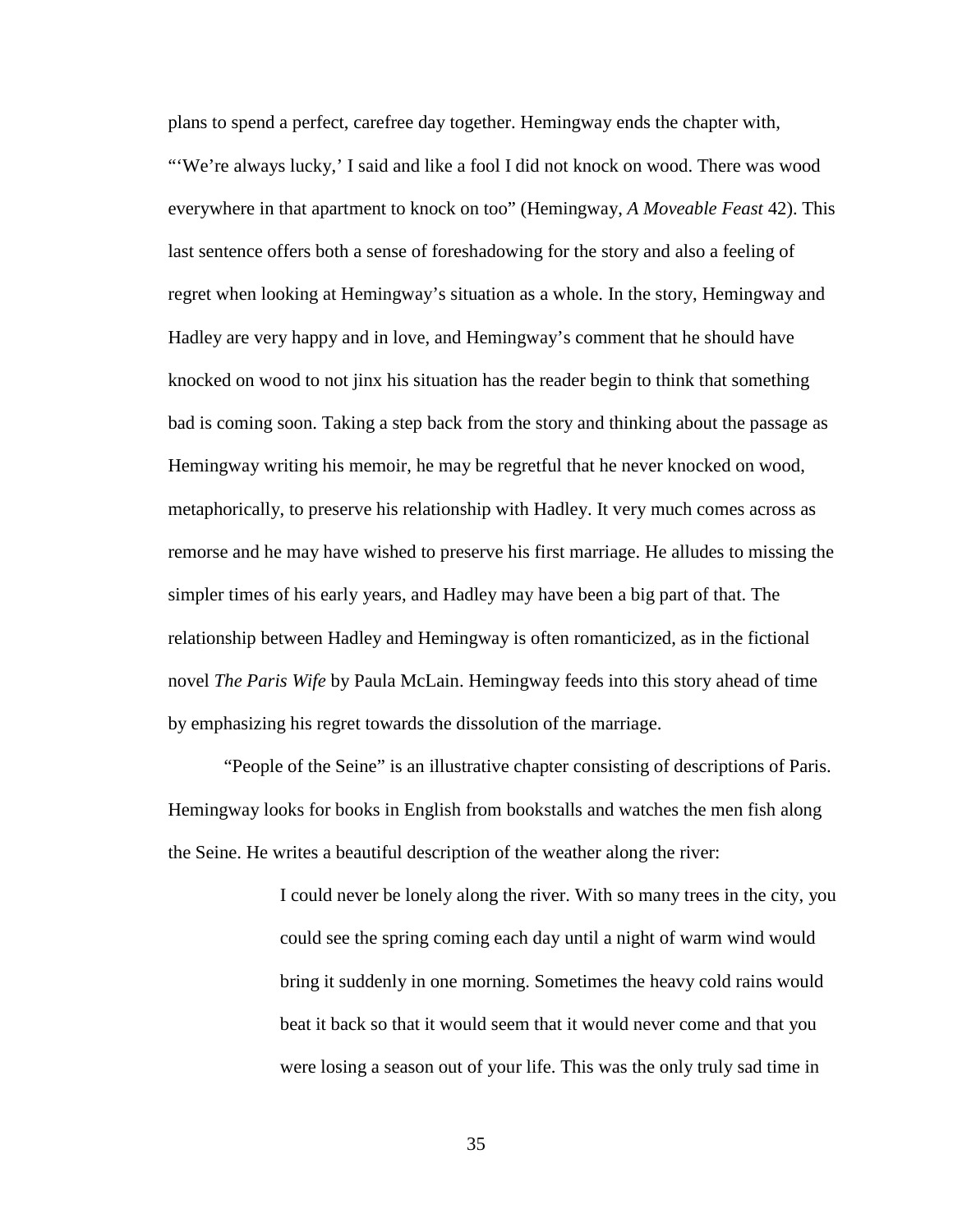Paris because it was unnatural. You expected to be sad in the fall. Part of you died each year when the leaves fell from the trees and their branches were bare against the wind and the cold, wintry light. But you knew there would always be the spring, as you knew the river would flow again after it was frozen. When the cold rains kept on and killed the spring, it was as though a young person had died for no reason. (Hemingway, *A Moveable Feast* 48)

This is a vivid description of the Parisian seasons and it is clear that Hemingway is very in-tune with the city. He finished the chapter with "In those days, though, the spring always came finally but it was frightening that it had nearly failed." This can be a metaphor for how Hemingway viewed life. Maybe he expected life to go a certain way regarding his family and his career and it was terrifying to him when it looked like what he expected to happen came in danger. He could even be referring to his writing. Each time he thought he could no longer write or that his talent was failing him, he finally came through with a respectable piece and his career and life continued. While trying to write and finish *A Moveable Feast,* Hemingway experienced days when he did fail at writing and was unable to produce any work. The metaphor can be a statement about how he missed the times when he was able to write, confident that the piece would come together as a comprehensive work. Hemingway's writing is like the spring; he always expected it to make an appearance eventually. Likewise, Hemingway may be spring, for he never believed in growing old. The ailments he suffered both mentally and physically are the cold rains that killed Hemingway, who was always young at heart.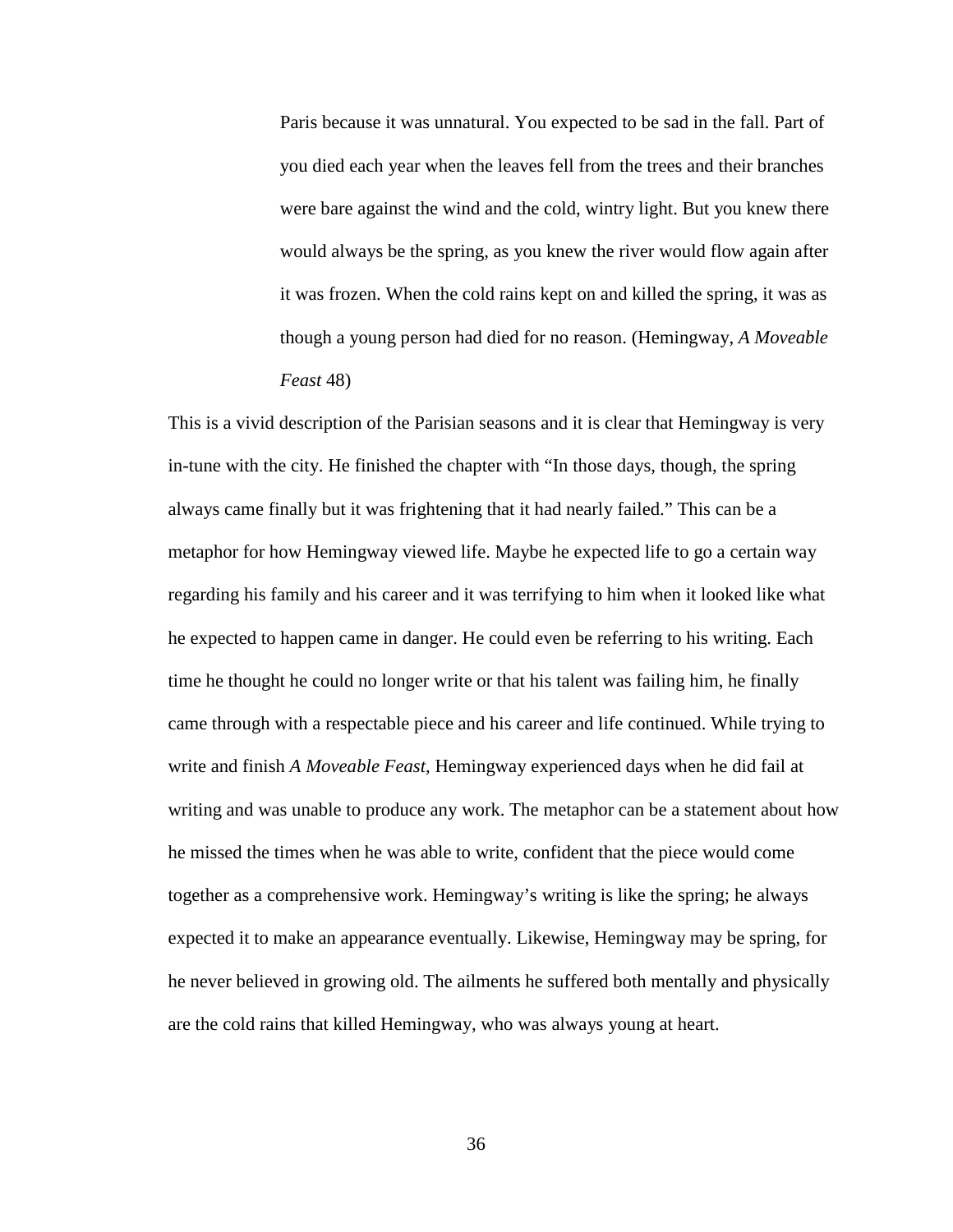The next chapter, "A False Spring," introduces a feeling of change within Hemingway. He begins the chapter by writing about how easy it is to be happy in the springtime, "When spring came, even the false spring, there were no problems except where to be happiest. The only thing that could spoil a day was people and if you could keep from making engagements, each day had no limits. People were always the limiters of happiness except for the very few that were as good as spring itself" (Hemingway, *A Moveable Feast* 51). This makes the reader question who is Hemingway referring to? He seems happy, but wants to avoid most people in order to maintain his happiness. Most of the chapter is about Hemingway and his wife placing money on horse racing and they win and are able to use the money for good wine, food, and travel. They reflect on memories and close friends and it seems like a perfect day spent together between Hadley and Hemingway, but something is missing. Both are hungry so they enjoy a nice meal, but the hunger remains: "It was a wonderful meal at Michaud's after we got in; but when we had finished and there was no question of hunger any more the feeling that had been like hunger when we were on the bridge was still there when we caught the bus home" (Hemingway, *A Moveable Feast* 58). Something is changing in Hemingway's mind and with his feelings. The feeling of hunger represents something that is missing that is crucial to life. Hemingway feels a hunger that has nothing to do with nourishment. For the reader, it is hard to determine what is missing since he has a family, a career, and loves the city he lives in, but there must be more that he desires. "Life has seemed so simple that morning…But Paris was a very old city and we were young and nothing was simple there, not even poverty, nor sudden money, nor the moonlight, nor right and wrong nor the breathing of someone who lay beside you in the moonlight" (Hemingway,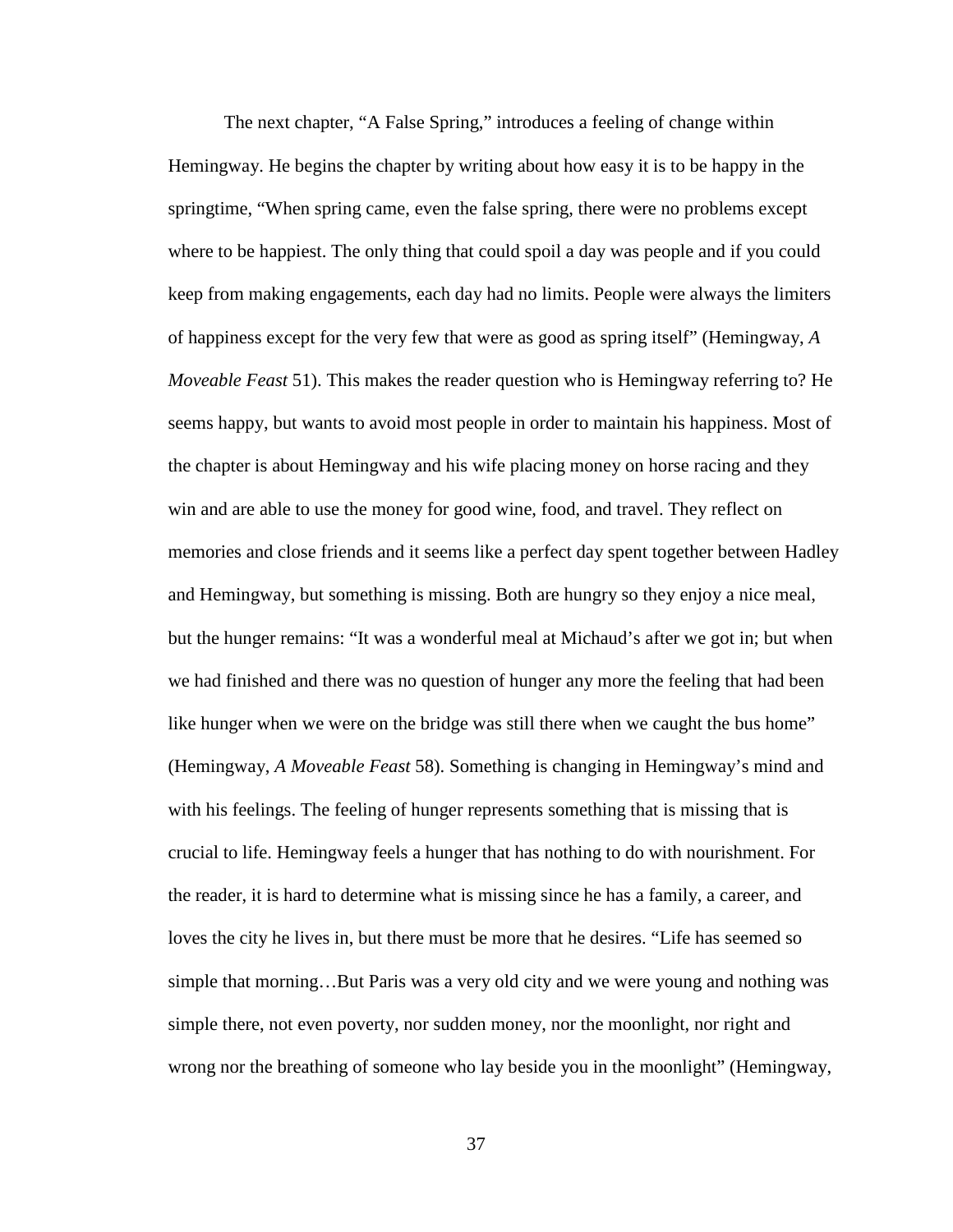*A Moveable Feast* 58). This statement is profound and contemplative, but the reader does not know what it refers to. Up until this point, Hemingway gave the perception that he did live a rather simple, happy life. Without knowing what changed his thoughts, he begins to reveal that a significant change is about to take place and his writing begins to darken. This chapter is the first time tension within his relationship with Hadley is mentioned.

"The End of an Avocation" is about Hemingway giving up gambling on horse races. He and Hadley enjoy attending the races a few more times together, but more often Hemingway goes on his own and becomes very involved. He realizes this is not the best habit so he stops. Aside from writing about racing, Hemingway continues with the theme from his previous chapter on emptiness: "When I stopped working on the races I was glad but it left an emptiness. By then I knew that everything good and bad left an emptiness when it stopped. But if it was bad, the emptiness filled up by itself. If it was good you could only fill it by finding something better" (Hemingway, *A Moveable Feast* 62). The chapter is about racing, but the reader wonders what else Hemingway can be referring to. Maybe he is feeling an emptiness with his marriage or friendships or work, but none of that is yet clear. It is at this point in the book that Hemingway transitions from the confident author who misses his early days in Paris to a self-conscious writer who questions what is missing in his life and needs to compare himself to others to assure himself of his talent. The next chapter, "Hunger Was Good Discipline" continues with the hunger and emptiness motif, which pulls away from the yearning theme and begins to explore the collapse of Hemingway's self-esteem and confidence.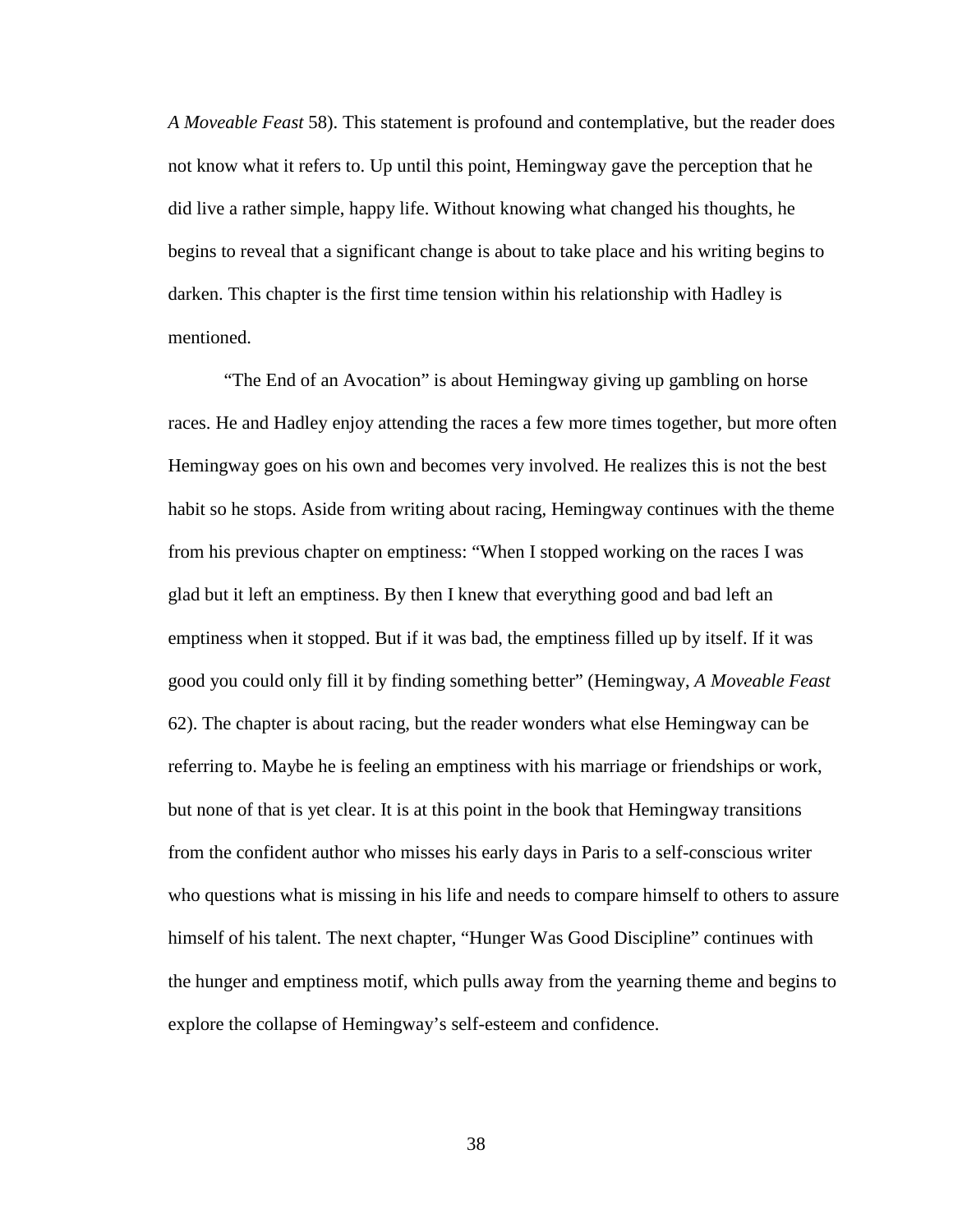In this chapter, the reader discovers that Hemingway is struggling to sell stories. He had a regular paycheck when he was writing journalism articles, but since switching to short stories he has not been as successful. Because he is not earning a consistent paycheck, he is not eating because he cannot afford it. The hunger can be interpreted as both literal and figurative. In a literal sense, Hemingway does not have enough money to eat a full meal and therefore, he is hungry. In a figurative sense, he may be hungry for a break in his work. His stories are not selling, Hadley lost most of his drafts while traveling, and he knows that he needs to write a longer piece, perhaps a novel, but the task seems daunting to him. He is hungry for success in his writing career and is having difficulty finding a way to achieve it. Knowing Hemingway as such a large literary figure and all the successes he achieved throughout his lifetime, it is unexpected reading an early piece that has him worried about his writing. However, it is also meaningful that Hemingway wrote this chapter late in his life when he again was struggling to write. Perhaps he related to his feelings early in his career and that inspired him to focus on this theme of hunger and emptiness. By reflecting on an earlier time when he struggled with writing, Hemingway could have assured himself as he was writing *A Moveable Feast* that he experienced difficulty with writing before and succeeded. Hemingway shares the story of Hadley losing his stories, but he does not focus on it. Instead, he recognizes his plight, and at the end of the chapter makes the decision to move forward: "All I must do now was stay sound and good in my head until morning when I would start to work again" (Hemingway, *A Moveable Feast* 75). Although Hemingway wrote his memoir about his life in the 1920s, this statement reflects on what he felt at the time of writing. He is convincing himself to keep his mind clear and thoughts together so that he can finish *A*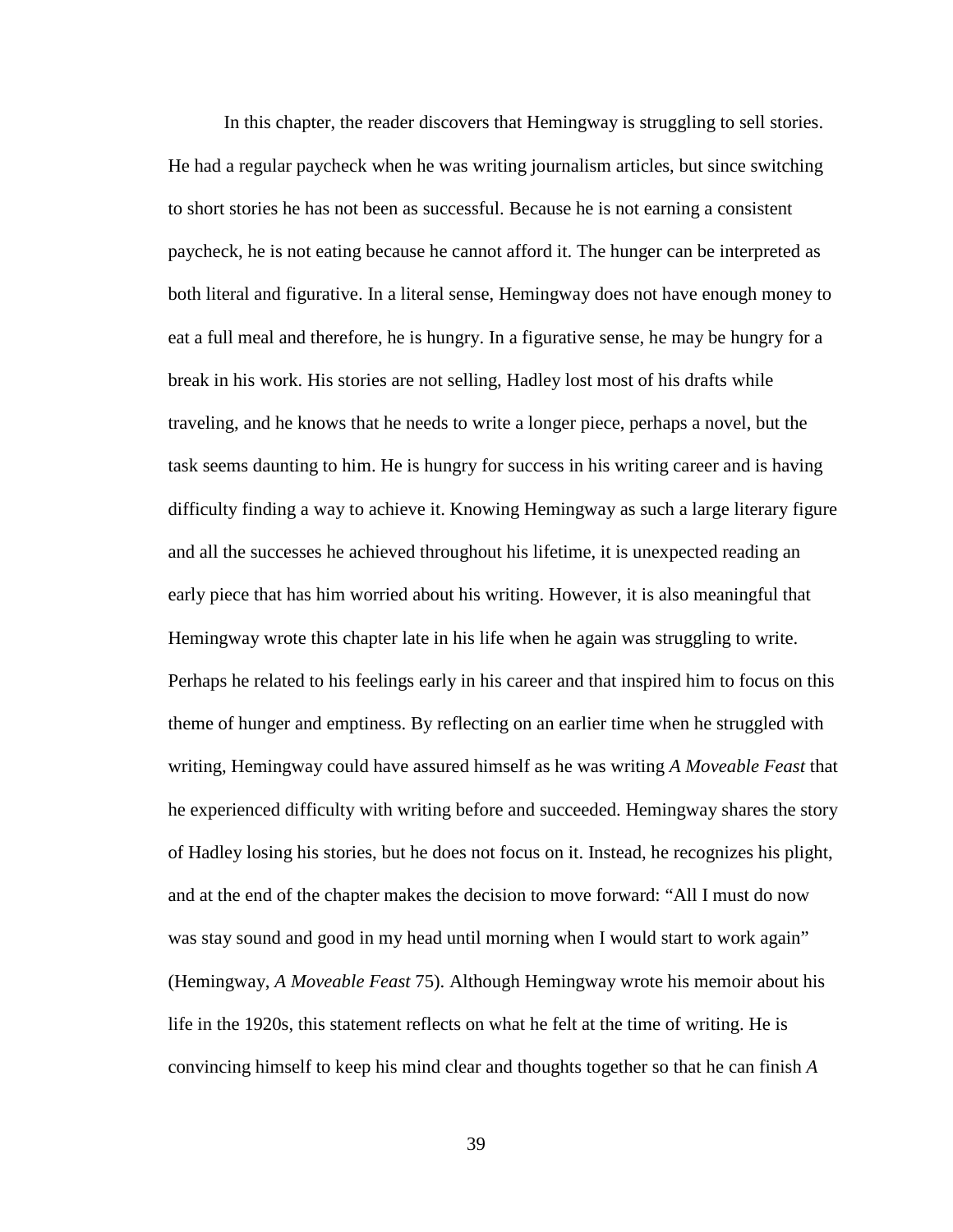*Moveable Feast.* Hemingway feels the hunger and emptiness in many ways, but he is determined to overcome it and then move forward.

The next chapter, "Ford Madox Ford and the Devil's Discipline," is the first time Hemingway speaks poorly about a contemporary. At this point in the book, Hemingway begins to write destructively about other writers in order to make himself seem better. The reader was introduced to Gertrude Stein and Sylvia Beach, but both women earned Hemingway's respect and admiration in previous chapters. On the other hand, it is very clear in this chapter that Hemingway is not a fan of Ford Madox Ford. "I had always avoided looking at Ford when I could and I always held my breath when I was near him in a closed room, but this was the open air and the fallen leaves blew along the sidewalks from my side of the table past him, so I took a good look at him, repented, and looked across the boulevard" (Hemingway, *A Moveable Feast* 81). In the dialogue between Hemingway and Ford, it is clear that Hemingway does not think highly of the man. Hemingway thinks Ford is a liar, although he does admit that Ford is a good writer. This chapter sheds a different light on Hemingway. There is no particular confrontation between the two men or anything obvious that makes Hemingway not like Ford, but Hemingway felt the need to include an entire chapter on another writer that is all negative. Some believe that Hemingway wrote *A Moveable Feast* to even the score with anyone who ever wrote or said poor things about him, but if so such an intention seems petty and unnecessary. Hemingway wanted to preserve and inflate his own reputation by degrading another author. This chapter does not make Hemingway appear any better than Ford, and the reader may actually feel that Hemingway's attack on Ford is unprovoked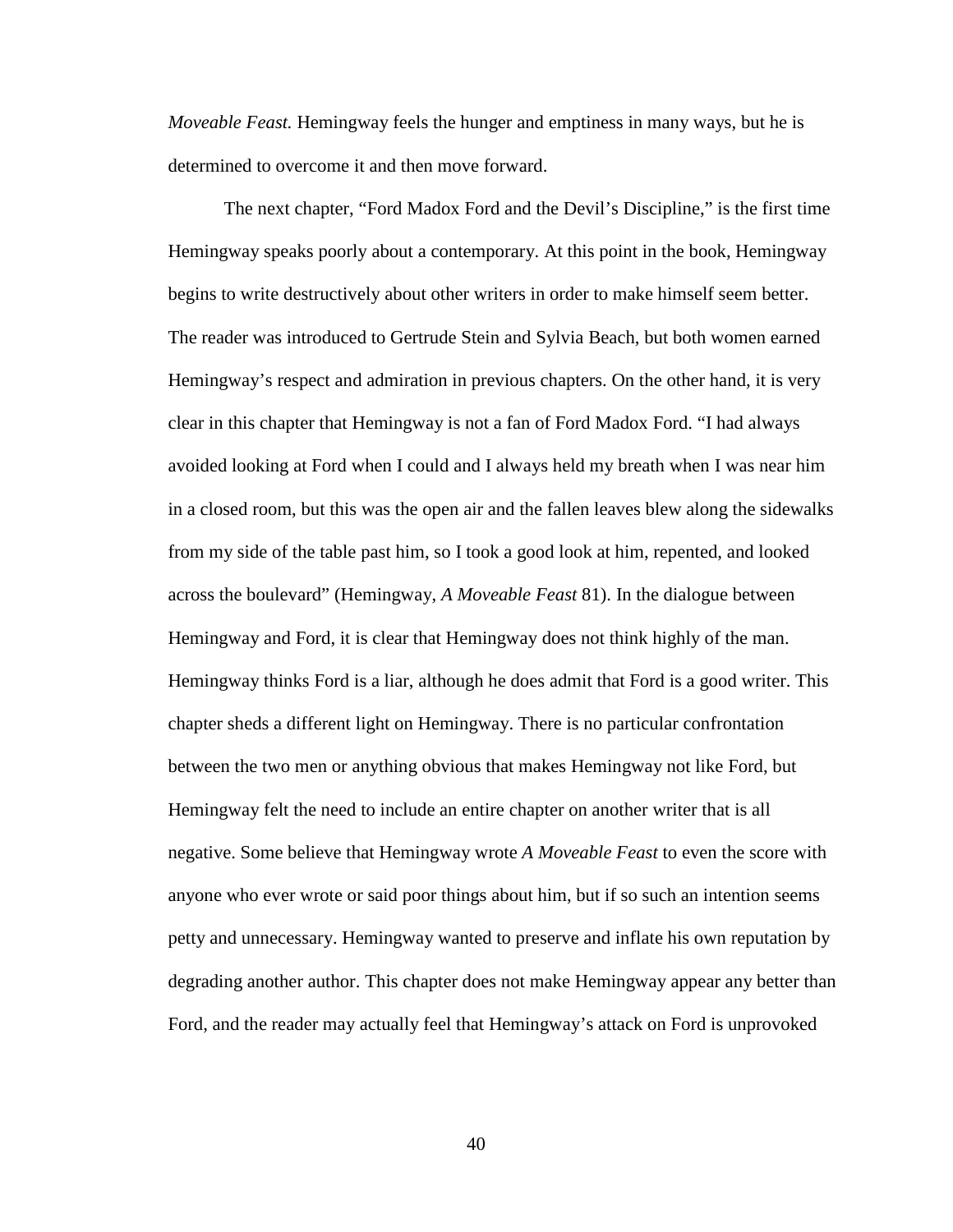and unfair. However, at a time when he felt that his writing was failing, Hemingway may have felt the need to point out the flaws in others due to his waning self-confidence.

"Birth of a New School" is another example of Hemingway writing in a negative way about another. Perhaps it is telling of his personality or of his growing fame, but this chapter is about Hemingway becoming upset because another writer comes to "his" café and will not stop bothering him as Hemingway tries to write. Granted, when one is trying to work it is frustrating to be constantly interrupted, but the café does not belong to Hemingway. At one point, Hemingway says to the man, "You shouldn't write if you can't write. What do you have to cry about it for? Go home. Get a job. Hang yourself. Only don't talk about it. You could never write" (Hemingway, *A Moveable Feast* 92). It is possible that Hemingway said anything necessary to have the man leave, but his attacks are brutal. Although this quote is from Hemingway to another individual, it can be seen as a criticism about himself. It is known from his biographies and personal correspondence that writing did not come easily to him in the 1950s and 1960s, and he did eventually kill himself. In the story, Hemingway seems to criticize another in order to build himself up, but in reality he may be criticizing himself. Hemingway did not hang himself, but he made several comments that are documented about not being able to write, and he killed himself in his own home. The character in the book is not sympathetic towards the man, and it is probable that Hemingway was hard on himself for not being able to produce writing. These few sentences are an outpouring of his frustration towards his inability to create stories. His character in the memoir is developing from innocent to haughty, though I doubt the author himself felt successful.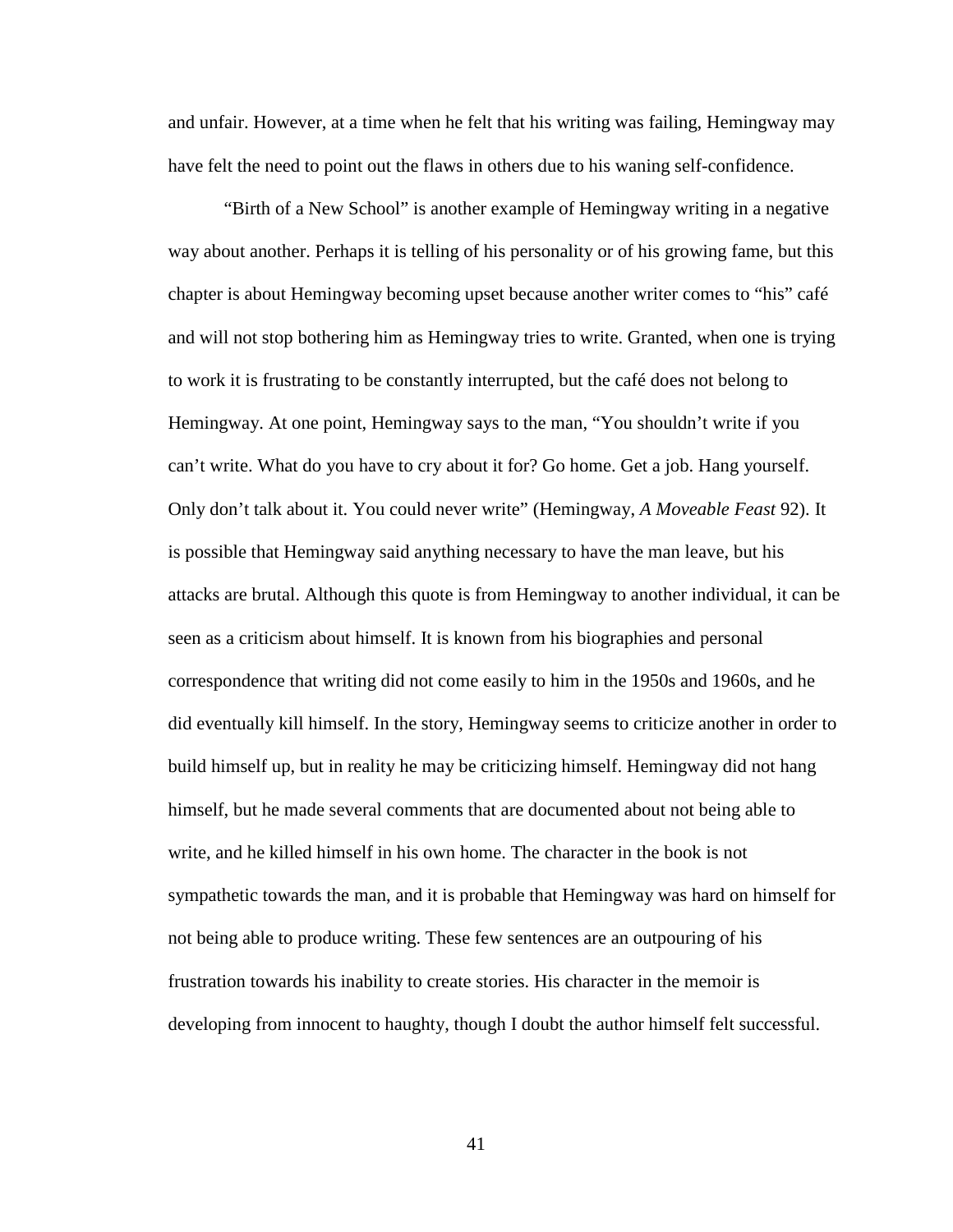"With Pascin at the Dôme" is another chapter about another artist. Pascin was a painter. Hemingway runs into Pascin and two young women and joins them for a quick drink. Nothing comes out of the conversation except small talk about work, food, drinks, and sex. Hemingway makes his leave rather quickly, but enjoys the company and seems fond of the man. It is significant that in Hemingway's memoir, he frequently writes chapters about other people. Seemingly, the second half of the book is more about the people he meets and communicates with on a regular basis than it is about just himself. Hemingway may have defined himself by those who surrounded him. His writing was extremely important to him, but it also appears that who he associated with also plays an important role in how he wanted to be remembered. He makes it very clear to the reader who he likes and who he dislikes.

Hemingway introduces another person, Ezra Pound, in the following chapter, "Ezra Pound and His Bel Espirit." Hemingway is fond of Pound and speaks highly of him, although he disagrees with him about artwork and people:

> I kept my mouth shut about things I did not like. If a man liked his friends' painting or writing, I thought it was probably like those people who like their families, and it was not polite to criticize them. Sometimes you can go quite a long time before you criticize families, your own or those by marriage, but it is easier with bad painters because they do not do terrible things and make intimate harm as families can do. (Hemingway, *A Moveable Feast* 114)

Hemingway writes in a light, comical manner, which is different from the beginning of the book. He takes more risks about what he is saying about people and he incorporates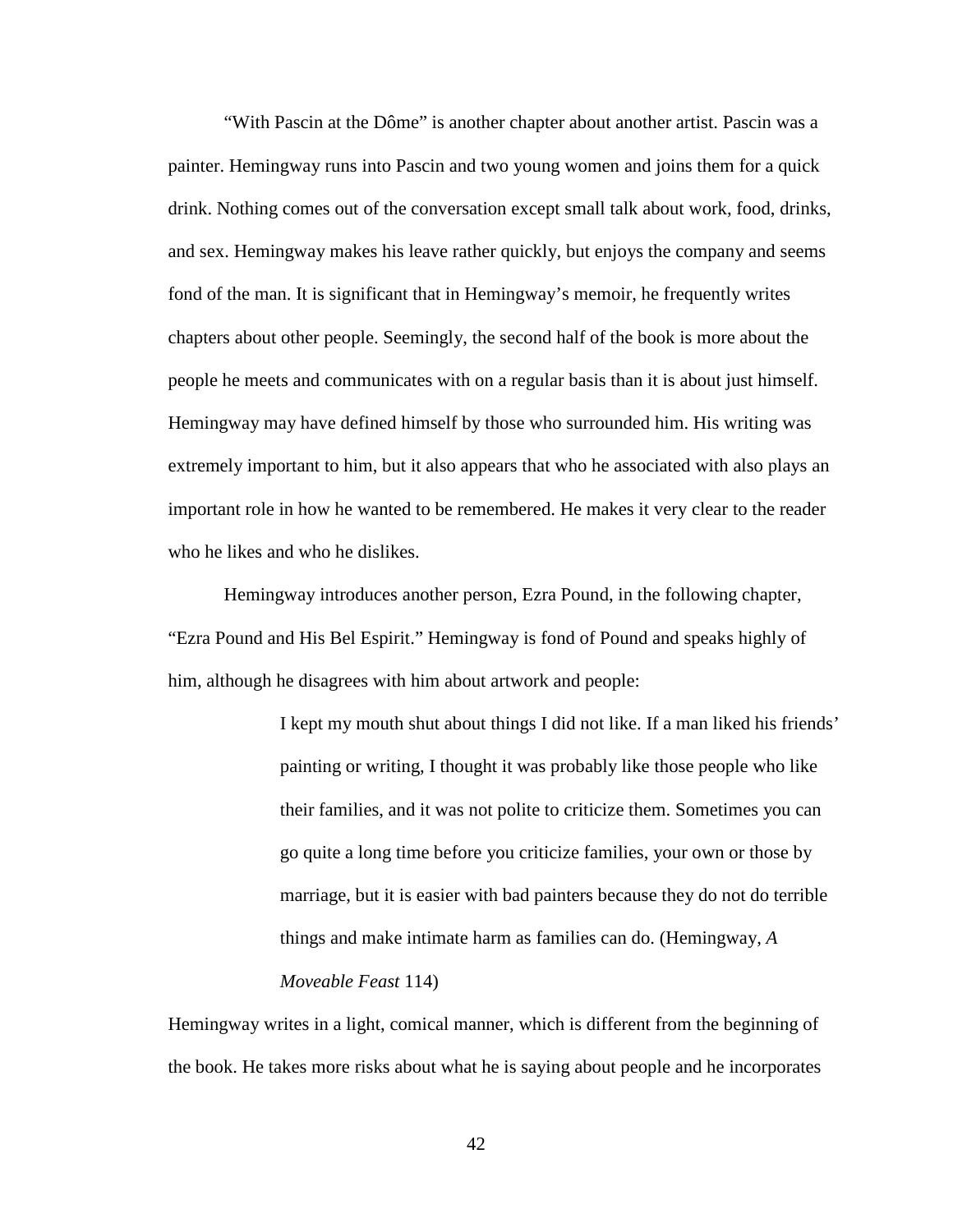more wit into each chapter. As the memoir progresses, Hemingway's character develops a stronger sense of identity and his confidence grows, though that may be compensating for how Hemingway the writer really felt. Hemingway pokes fun at Pound as a boxer, but overall he seems generally warm towards the writer: "Ezra was kinder and more Christian about people than I was. His own writing, when he would hit it right, was so perfect, and he was so sincere in his mistakes and so enamored of his errors, and so kind to people that I always thought of him as a sort of saint" (Hemingway, *A Moveable Feast* 114). Hemingway is more open about his opinions of people, and he still expresses some admiration for most of his contemporaries, but he also has a knack for creating feuds as well.

The ending of Hemingway's friendship with Gertrude Stein is documented in his chapter, "A Strange Enough Ending." Hemingway stopped by Stein's apartment unexpectedly, and while waiting for her, he overheard an intimate conversation she was having with her female lover. It made him uncomfortable, so he hastily left. By publishing this detail, and to further describe her look as that of a Roman Emperor, perhaps Hemingway's intention is to embarrass Stein, but it does not come across in an obvious manner. For Stein and Hemingway, it seems their friendship simply falls apart. "In the end everyone, or not quite everyone, made friends again in order not to be stuffy or righteous. I did too. But I could never make friends again truly, neither in my heart nor in my head. When you cannot make friends any more in your head is the worst. But it was more complicated than that" (Hemingway, *A Moveable Feast* 123). Hemingway's ending to the chapter is ambiguous and left unexplained. He is never outright nasty towards Stein, but their friendship absolutely changed. Previously, in the chapter "A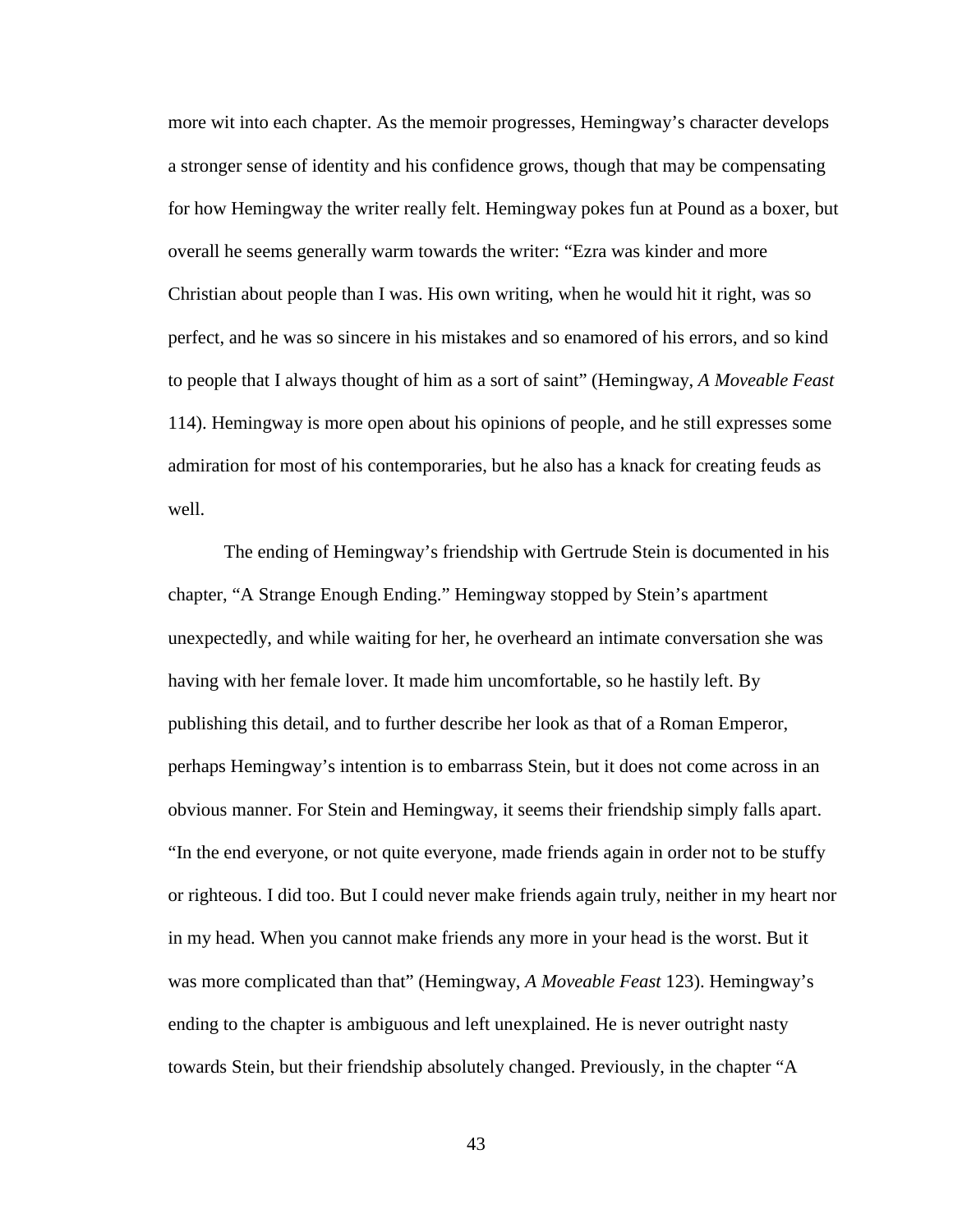False Spring," Hemingway alludes to life not being simple, but he never fully explains. By stating that the ending to his friendship with Stein was complicated, he again fails to express details or what he is really feeling. Throughout the text, Hemingway wanes between subtle, intimate self-reflection and a resistance towards sharing personal details. This pattern is very much like his personal life. He wanted everyone to believe that he was a strong, assertive man, but his emotions and who he was underneath the façade needed to be exposed in order for him to maintain his sanity. His continuous battle with that led to his demise, and it can be seen within the book. He continues the trend of commenting on the people he knew in Paris throughout his own memoir, rather than blatantly writing about himself. Stein and Hemingway had a strong friendship, as demonstrated in an early chapter. After Hemingway overhears an argument, the friendship ends. He knew that Stein had a female lover before, but in this chapter he decides to highlight that detail as an unforgiveable flaw. Hemingway looks for flaws in others in order to elevate himself and has no problems sharing intimate details about others with his reader.

"The Man who was Marked for Death" is about prize money that is offered to Hemingway as well as Joyce and other writers and nothing ever comes of it. Hemingway meets Ernest Walsh, a poet, for lunch and they discuss Pound and writing. Walsh offers compliments on Hemingway's writing, and Hemingway is modest in his response, "He started talking about my writing and I stopped listening. It made me feel sick for people to talk about my writing to my face, and I looked at him and his marked-for-death look and I thought, you con man conning me with your con" (Hemingway, *A Moveable Feast* 131). Although Hemingway is quick to give his opinion on others and their writing, he is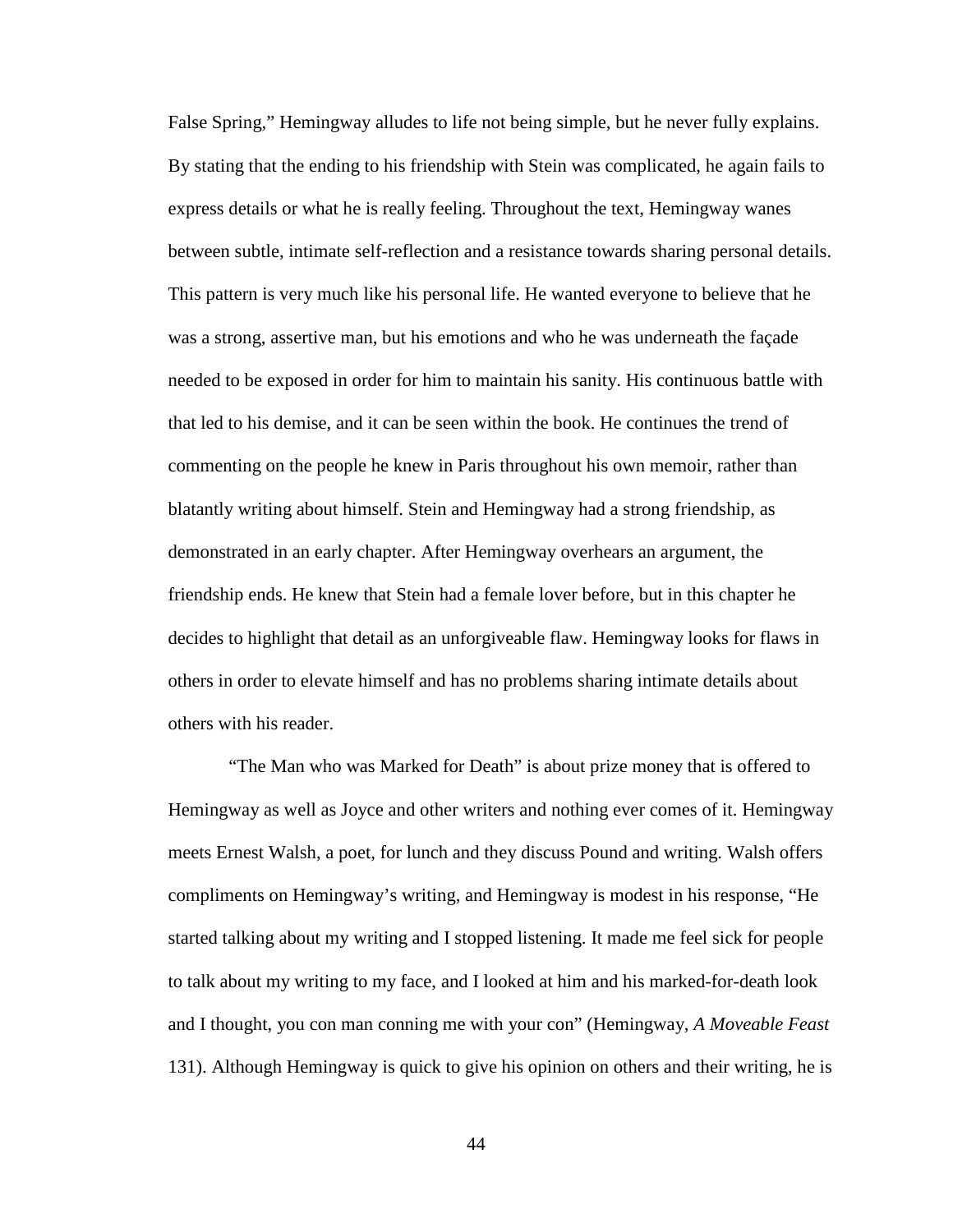uncomfortable with Walsh praising him and Hemingway even says he is undeserving of the award. The chapter consists of a lot of dialogue that of course Hemingway did not remember perfectly, but it is more telling of his feelings at the time of his writing. He is convincing himself that his writing is not worth any admiration and when another wants to talk about his writing, he feels like he is being deceived. No matter what others said about him and his talent, Hemingway felt that he was losing his ability and he needed to believe in himself more than anyone else.

"Evan Shipman and the Lilas" describes a scene with the poet where they go to a café and drink whiskey. They discuss books and authors and the bartenders. One passage worth noting is about Hemingway's views on reading:

> To have come on all this new world of writing, with time to read in a city like Paris where there was a way of living well and working, no matter how poor you were, was like having a great treasure given to you. You could take your treasure with you when you traveled too, and in the mountains where we lived in Switzerland and Italy…there were always the books, so that you lived in the new world you had found. (Hemingway, *A Moveable Feast* 135-136)

Passages like this, hidden amongst Hemingway's commentary on other people and places, are the self-reflection pieces that Hemingway typically avoids. If the reader is looking closely, evidence of Hemingway's love for reading and writing can be found throughout the memoir. He fills the book with comments on other writers and his love for food and drink, which can offer insight on Hemingway, but hidden amongst all those stories is evidence of what he loves most: literature. Hemingway may prefer to preserve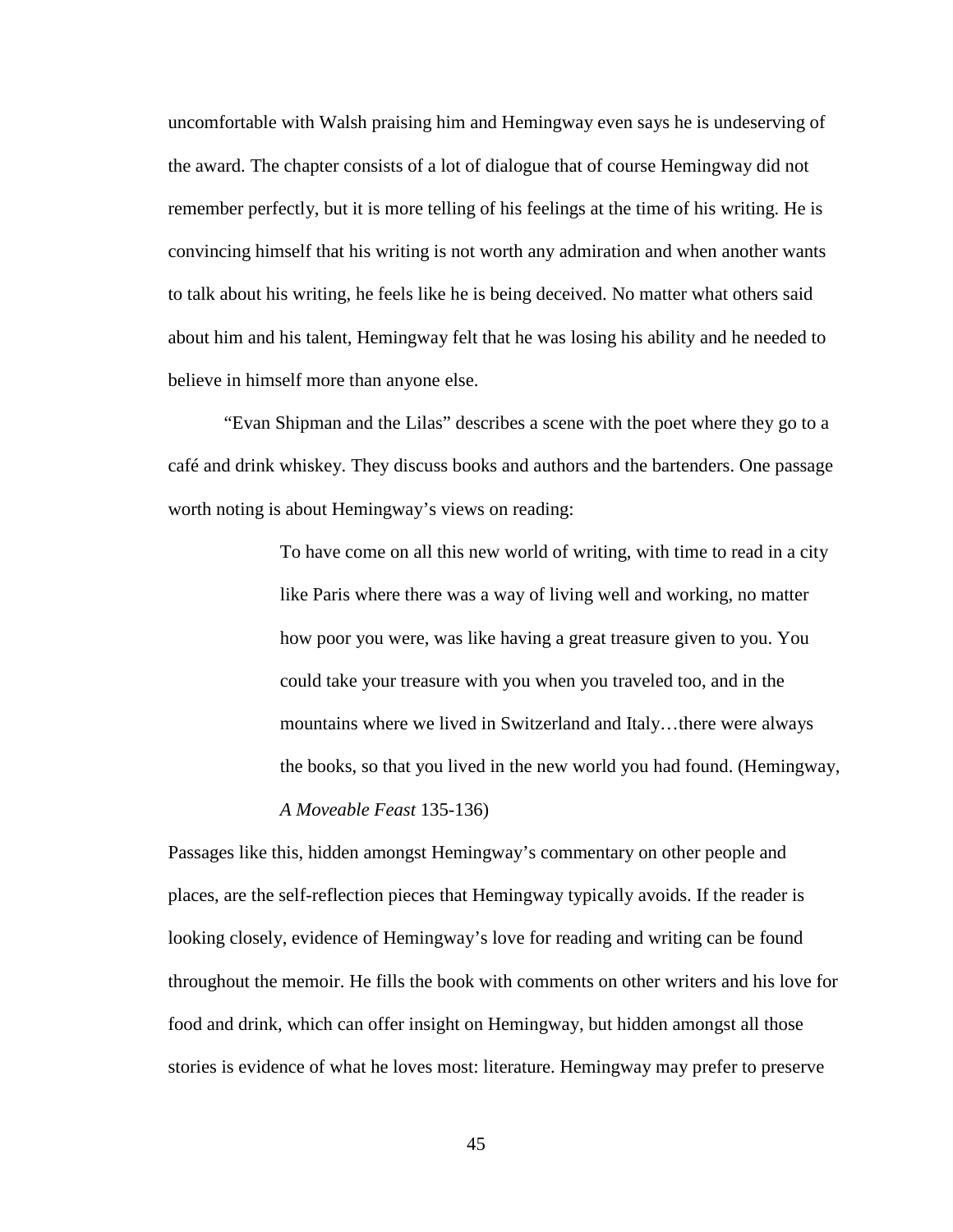his reputation as a drinker and a fighter, but his relationship with literature cannot be ignored. He comments frequently on writing and having difficulty writing, and that is because more than anything he wanted to produce meaningful literature.

"An Agent of Evil" is a short chapter about an ailing Ralph Cheever Dunning and when Hemingway tries to offer him opium, Dunning is enraged. It is a humorous chapter, and Hemingway portrays more of his admiration towards Pound and he and Evan Shipman find comedy in the altercation between Hemingway and Dunning. The chapter concludes with a quote from Shipman:

> "We need more true mystery in our lives, Hem," he once said to me. "The completely unambitious writer and the really good unpublished poem are the things we lack most at this time. There is, of course, the problem of sustenance." (Hemingway, *A Moveable Feast* 148)

Shipman refers to keeping the fact of whether Dunning was a fine poet a mystery. He implies that it is not important what anyone else thinks about poems or works of literature, but that there should be more mystery and surprises. A good piece of work must have sustenance; it has to mean something. This can refer to authors writing to please the critics or the readers. Rather than being concerned about a reputation, one must write for the beauty of writing and to tell a good story. This quote ends the chapter and Hemingway never comments on it from the first person, but it may be an idea that he struggled with. He was not able to convince himself that the critics did not matter and what others thought about his work had a deep impact on him and his career. However, he left *A Moveable Feast* unpublished. He was not unambitious, but it is ironic that he did leave an unpublished work that consists of plenty of sustenance for the reader.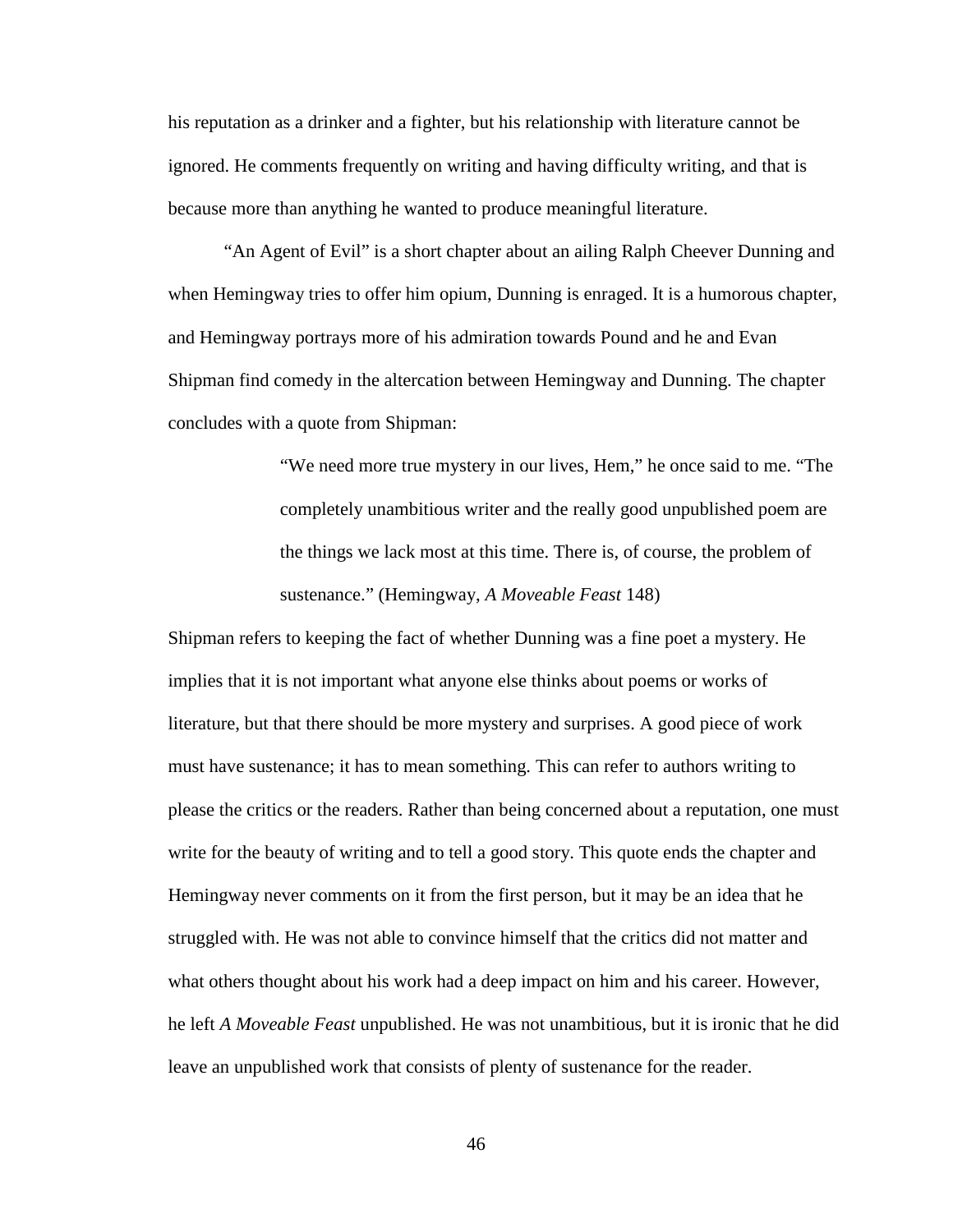Before the concluding chapter of *A Moveable Feast*, three chapters are dedicated to F. Scott Fitzgerald. The chapter titled "Scott Fitzgerald" is the only one in the book with its own introduction:

> His talent was as natural as the pattern that was made by the dust on a butterfly's wings. At one time he understood it no more than the butterfly did and he did not know when it was brushed or marred. Later he became conscious of his damaged wings and of their construction and he learned to think and could not fly any more because the love of flight was gone and he could only remember when it had been effortless. (Hemingway, *A Moveable Feast* 149)

It is clear that Hemingway regards Fitzgerald as a talented writer, but also believes that Fitzgerald began to think too much about his writing and his work suffered. Although in the chapters Hemingway tries to highlight differences between himself and Fitzgerald, the introduction can easily be applied to Hemingway and his struggles with writing. Both men experienced difficulty in producing what they considered great literature, and it deeply bothered Hemingway. The first chapter of the Fitzgerald series begins with Hemingway making odd remarks about Fitzgerald's appearance, but overall Hemingway admires Fitzgerald for his writing. At the time, although Hemingway had not yet read *The Great Gatsby*, Fitzgerald was receiving positive reviews and Hemingway was still unable to imagine writing anything as long as a novel (Hemingway, *A Moveable Feast* 157). Hemingway and Fitzgerald agree to take a trip to Lyon, and Hemingway is excited for it. However, everything goes wrong including Fitzgerald not showing up at the train station to meet Hemingway, Hemingway not finding Fitzgerald initially in Lyon, spending too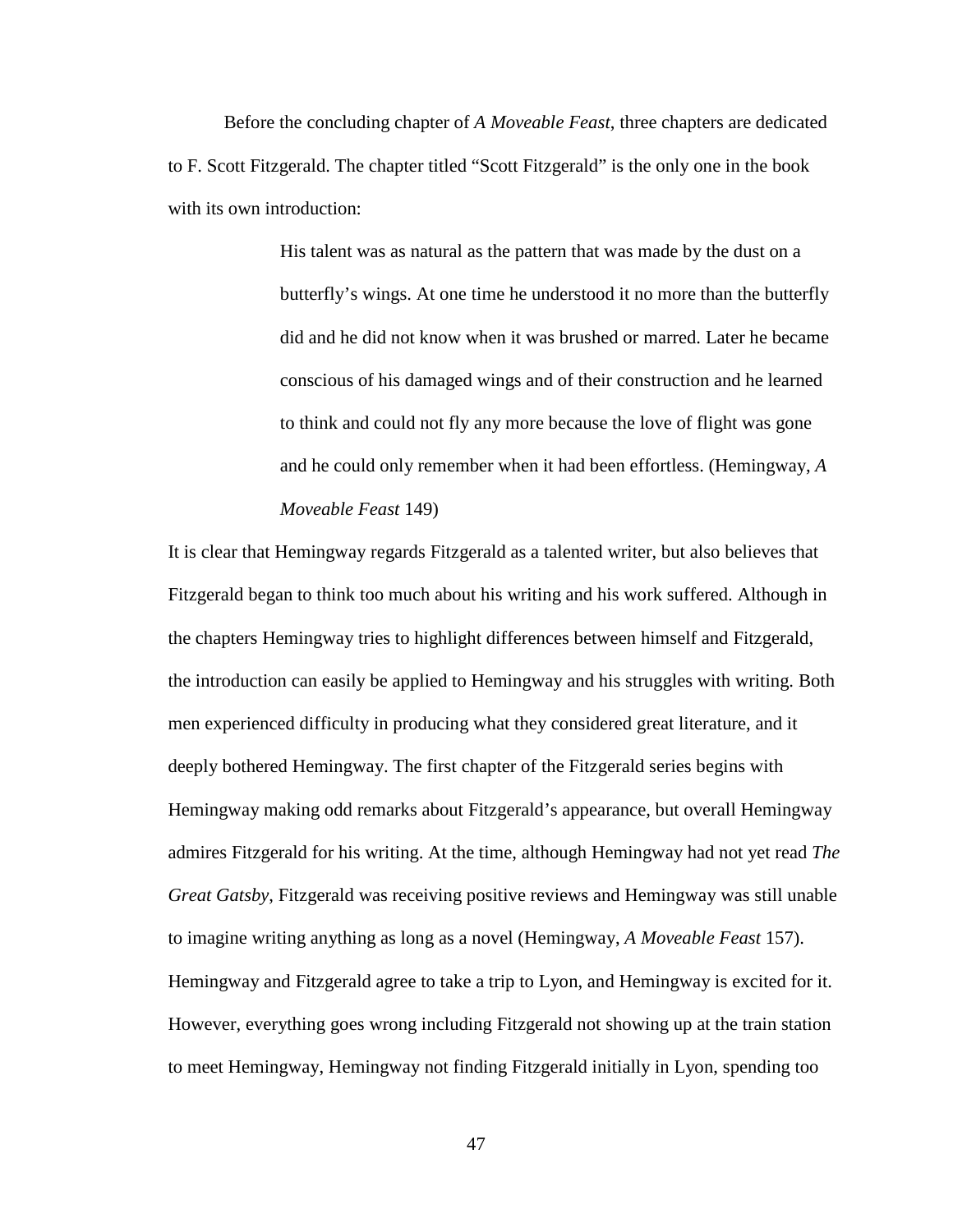much on meals, experiencing mechanical problems on the ride home, raining, and Fitzgerald falling ill, though Hemingway believes the sickness is fabricated. By the end of the trip, Hemingway is happy to be home with his wife and vows never to take a trip with someone he does not love again (Hemingway, *A Moveable Feast* 174). Overall, the story of the trip is amusing, and it is a tale of what can go wrong. The personalities of Hemingway and Fitzgerald are vastly different, which makes for a comic vignette. In regards to the significance of this chapter, the last page stands out most and is telling of Hemingway's relationship with both Hadley and Fitzgerald. When discussing the trip with Hadley, both Hemingway and Hadley agree that although the trip was horrible, they had several trips together to look forward to and that they were very lucky, regardless of the fact that they were not wealthy like the Fitzgeralds, "We both touched wood on the café table and the waiter came to see what it was we wanted. But what we wanted not he, nor anyone else, nor knocking on wood or on marble, as this café table-top was, could ever bring us. But we did not know it that night and we were happy" (Hemingway, *A Moveable Feast* 174). Failing to knock on wood is mentioned before in the "Shakespeare and Company" chapter, which also refers to Hemingway's relationship with Hadley. In this case, Hemingway changes his stance slightly to allude to both Hemingway and Hadley not being entirely happy in their present situation. They think they are happy that night, but Hemingway's comment that nothing could ever bring them what they wanted foreshadows that their lives are about to dramatically change. Although Hemingway refers to his time in Paris, what he wanted no one could ever bring him in regards to his writing as well. "Scott Fitzgerald" is Hemingway's longest chapter in his memoir, and it appears that for less than a page Hemingway truly writes about himself. Again, his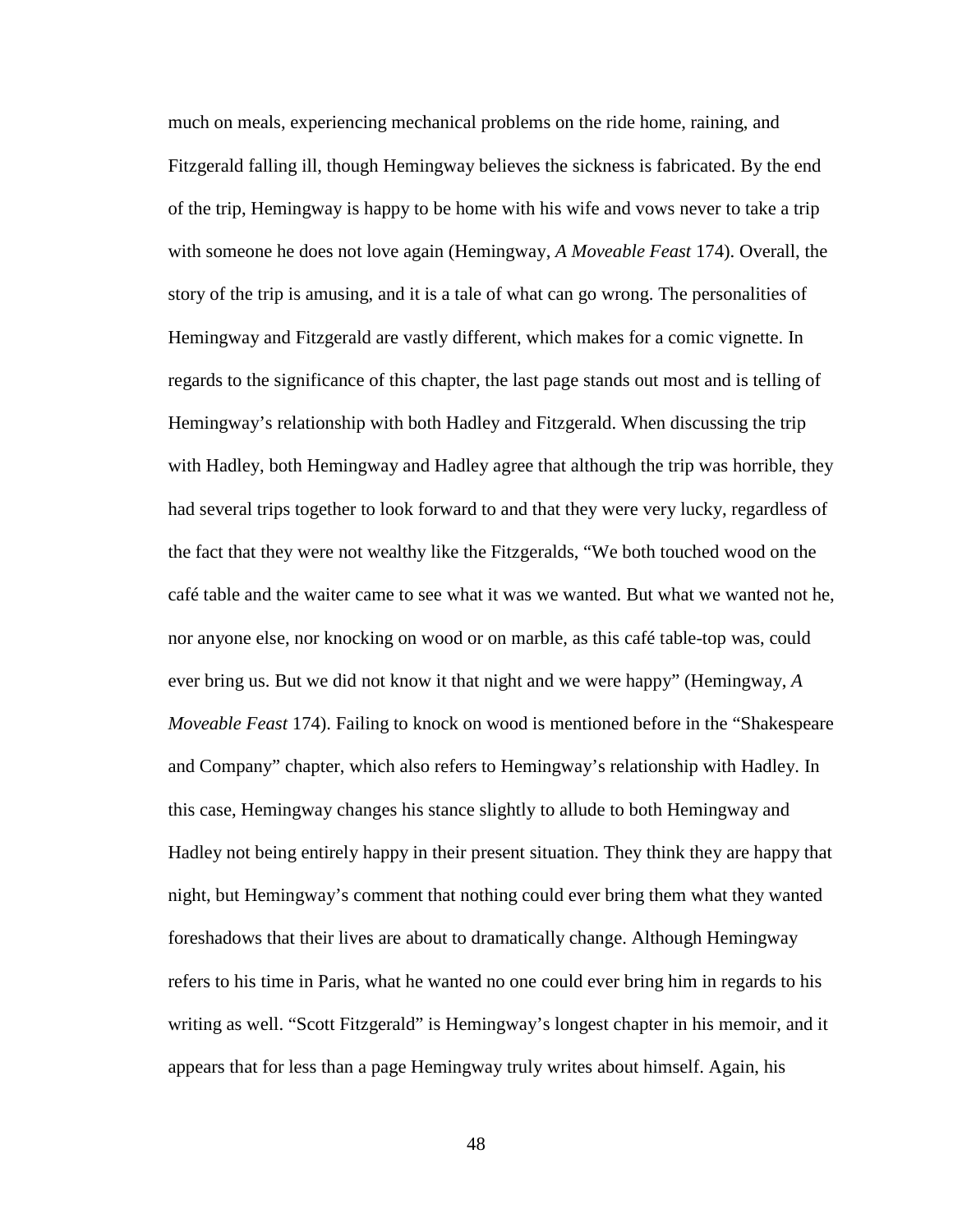identity is preserved within those who know and interact with him. This chapter is a mix of remorse for his failed relationship with Hadley and a hint of jealousy or fear towards Fitzgerald. Hemingway may be jealous because he recognizes that Fitzgerald is talented and will be successful with *The Great Gatsby*, but also fearful because Hemingway recognizes that Fitzgerald lost his talent when he thought too much. At the time of his writing, Hemingway may have attempted to highlight the differences between himself and Fitzgerald because he did not want to admit that he faced the same troubles.

The second chapter about the Fitzgeralds is mostly about Scott's wife, Zelda. Fitzgerald and Zelda have a volatile relationship. They adored one another, but they were also jealous of one another and sometimes strived to make each other suspicious:

> But the way things were going, he was lucky to get any work done at all. Zelda did not encourage the people who were chasing her and she had nothing to do with them, she said. But it amused her and it made Scott jealous and he had to go with her to the places. It destroyed his work, and she was more jealous of his work than anything. (Hemingway, *A Moveable Feast* 180)

Hemingway comments on several of the people he interacted with in Paris, but he most closely comments on Scott and Zelda Fitzgerald. This character breakdown is different for Hemingway, though, because he writes about both Scott and Zelda. Hemingway has a lot to say about their relationship and marriage, but says little about his own. Conversations with Hadley come up throughout the text and the reader knows about her, but there is never any in-depth look at their relationship. Most commentary is succinct and indicates a reserved happiness, but nothing is ever described in detail. For two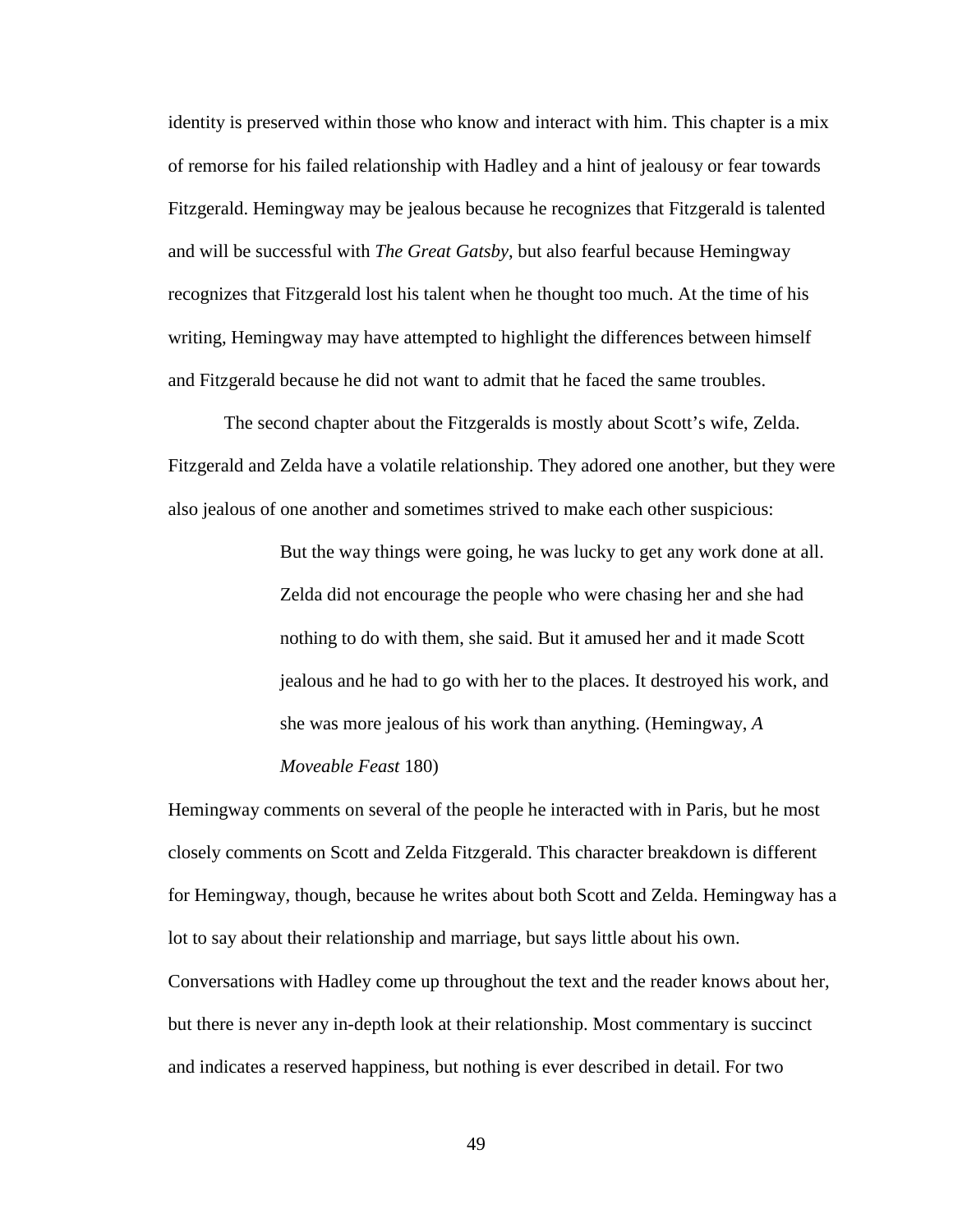chapters, Hemingway writes about Fitzgerald as a lousy traveling partner and hypochondriac and exposes the explosive marriage between Fitzgerald and his wife, but he makes the statement, "This continues for years but, for years too, I had no more loyal friend than Scott when he was sober" (Hemingway, *A Moveable Feast* 181). Fitzgerald was loyal to Hemingway, but it is clear that Hemingway is not loyal to Fitzgerald, because most of the writing about him creates a negative image. At this point in his life in Paris, Hemingway drafted *The Sun Also Rises*. Hemingway portrays others in a negative light perhaps to give off an air of superiority. My suspicion is that he felt threatened by Fitzgerald. Although it did not sell right away, *The Great Gatsby* is a phenomenal novel and received a great deal of attention once noticed. By denigrating Fitzgerald and his wife, Hemingway reveals a nasty side to the reader. At this point in the memoir, he lost sight of what he was trying to share about his life and instead turned the book into an attack on his contemporaries as a way to boost self-esteem and to feel important as a writer.

The last chapter about Fitzgerald solidifies that idea that Hemingway meant to portray Fitzgerald in a negative way and that there is no real purpose in publishing these chapters aside from promoting his own status as a great writer. This chapter, "A Matter of Measurements," is about Hemingway trying to convince Fitzgerald that there is nothing wrong with the size of his penis. While meeting for lunch one day, Fitzgerald makes the comment, "Zelda said that the way I was built I could never make any woman happy and that was what upset her originally. She said it was a matter of measurements. I have never felt the same since she said that and I have to know truly" (Hemingway, *A Moveable Feast* 188). During an initial read, this chapter is shocking and amusing. It is difficult, yet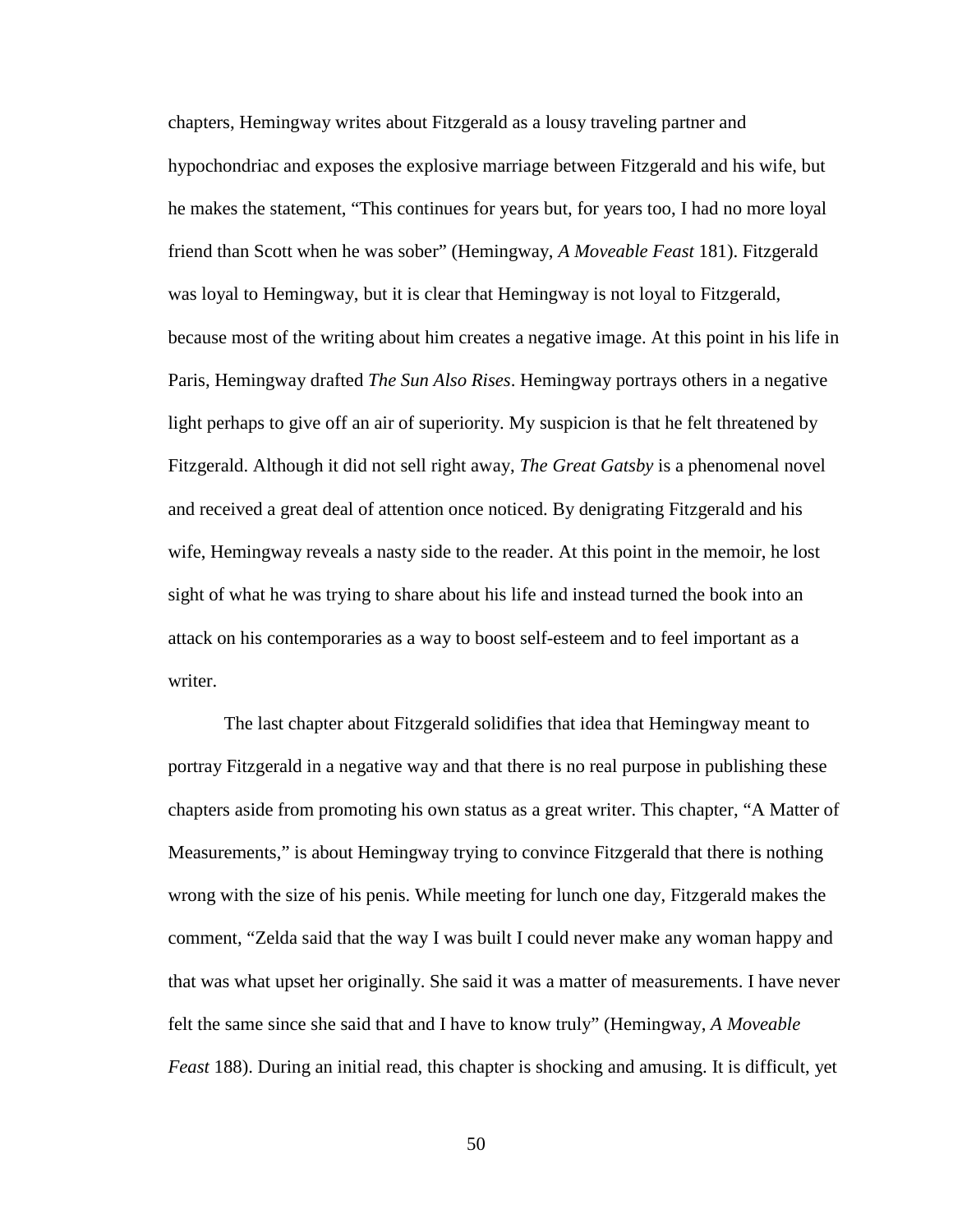comical, to imagine two men spending the day trying to discover the acceptable size for the male anatomy. However, Hemingway wrote this nearly twenty years after Fitzgerald died. It was not an old joke between friends and Fitzgerald was never given the opportunity to see this sketch before publication and counter Hemingway's portrayal of him. The chapter dissects a rather intimate conversation on a sensitive issue. By the end of the chapter, Hemingway seems to defend himself by stating, "I will put him in exactly as I remember him the first time that I met him" (Hemingway, *A Moveable Feast* 191). The lunch about Fitzgerald's anatomy is not the first time Hemingway met him, but Hemingway may be trying to make the point that the stories he shared are exactly what he remembers of the Fitzgeralds. He may not be trying to sound malicious or superior, but in his mind those are the stories that stand out. Regardless of his intention, the stories about Fitzgerald give Hemingway a tainted reputation. No longer is he sharing his life stories, but he is tearing down his contemporaries. The reason for this may be because towards the end of his life, Hemingway doubted himself tremendously and all he had left to write were those memories. The writing itself is good and entertaining, but because it is a memoir about people that truly existed, Hemingway risks his own reputation by being so callous.

The last chapter of *A Moveable Feast*, "There is Never Any End to Paris," is the most telling. Hemingway discusses being poor, but happy, with his family. They vacationed to Schruns in the wintertime and it was beautiful and fun. They loved to ski and eat and drink and read books and enjoyed the company of the others around them. The passages from this chapter are eloquent and the descriptions of the scenery are vibrant. Hemingway writes about what they did and saw and all of the people they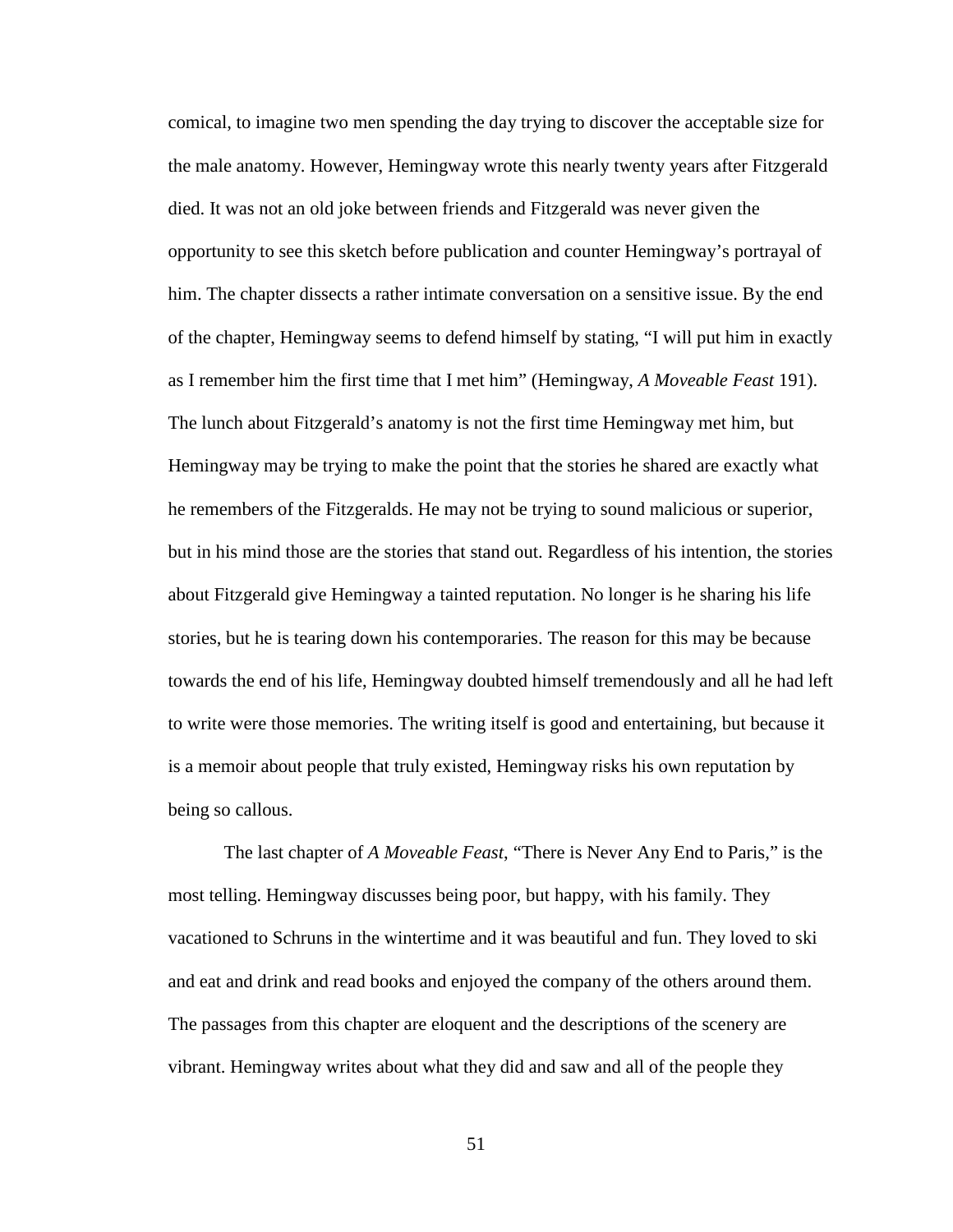interacted with; it seems like a perfect get-away and a very happy time. Then, suddenly, Hemingway writes a sentence and the entire scene shifts: "During our last year in the mountains new people came deep into our lives and nothing was ever the same again" (Hemingway, *A Moveable Feast* 203). In this chapter alone, Hemingway self-reflects and helps the reader understand his feelings and thoughts as he ended his time in Paris, "When you have two people who love each other, are happy and gay and really good work is being done by one or both of them, people are drawn to them as surely as migrating birds are drawn at night to a powerful beacon. If the two people were as solidly constructed as the beacon there would be little damage except to the birds" (Hemingway, *A Moveable Feast* 205). The winter that their lives changed was the winter that Pauline Pfeiffer came into their lives, who ultimately became Hemingway's second wife. Hemingway and Hadley believed they were happily married, but their foundation was cracked by new people entering their lives, which happened more with Hemingway's growing success and popularity. Hemingway describes the situation with Hadley and Pauline:

> Then, instead of two of them and their child, there are three of them. First it is stimulating and fun and it goes on that way for a while. All things truly wicked start from an innocence. So you live day by day and enjoy what you have and do not worry. You lie and hate it and it destroys you and every day is more dangerous, but you live day to day as in a war. (Hemingway, *A Moveable Feast* 206)

This chapter is Hemingway's most honest and heartfelt. He acknowledges a difficult time in his life and reflects that it was a situation that began innocently and turned wicked. He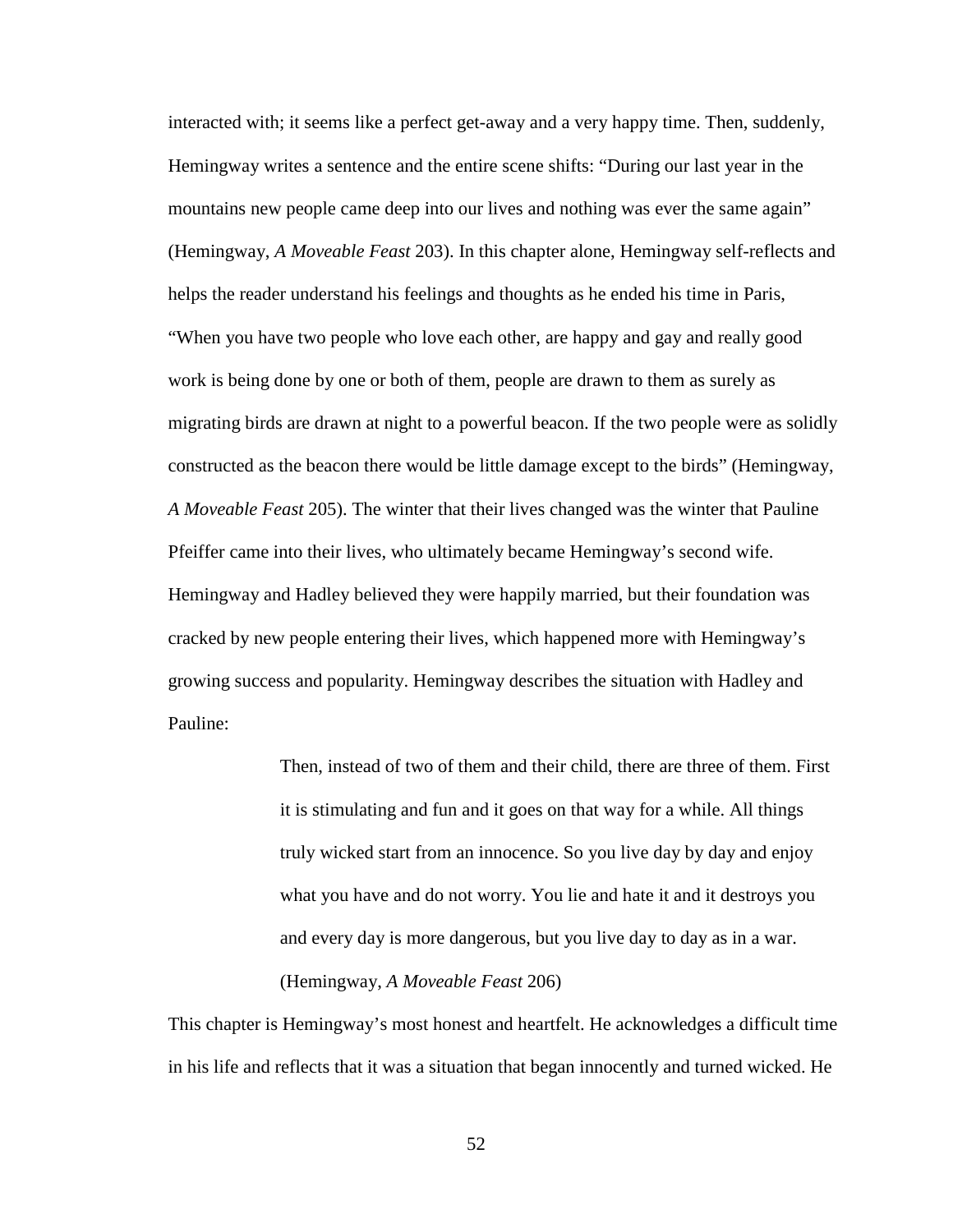does not comment on the others involved or place blame on anyone, but he simply describes his feelings and what he thinks once he is years removed. The ending to the memoir is rather apologetic towards Hadley and how their relationship ended. He remembers her as beautiful and elegant. The last paragraph of the memoir begins, "There is never any ending to Paris and the memory of each person who has lived in it differs from that of any other" (Hemingway, *A Moveable Feast* 207). With the statement, the reader can gather that Hemingway is sharing his thoughts and his thoughts alone of his experience of Paris in the 1920s. No one else's recollection of stories will ever match his, for all Paris stories are unique.

Although the text is set solely in Paris in the 1920s, *A Movable Feast* as a whole follows the trajectory of Hemingway's life. Both the book and his life begin innocently as he finds his way around Paris and the world of literature, but he quickly meets significant figures that shape and influence his thoughts and writing. Within the book, Hemingway is reserved in blatantly sharing his feelings with the reader, but his emotional state throughout the different stages are evident if one looks closely and dissects the passages. Hemingway continuously worries about writing within the book and he places a lot of pressure on himself to write well. The final product of *A Moveable Feast,* in this case the first version that was presented by Mary Hemingway, is not just about Hemingway's early days, but incorporates much of what was happening in his later years as well.

Hemingway did not represent himself in the best way throughout his memoir, but he told an honest story that sheds information on his state of mind and how he felt about his own status as a writer. These chapters and stories are Hemingway's. They come from his memory or his imagination, and they are what he wanted to share. There are disputes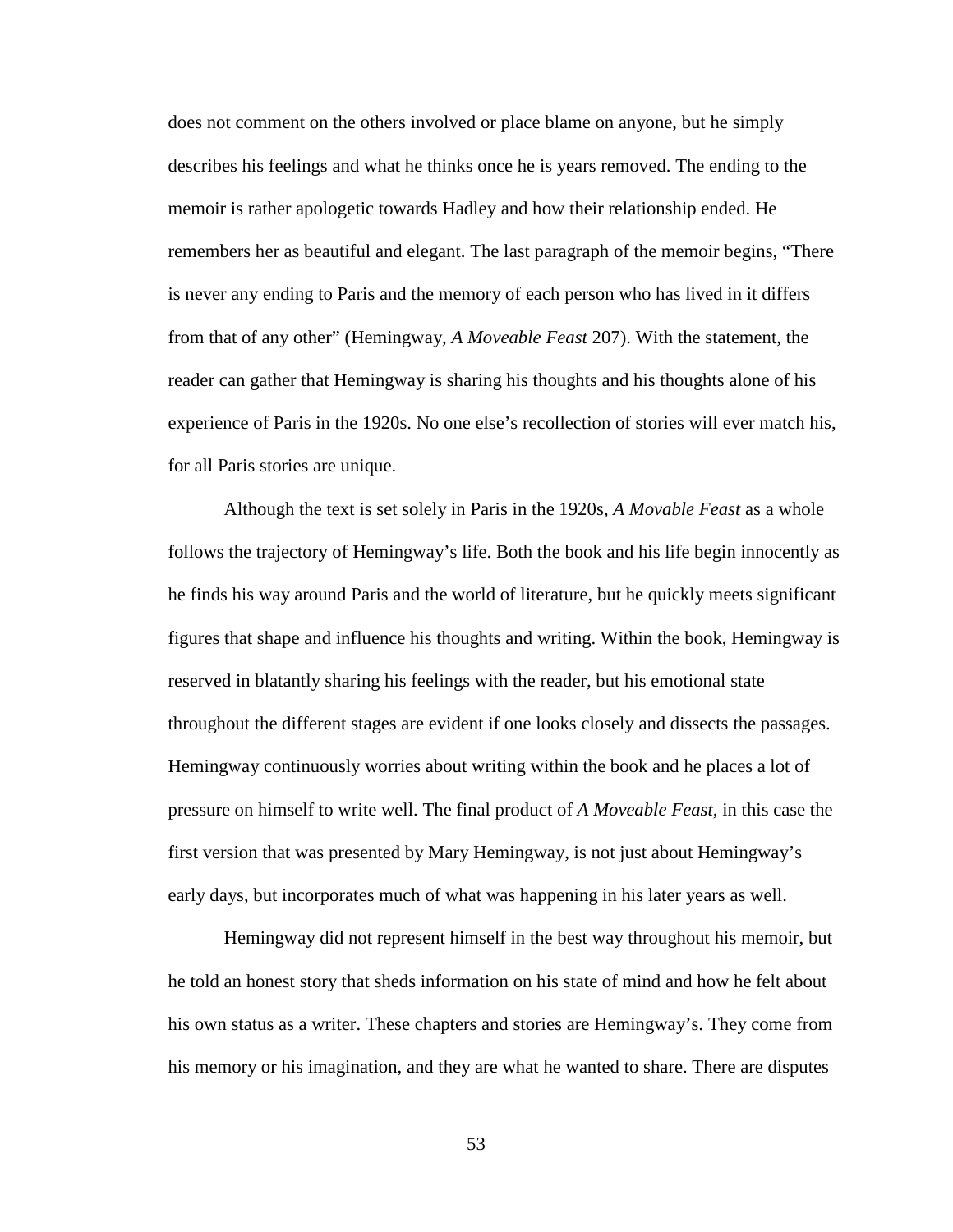about what he wrote compared with Mary's additions, but for the most part we can say that these ideas belong to Hemingway. Hemingway does self-reflect in some of the chapters and intentionally allows the reader to see his inner thoughts and feelings on events from the past. He also defines his Paris experience mostly by the people surrounding him and that must be interpreted. Hemingway outlived most of the people mentioned in his memoir so perhaps he felt that his recollection of stories, no matter how personal or humiliating, could do no harm. When Hemingway wrote the majority of *A Moveable Feast*, he was not at the happiest point in his life. Throughout the memoir, Hemingway revolves the subject of each chapter either around his self-confidence, his writing, or his longing for his early Paris days. Without knowing the background on his life and how his life ended, it is easy for the reader to overlook the self-reflection that is threaded throughout the entire book. He wrote an uncensored, unapologetic version of his time in Paris that speaks on the fragile mental state he experienced at the end of his life. With nearly all of his contemporaries dead, Hemingway had nothing preventing him from writing a candid recollection of his experience in Paris, while simultaneously providing the reader with insight on his personal thoughts about himself.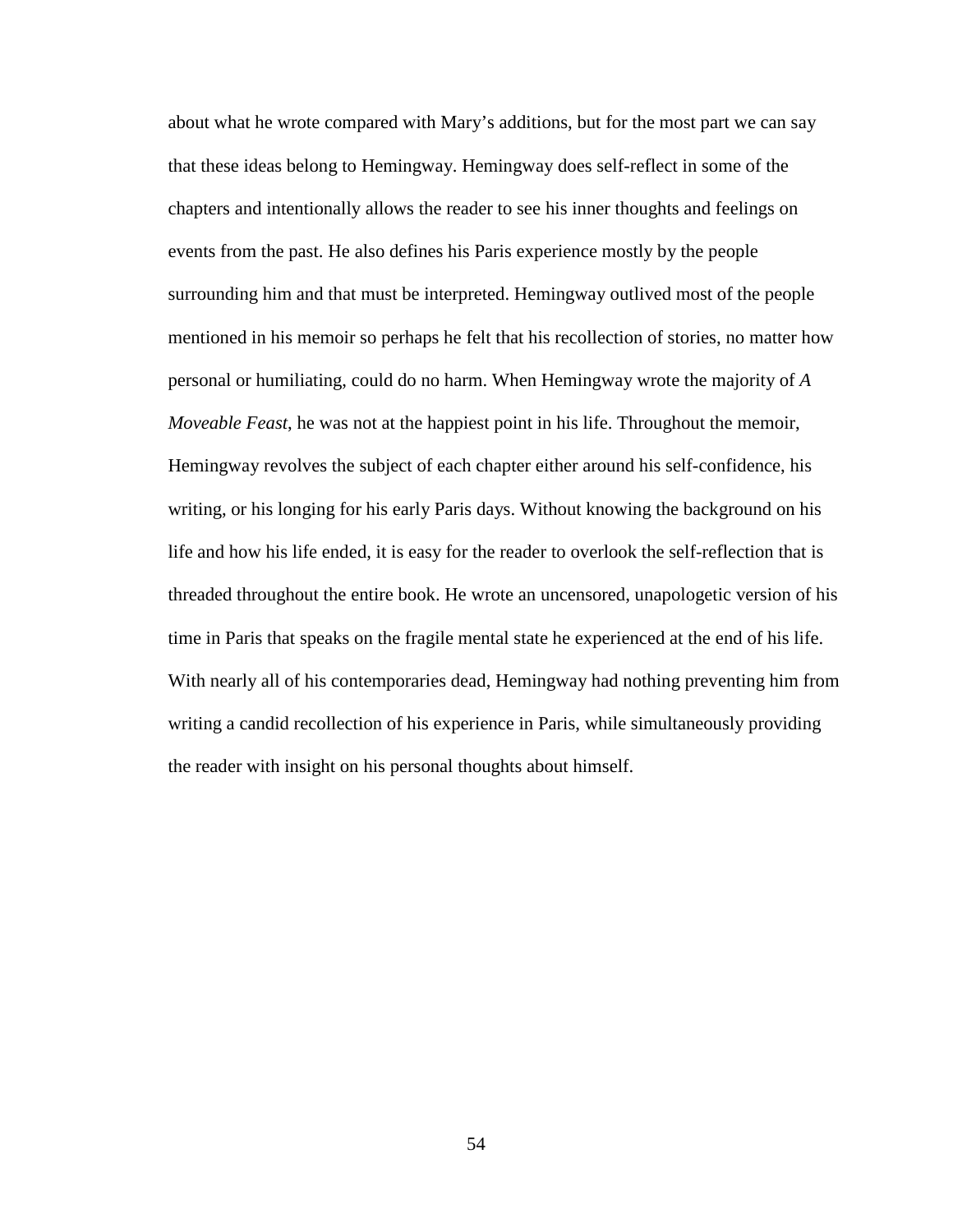#### **V. CONCLUSION**

Critics, scholars, academics, family members, and other interested parties have studied Ernest Hemingway's memoir and manuscripts and present their ideas and concerns in several different ways. Much of the ongoing debate around *A Moveable Feast*  is about the differences between the original version edited and released by Mary Hemingway in 1964 and the 2009 version released by Seán Hemingway. The 1964 version is a more unified narrative, but Mary performed questionable editing. Seán Hemingway tried to present his grandfather's manuscripts in their truest form, but the memoir is clearly incomplete and lacks cohesion. Another controversy about the memoir focuses on whether Hemingway wrote the truth or if his memoir is mostly fabricated.

Both versions of *A Moveable Feast* are in no way perfect and neither can be considered a pure product from the hand of Ernest Hemingway, but they allow readers to learn about the author as a person and what was important to him. Although the book is about Ernest Hemingway's time in Paris in the 1920s, the words say a lot about him as a writer and what he was feeling in the years leading up to his death.

It is reasonable for academics of literature to want to choose one version of *A Moveable Feast* over the other for the purpose of teaching and studying the most accurate version, but that argument should not be the center of discussion when working with the memoir. Rather than argue about versions of the text and strive to find further evidence of what Hemingway really wanted, I instead focus on the content of *A Moveable Feast* and show how the first version of the book is a unified work of art that explores the themes of Hemingway's self-doubt, love of writing and literature, and nostalgia for his early, simple days in Paris with Hadley. Hemingway was a broken man by the end of his life. Although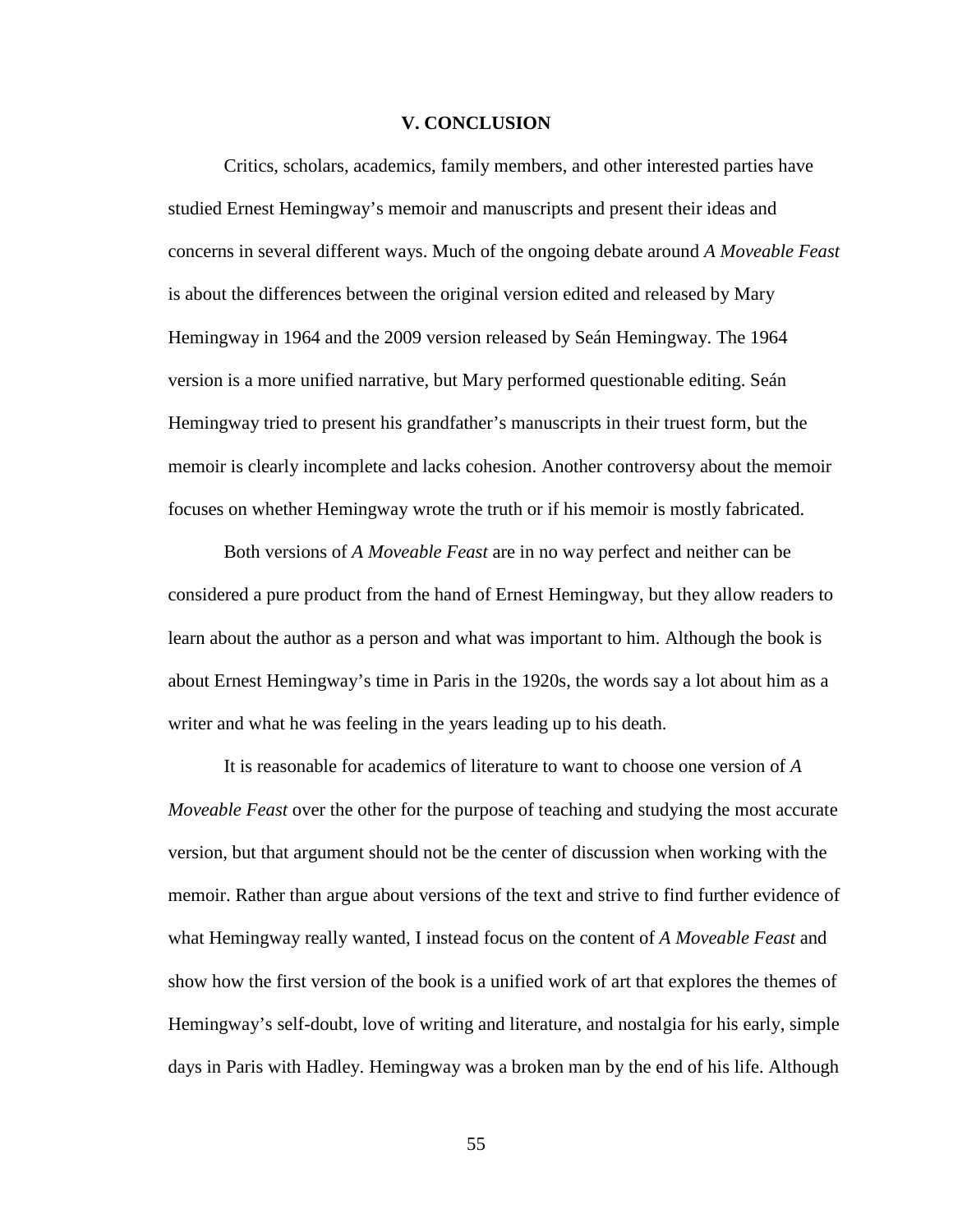not complete, he left *A Moveable Feast* as his last piece of work. Seemingly, the book is a reflection of his time in Paris in the 1920s, but threaded throughout the chapters are larger statements from Hemingway about his believed failure at writing and his final concerns before his action to take his own life. By learning about Hemingway's life, the reader can better interpret and understand *A Moveable Feast* as Hemingway's last attempt at selfreflection that he shares with the world.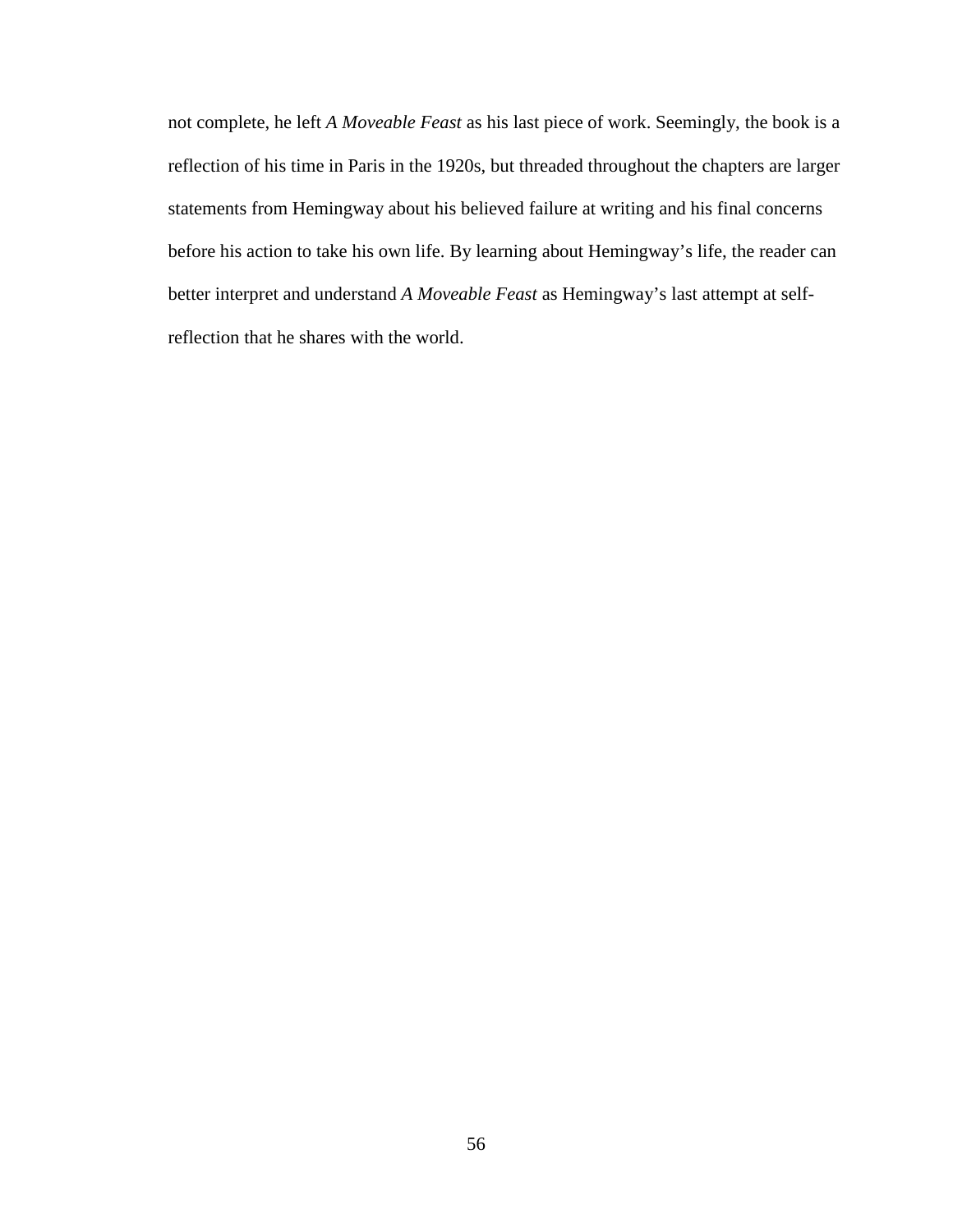#### **WORKS CITED**

Atwan, Robert. "Of Memoir and Memory." *Creative Nonfiction* 55 (2015): 10-13.

Web. 16 Aug 2015.

- Baker, Carlos. *Ernest Hemingway: A Life Story*. New York: Charles Scribner's Sons, 1969. Print.
- ---, Ed. *Ernest Hemingway Selected Letters*. New York: Charles Scribner's Sons, 1981. Print.
- Barrington, Judith. *Writing the Memoir: From Truth to Art*. Portland: The Eighth Mountain Press, 1997. Print.
- Brenner, Gerry. "Are We Going to Hemingway's Feast?" *American Literature*  54.4 (1982): 528-544. *JSTOR*. Web. 23 Feb 2015.
- Bruccoli, Matthew J., Ed. *Conversations with Ernest Hemingway*. Jackson: University Press of Mississippi, 1986. Print.
- Conway, Jill Ker. *When Memory Speaks: Reflections on Autobiography*. New York: Alfred A. Knopf, Inc., 1998. Print.
- Del Gizzo, Suzanne. "Redefining Remate: Hemingway's Professed Approach to Writing *A Moveable Feast*." *The Hemingway Review* 28.2 (2009): 121- 126. Web. 7 Feb 2015.
- Dempsey, G.T. "Justice for Ernest Hemingway." *The Antioch Review* 65.2 (2007): 239-255. *JSTOR*. Web. 18 Jul 2015.
- Goodwin, James. *Autobiography: The Self Made Text*. New York: Twayne Publishers, 1993. Print.

Griffin, Peter. *Along with Youth*. New York: Oxford University Press, 1985. Print.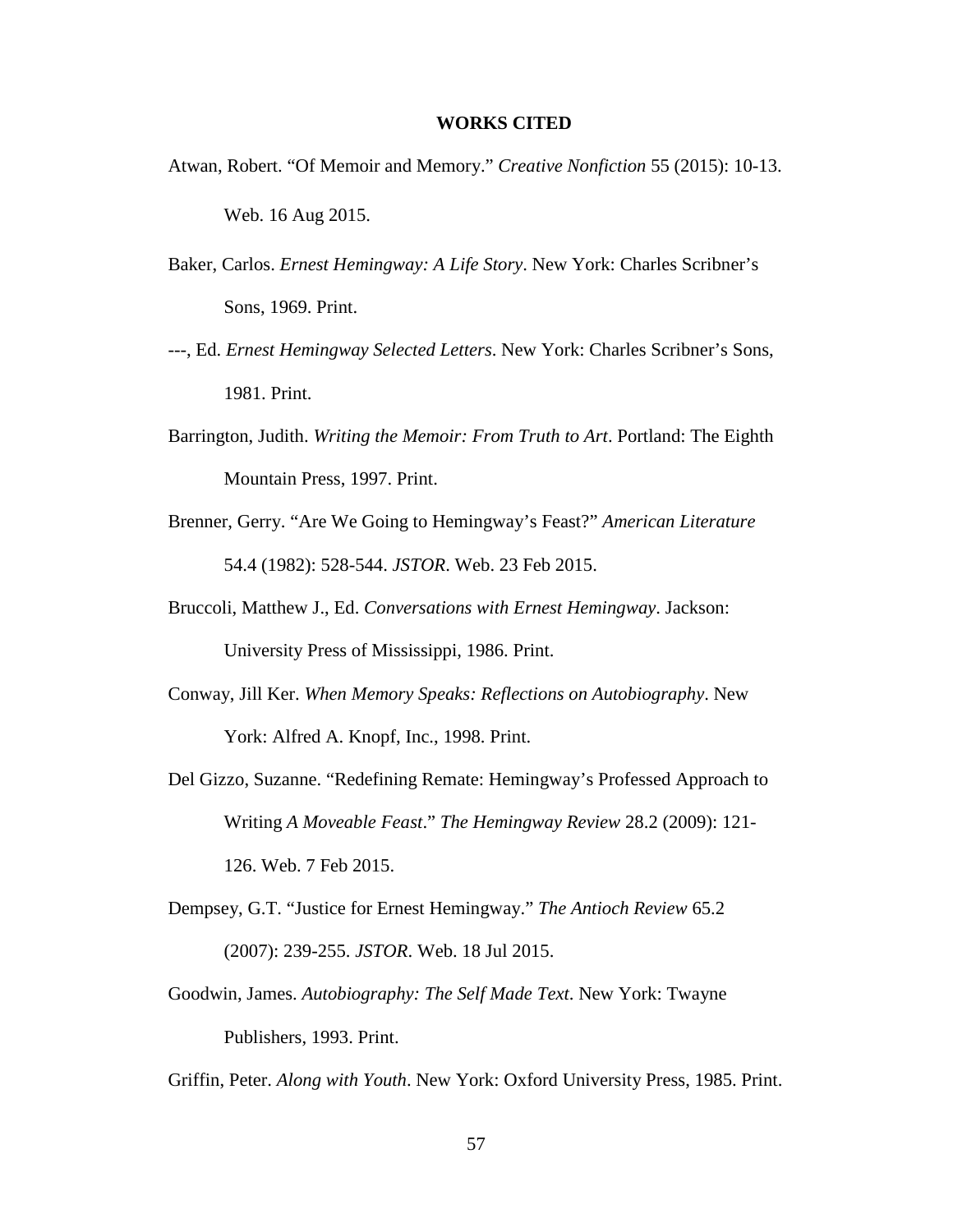Harmon, Charles. "The Normalization of Authenticity: Marshall Field, Emily Post, and the Memoirs of Ernest Hemingway." *Mosaic (Winnipeg)*. 30.4 (1997): 57. *Literature Resource Center*. Web. 7 Feb 2015.

Hemingway, Ernest. *A Moveable Feast*. New York: Scribner, 1964. Print.

- ---. *A Moveable Feast: The Restored Edition*. Ed. Seán Hemingway. New York: Scribner, 2009. Print.
- Hemingway, Gregory H. *Papa: A Personal Memoir*. Boston: Houghton Mifflin Company, 1976. Print.
- Hendrickson, Paul. *Hemingway's Boat*. New York: Alfred A. Knopf, 2011. Print. "History of the Collection." *John F. Kennedy Presidential Library and Museum*. Ernest Hemingway Collection. Web. 1 Mar 2015. <http://www.jfklibrary.org/Research/The-Ernest-Hemingway-Collection/Historyof-the-Hemingway-Collection.aspx>.
- Hotchner, A.E. "Don't Touch *A Moveable Feast.*" *The New York Times*, 19 July 2009. Web. 1 Mar 2015.

<http://www.nytimes.com/2009/07/20/opinion/20hotchner.html?\_r=0>.

- Hotchner, A.E. *Papa Hemingway*. New York: Random House, Inc., 1966. Print.
- Kale, Verna. "'A Moveable Feast' or 'a miserable time actually'?" *Ernest Hemingway And the Geography of Memory.* Ed. Mark Cirino and Mark P. Ott. Kent: Kent State University Press, 2010. 127-145. *Project Muse*. Web. 7 Feb 2015.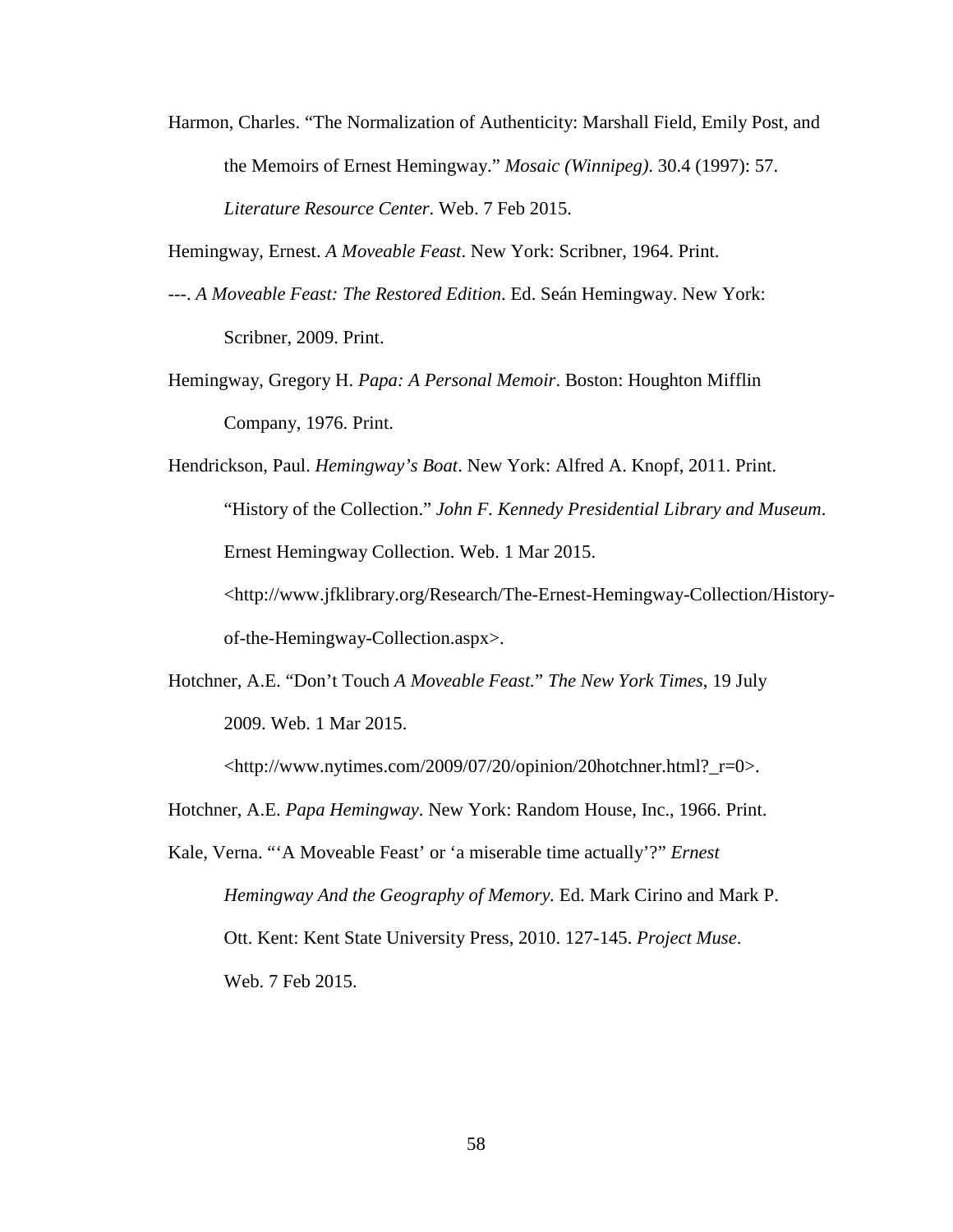- Katz, Stuart and Stephen Wilcox. "A Direct Realistic Alternative to the Traditional Conception of Memory." *Behaviorism* 9.2 (1981): 227-239. *JSTOR.* Web. 6 Feb 2015.
- Meyers, Jeffrey. *Hemingway: Life into Art*. New York: Cooper Square Press, 2000. Print.
- Paul, Steve. "'New Coke vs. Old Coke': The Debate Over *A Moveable Feast: The Restored Edition.*" *The Hemingway Review* 29.1 (2009): 16-22. Web. 7 Feb 2015.
- Poe, George. "The Hadley Years in Paris." *The Sewanee Review* 122.4 (2014): 675-680. *Project Muse*. Web. 7 Feb 2015.
- Putnam, Tom. Interview with Seán Hemingway. *A Moveable Feast*. Kennedy Library Forums, 2009. Web. 7 Feb 2015.
- Raab, Diana. "Creative Transcendence: Memoir Writing for Transformation and Empowerment." *The Journal of Transpersonal Psychology* 46.2 (2014): 187-207*.* Web. 16 Aug 2015.
- Reynolds, Michael. *Hemingway: The Paris Years*. Oxford: Basil Blackwell Ltd., 1989. Print.
- ---. *Hemingway: The Final Years.* New York: W.W. Norton & Company, 1999. Print.
- Ross, Lillian. *Portrait of Hemingway*. New York: Simon and Schuster, Inc., 1961. Print.
- Singer, Kurt. *Hemingway: Life and Death of a Giant*. Los Angeles: Holloway House Publishing Company, 1961. Print.